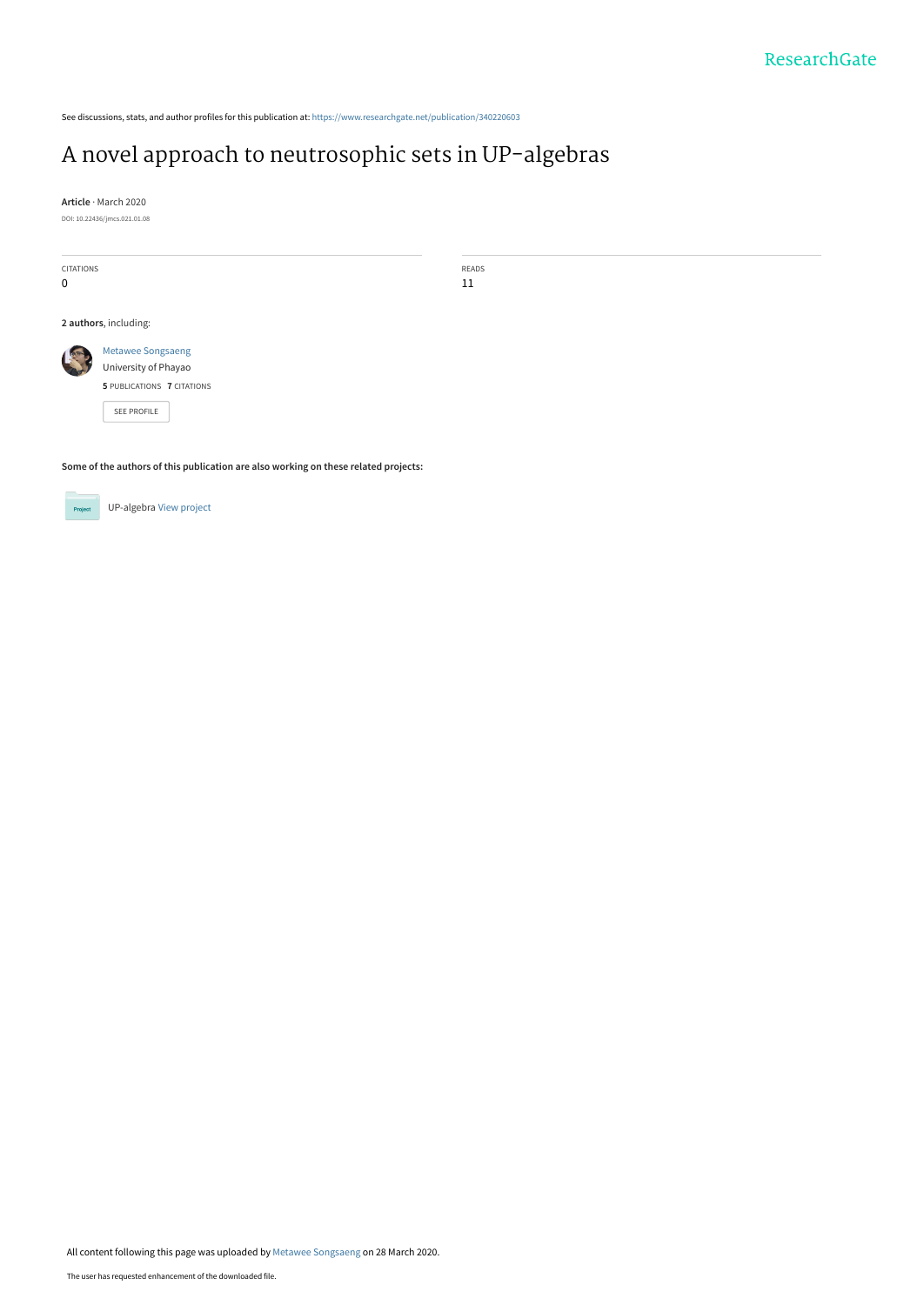Online: ISSN 2008-949X



**Journal of Mathematics and Computer Science** 



Journal Homepage: www.isr-publications.com/jmcs

# **A novel approach to neutrosophic sets in UP-algebras**

Check for updates

Metawee Songsaeng, Aiyared Iampan<sup>∗</sup>

*Department of Mathematics, School of Science, University of Phayao, Phayao 56000, Thailand.*

# **Abstract**

The notion of neutrosophic sets in UP-algebras was introduced by Songsaeng and Iampan [M. Songsaeng, A. Iampan, Eur. J. Pure Appl. Math., **12** (2019), 1382–1409]. In this paper, the notions of special neutrosophic UP-subalgebras, special neutrosophic near UP-filters, special neutrosophic UP-filters, special neutrosophic UP-ideals, and special neutrosophic strong UP-ideals of UP-algebras are introduced, and several properties are investigated. Conditions for neutrosophic sets to be special neutrosophic UP-subalgebras, special neutrosophic near UP-filters, special neutrosophic UP-filters, special neutrosophic UP-ideals, and special neutrosophic strong UP-ideals of UP-algebras are provided. Relations between special neutrosophic UP-subalgebras (resp., special neutrosophic near UP-filters, special neutrosophic UP-filters, special neutrosophic UP-ideals, special neutrosophic strong UP-ideals) and their level subsets are considered.

**Keywords:** UP-algebra, special neutrosophic UP-subalgebra, special neutrosophic near UP-filter, special neutrosophic UP-filter, special neutrosophic UP-ideal, special neutrosophic strong UP-ideal.

**2020 MSC:** 03G25, 03B52, 03B60.

c 2020 All rights reserved.

# <span id="page-1-0"></span>**1. Introduction and preliminaries**

Smarandache [\[19\]](#page-21-0) introduced the notion of neutrosophic sets in 1999 which is a more general platform that extends the notions of classic sets, (intuitionistic) fuzzy sets and interval valued (intuitionistic) fuzzy sets (see [\[19,](#page-21-0) [20\]](#page-21-1)). Neutrosophic set theory is applied to various part which is referred to the site

http://fs.gallup.unm.edu/neutrosophy.htm

The above-mentioned part has been derived from [\[25\]](#page-21-2). Wang et al. [\[28\]](#page-21-3) introduced the notion of interval neutrosophic sets in 2005. Khan et al. [\[13\]](#page-21-4) introduced the notion of neutrosophic N-structures and their applications in semigroups in 2017. Jun et al. [\[8,](#page-21-5) [9\]](#page-21-6) studied neutrosophic N-structures to BCK/BCIalgebras and neutrosophic subalgebras of several types in BCK/BCI-algebras in 2017. Jun et al. [\[10\]](#page-21-7) studied neutrosophic positive implicative N-ideals in BCK-algebras in 2018. Kim et al. [\[14\]](#page-21-8) studied generalizations of neutrosophic subalgebras in BCK/BCI-algebras based on neutrosophic points in 2018.

<sup>∗</sup>Corresponding author

Email addresses: metawee.faith@gmail.com (Metawee Songsaeng), aiyared.ia@up.ac.th (Aiyared Iampan)

doi: [10.22436/jmcs.021.01.08](http://dx.doi.org/10.22436/jmcs.021.01.08)

*Received: 2019-11-04 Revised: 2020-01-21 Accepted: 2020-02-10*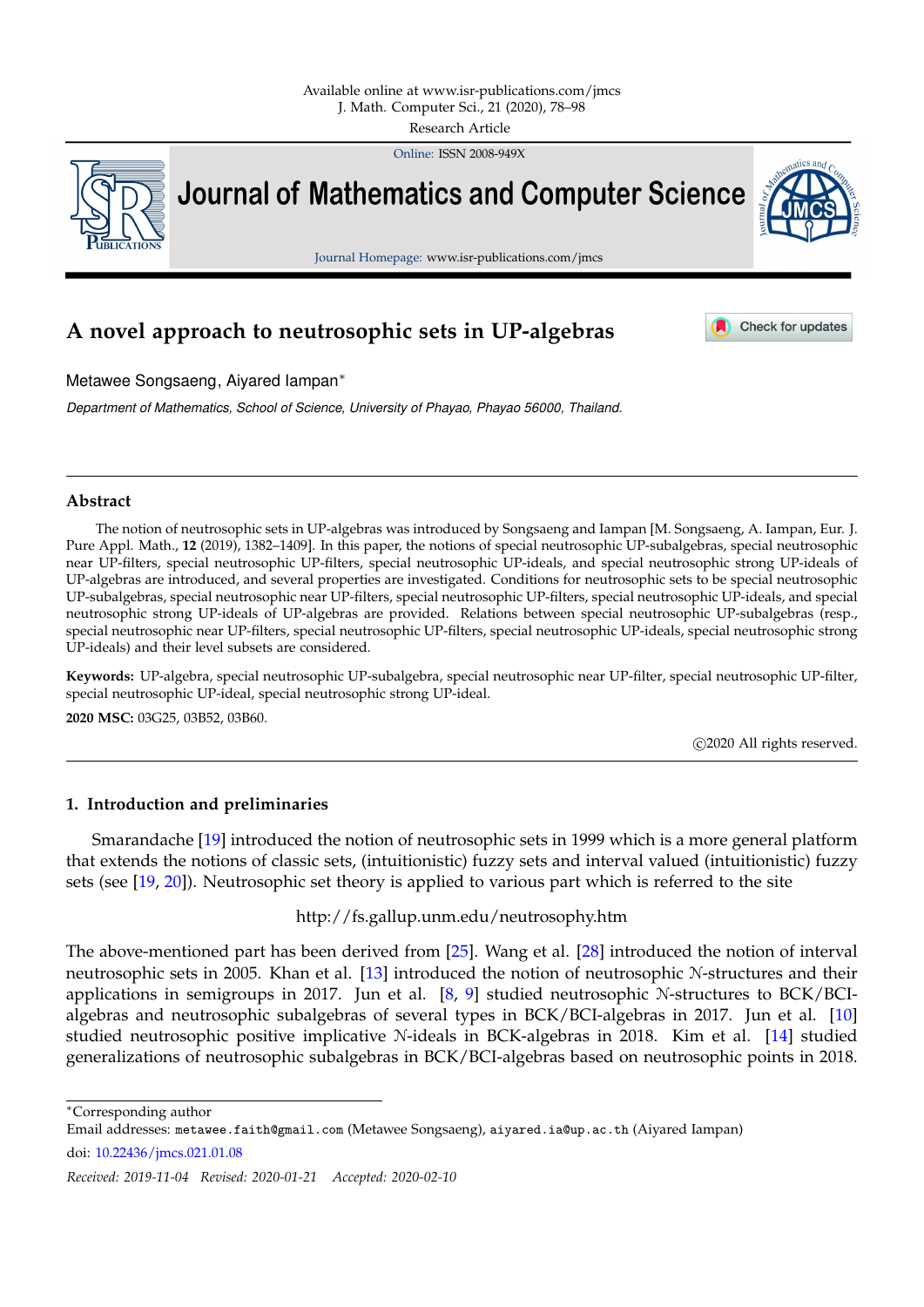Songsaeng and Iampan [\[23\]](#page-21-9) introduced the notions of neutrosophic UP-subalgebras, neutrosophic near UP-filters, neutrosophic UP-filters, neutrosophic UP-ideals, and neutrosophic strong UP-ideals of UPalgebras in UP-algebras.

In this paper, the notions of special neutrosophic UP-subalgebras, special neutrosophic near UP-filters, special neutrosophic UP-filters, special neutrosophic UP-ideals, and special neutrosophic strong UP-ideals of UP-algebras are introduced, and several properties are investigated. Conditions for neutrosophic sets to be special neutrosophic UP-subalgebras, special neutrosophic near UP-filters, special neutrosophic UP-filters, special neutrosophic UP-ideals, and special neutrosophic strong UP-ideals of UP-algebras are provided. Relations between special neutrosophic UP-subalgebras (resp., special neutrosophic near UPfilters, special neutrosophic UP-filters, special neutrosophic UP-ideals, special neutrosophic strong UPideals) and their level subsets are considered.

Before we begin our study, we will give the definition and useful properties of UP-algebras.

An algebra  $X = (X, \cdot, 0)$  of type  $(2, 0)$  is called a *UP-algebra*, where X is a nonempty set,  $\cdot$  is a binary operation on X, and 0 is a fixed element of X (i.e., a nullary operation) if it satisfies the following axioms:

(UP-1)  $(\forall x, y, z \in X)((y \cdot z) \cdot ((x \cdot y) \cdot (x \cdot z)) = 0);$ 

(UP-2)  $(\forall x \in X)(0 \cdot x = x);$ 

(UP-3)  $(\forall x \in X)(x \cdot 0 = 0)$ ; and

(UP-4)  $(\forall x, y \in X)(x \cdot y = 0, y \cdot x = 0 \Rightarrow x = y)$ .

The branch of the logical algebra, UP-algebras were introduced by Iampan [\[5\]](#page-20-0), and he proved that the notion of UP-algebras is a generalization of KU-algebras (see [\[16\]](#page-21-10)). Later Somjanta et al. [\[21\]](#page-21-11) studied fuzzy UP-subalgebras, fuzzy UP-ideals and fuzzy UP-filters of UP-algebras. Guntasow et al. [\[4\]](#page-20-1) studied fuzzy translations of a fuzzy set in UP-algebras. Kesorn et al. [\[12\]](#page-21-12) studied intuitionistic fuzzy sets in UP-algebras. Kaijae et al. [\[11\]](#page-21-13) studied anti-fuzzy UP-ideals and anti-fuzzy UP-subalgebras. Tanamoon et al. [\[26\]](#page-21-14) studied Q-fuzzy sets in UP-algebras. Sripaeng et al. [\[24\]](#page-21-15) studied anti Q-fuzzy UP-ideals and anti Q-fuzzy UP-subalgebras of UP-algebras. Dokkhamdang et al. [\[3\]](#page-20-2) studied Generalized fuzzy sets in UP-algebras. Songsaeng and Iampan [\[22\]](#page-21-16) studied N-fuzzy UP-algebras and its level subsets, etc.

<span id="page-2-1"></span>**Example 1.1** ([\[18\]](#page-21-17)). Let X be a universal set and let  $\Omega \in \mathcal{P}(X)$ , where  $\mathcal{P}(X)$  means the power set of X. Let  $\mathcal{P}_{\Omega}(X) = \{A \in \mathcal{P}(X) \mid \Omega \subseteq A\}$ . Define a binary operation  $\cdot$  on  $\mathcal{P}_{\Omega}(X)$  by putting  $A \cdot B = B \cap (A^C \cup \Omega)$  for all  $A, B \in \mathcal{P}_{\Omega}(X)$ , where A<sup>C</sup> means the complement of a subset A. Then  $(\mathcal{P}_{\Omega}(X), \cdot, \Omega)$  is a UP-algebra and we shall call it the *generalized power UP-algebra of type 1 with respect to*  $\Omega$ . Let  $\mathcal{P}^{\Omega}(X) = \{A \in \mathcal{P}(X) \mid A \subseteq \Omega\}$ . Define a binary operation  $*$  on  $\mathcal{P}^{\Omega}(X)$  by putting  $A * B = B \cup (A^{C} \cap \Omega)$  for all  $A, B \in \mathcal{P}^{\Omega}(X)$ . Then  $(\mathcal{P}^{\Omega}(X), \ast, \Omega)$  is a UP-algebra and we shall call it the *generalized power UP-algebra of type 2 with respect to*  $\Omega$ . In particular, (P(X), ·, ∅) is a UP-algebra and we shall call it the *power UP-algebra of type 1*, and (P(X), ∗, X) is a UP-algebra and we shall call it the *power UP-algebra of type 2*.

<span id="page-2-0"></span>**Example 1.2** ([\[3\]](#page-20-2)). Let N be the set of all natural numbers with two binary operations  $\circ$  and  $\bullet$  defined by

$$
(\forall x,y\in\mathbb{N})\left(x\circ y=\left\{\begin{array}{ll}y, & \text{if } x
$$

and

$$
(\forall x, y \in \mathbb{N})\left(x \bullet y = \left\{\begin{array}{ll}y, & \text{if } x > y \text{ or } x = 0, \\0, & \text{otherwise,}\end{array}\right.\right).
$$

Then  $(N, \circ, 0)$  and  $(N, \bullet, 0)$  are UP-algebras.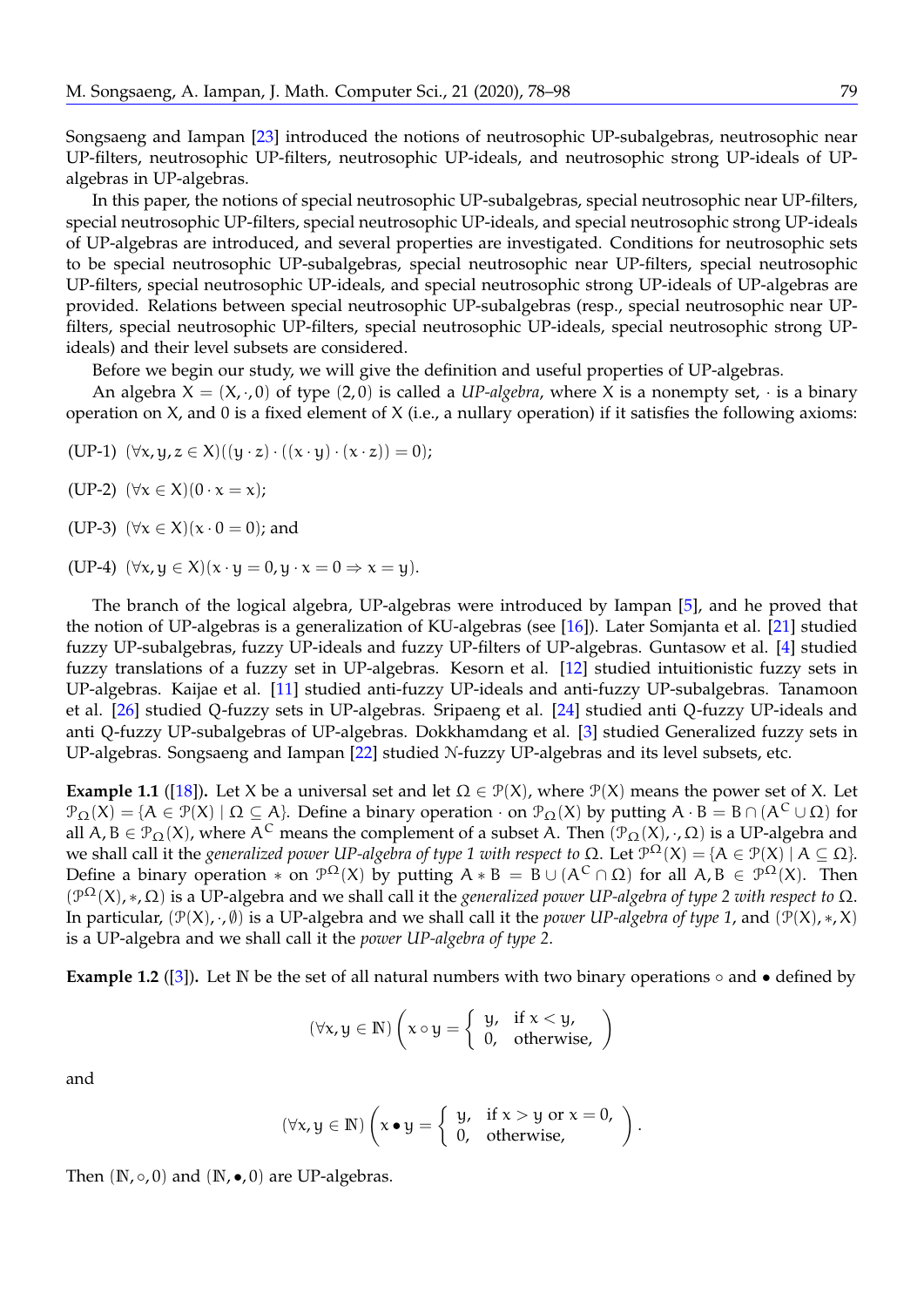<span id="page-3-1"></span>**Example 1.3** ([\[15\]](#page-21-18)). Let  $X = \{0, 1, 2, 3, 4, 5\}$  be a set with a binary operation  $\cdot$  defined by the following Cayley table:

<span id="page-3-0"></span>

|  | $\begin{array}{c cccc} \cdot&0&1&2&3&4&5\\ \hline 0&0&1&2&3&4&5\\ 1&0&0&2&3&2&5\\ 2&0&1&0&3&1&5\\ 3&0&1&2&0&4&5\\ 4&0&0&0&3&0&5\\ 5&0&0&2&0&2&0 \end{array}$ |  |  |
|--|--------------------------------------------------------------------------------------------------------------------------------------------------------------|--|--|
|  |                                                                                                                                                              |  |  |
|  |                                                                                                                                                              |  |  |
|  |                                                                                                                                                              |  |  |
|  |                                                                                                                                                              |  |  |

Then  $(X, \cdot, 0)$  is a UP-algebra.

For more examples of UP-algebras, see [\[1,](#page-20-3) [2,](#page-20-4) [6,](#page-20-5) [17,](#page-21-19) [18\]](#page-21-17). In a UP-algebra  $X = (X, \cdot, 0)$ , the following assertions are valid (see [\[5,](#page-20-0) [6\]](#page-20-5)).

$$
(\forall x \in X)(x \cdot x = 0),
$$
  
\n
$$
(\forall x \in X)(x \cdot x = 0, x \cdot z = 0) \qquad (1.1)
$$

$$
(\forall x, y, z \in \mathcal{X})(x \cdot y - 0, y \cdot z - 0 \Rightarrow x \cdot z = 0),
$$
  

$$
(\forall x, y, z \in \mathcal{X})(x \cdot y = 0 \Rightarrow (z \cdot x) \cdot (z \cdot y) = 0),
$$
  
(1.3)

$$
(\forall x, y, z \in X)(x \cdot y = 0 \Rightarrow (y \cdot z) \cdot (x \cdot z) = 0),
$$
\n(1.4)

$$
(\forall x, y \in X)(x \cdot (y \cdot x) = 0), \tag{1.5}
$$

$$
(\forall x, y \in X)((y \cdot x) \cdot x = 0 \Leftrightarrow x = y \cdot x), \tag{1.6}
$$

 $(\forall x, y \in X)(x \cdot (y \cdot y) = 0),$  (1.7)

$$
(\forall a, x, y, z \in X)((x \cdot (y \cdot z)) \cdot (x \cdot ((a \cdot y) \cdot (a \cdot z))) = 0),
$$
\n(1.8)

$$
(\forall a, x, y, z \in X) (((a \cdot x) \cdot (a \cdot y)) \cdot z) \cdot ((x \cdot y) \cdot z) = 0),
$$
\n(1.9)

$$
(\forall x, y, z \in X) (((x \cdot y) \cdot z) \cdot (y \cdot z) = 0), \tag{1.10}
$$

$$
(\forall x, y, z \in X)(x \cdot y = 0 \Rightarrow x \cdot (z \cdot y) = 0), \tag{1.11}
$$

$$
(\forall x, y, z \in X) (((x \cdot y) \cdot z) \cdot (x \cdot (y \cdot z)) = 0), \text{ and} \tag{1.12}
$$

$$
(\forall a, x, y, z \in X) (((x \cdot y) \cdot z) \cdot (y \cdot (a \cdot z)) = 0).
$$
\n(1.13)

From [\[5\]](#page-20-0), the binary relation  $\leq$  on a UP-algebra  $X = (X, \cdot, 0)$  defined as follows:

<span id="page-3-3"></span>
$$
(\forall x, y \in X)(x \leqslant y \Leftrightarrow x \cdot y = 0).
$$

## <span id="page-3-2"></span>**Definition 1.4** ( $[4, 5, 7, 21]$  $[4, 5, 7, 21]$  $[4, 5, 7, 21]$  $[4, 5, 7, 21]$  $[4, 5, 7, 21]$  $[4, 5, 7, 21]$  $[4, 5, 7, 21]$ ). A nonempty subset S of a UP-algebra  $(X, \cdot, 0)$  is called

(1) a *UP-subalgebra* of X if  $(\forall x, y \in S)(x \cdot y \in S)$ ;

(2) a *near UP-filter* of X if

- (i) the constant  $0$  of  $X$  is in  $S$ , and
- (ii)  $(\forall x, y \in X) (y \in S \Rightarrow x \cdot y \in S);$

(3) a *UP-filter* of X if

- (i) the constant  $0$  of  $X$  is in  $S$ , and
- (ii)  $(\forall x, y \in X)(x \cdot y \in S, x \in S \Rightarrow y \in S);$

(4) a *UP-ideal* of X if

- (i) the constant  $0$  of  $X$  is in  $S$ , and
- (ii)  $(\forall x, y, z \in X)(x \cdot (y \cdot z) \in S, y \in S \Rightarrow x \cdot z \in S);$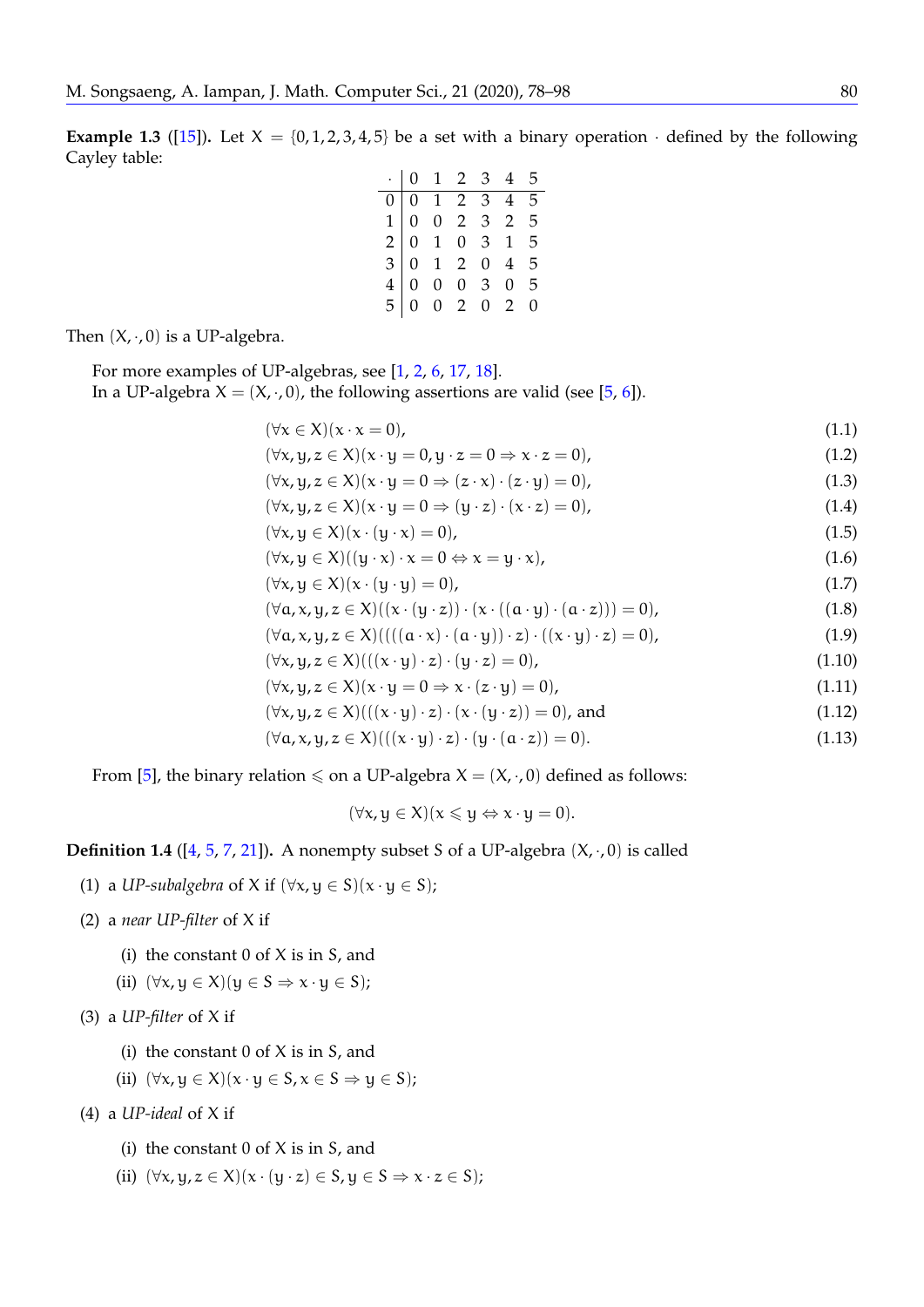(5) a *strong UP-ideal* (renamed from a strongly UP-ideal) of X if

- (i) the constant  $0$  of  $X$  is in  $S$ , and
- (ii)  $(\forall x, y, z \in X)((z \cdot y) \cdot (z \cdot x) \in S, y \in S \Rightarrow x \in S).$

<span id="page-4-4"></span>Guntasow et al. [\[4\]](#page-20-1) and Iampan [\[7\]](#page-20-6) proved that the notion of UP-subalgebras is a generalization of near UP-filters, near UP-filters is a generalization of UP-filters, UP-filters is a generalization of UP-ideals, and UP-ideals is a generalization of strong UP-ideals. Moreover, they also proved that the only strong UP-ideal of a UP-algebra X is X.

#### <span id="page-4-5"></span>**2. NSs of special types in UP-algebras**

The notion of a fuzzy set in a nonempty set was first considered by Zadeh [\[29\]](#page-21-20) in 1965. A *fuzzy set* (briefly, FS) in a nonempty set X (or a fuzzy subset of X) is an arbitrary function  $f : X \to [0,1]$ , where [0,1] is the unit segment of the real line, and the fuzzy set f defined by  $f(x) = 1 - f(x)$  for all  $x \in X$  is said to be the *complement* of f in X. In 1999, Smarandache [\[19\]](#page-21-0) introduced the notion of neutrosophic sets as the following definition. A *neutrosophic set* (briefly, NS) in a nonempty set X is a structure of the form:

$$
\Lambda = \{(\mathbf{x}, \lambda_{\mathsf{T}}(\mathbf{x}), \lambda_{\mathsf{I}}(\mathbf{x}), \lambda_{\mathsf{F}}(\mathbf{x})) \mid \mathbf{x} \in \mathsf{X}\},\tag{2.1}
$$

where  $\lambda_T : X \to [0,1]$  is a *truth membership function*,  $\lambda_I : X \to [0,1]$  is an *indeterminate membership function*, and  $\lambda_F$  :  $X \to [0, 1]$  is a *false membership function*. For our convenience, we will denote a NS as  $\Lambda =$  $(X, \lambda_{\mathsf{T}}, \lambda_{\mathsf{I}}, \lambda_{\mathsf{F}}) = (X, \lambda_{\mathsf{T},\mathsf{I},\mathsf{F}}) = \{(x, \lambda_{\mathsf{T}}(x), \lambda_{\mathsf{I}}(x), \lambda_{\mathsf{F}}(x)) \mid x \in X\}.$ 

<span id="page-4-6"></span>**Definition 2.1** ([\[19\]](#page-21-0)). Let  $\Lambda$  be a NS in a nonempty set X. The NS  $\overline{\Lambda} = (X, \overline{\lambda}_{\text{T,LF}})$  in X defined by

$$
(\forall x \in X) \begin{pmatrix} \lambda_{\mathsf{T}}(x) = 1 - \lambda_{\mathsf{T}}(x) \\ \overline{\lambda}_{\mathsf{I}}(x) = 1 - \lambda_{\mathsf{I}}(x) \\ \overline{\lambda}_{\mathsf{F}}(x) = 1 - \lambda_{\mathsf{F}}(x) \end{pmatrix}
$$
(2.2)

is called the *complement* of Λ in X.

<span id="page-4-3"></span>*Remark* 2.2 ([\[23\]](#page-21-9)). For all NS  $\Lambda$  in a nonempty set *X*, we have  $\Lambda = \overline{A}$ .

<span id="page-4-8"></span>**Lemma 2.3** ( $[27]$ ). Let  $\alpha$ ,  $\beta$ ,  $c \in \mathbb{R}$ . Then the following statements hold:

- (1)  $a min{b, c} = max{a b, a c}$ *, and*
- (2)  $a max{b, c} = min{a b, a c}$ *.*

<span id="page-4-0"></span>**Lemma 2.4** ([\[23\]](#page-21-9))**.** *Let* f *be a fuzzy set in a nonempty set* X*. Then the following statements hold:*

- <span id="page-4-1"></span>(1)  $(\forall x, y, z \in X)(\overline{f}(x)) \ge \min{\{\overline{f}(y), \overline{f}(z)\}} \Leftrightarrow f(x) \le \max{\{f(y), f(z)\}};$
- (2)  $(\forall x, y, z \in X)(\overline{f}(x) \leqslant \min{\{\overline{f}(y), \overline{f}(z)\}} \Leftrightarrow f(x) \geqslant \max{\{f(y), f(z)\}});$
- (3)  $(\forall x, y, z \in X)(\overline{f}(x)) \geq max{\overline{f}(y), \overline{f}(z)} \Leftrightarrow f(x) \leq min{\overline{f}(y), f(z)}}$ *; and*
- <span id="page-4-2"></span>(4)  $(\forall x, y, z \in X)(\overline{f}(x) \leq max{\overline{f}(y), \overline{f}(z)} \Leftrightarrow f(x) \geq min{\overline{f}(y), f(z)}).$

In what follows, let X denote a UP-algebra  $(X, \cdot, 0)$  unless otherwise specified.

<span id="page-4-7"></span>**Definition 2.5** ([\[23\]](#page-21-9))**.** A NS Λ in X is called a *neutrosophic UP-subalgebra* of X if it satisfies the following conditions:

 $(\forall x, y \in X)(\lambda_{\mathsf{T}}(x \cdot y) \geq \min{\lambda_{\mathsf{T}}(x), \lambda_{\mathsf{T}}(y)}),$  (2.3)

$$
(\forall x, y \in X)(\lambda_I(x \cdot y) \leqslant \max\{\lambda_I(x), \lambda_I(y)\}),\tag{2.4}
$$

$$
(\forall x, y \in X)(\lambda_F(x \cdot y) \geqslant \min\{\lambda_F(x), \lambda_F(y)\}).
$$
\n(2.5)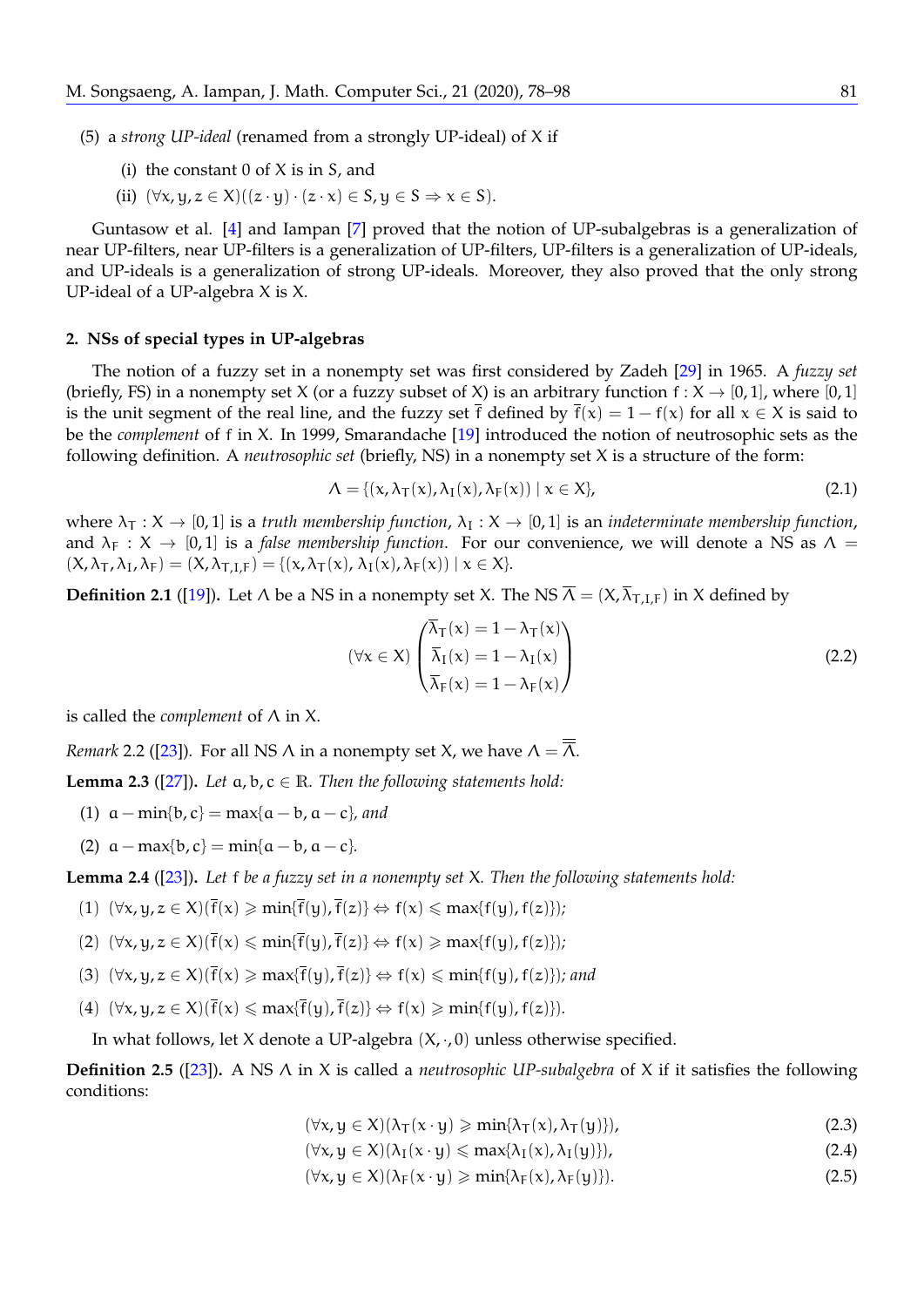<span id="page-5-7"></span>**Definition 2.6** ([\[23\]](#page-21-9))**.** A NS Λ in X is called a *neutrosophic near UP-filter* of X if it satisfies the following conditions:

<span id="page-5-2"></span><span id="page-5-1"></span><span id="page-5-0"></span>
$$
(\forall x \in X)(\lambda_T(0) \geq \lambda_T(x)), \tag{2.6}
$$

$$
(\forall x \in X)(\lambda_I(0) \leq \lambda_I(x)), \tag{2.7}
$$

$$
(\forall x \in X)(\lambda_F(0) \geq \lambda_F(x)), \tag{2.8}
$$

$$
(\forall x, y \in X)(\lambda_T(x \cdot y) \ge \lambda_T(y)),
$$
\n(2.9)

$$
(\forall x, y \in X)(\lambda_I(x \cdot y) \leq \lambda_I(y)), \qquad (2.10)
$$

$$
(\forall x, y \in X)(\lambda_F(x \cdot y) \geq \lambda_F(y)). \tag{2.11}
$$

<span id="page-5-8"></span>**Definition 2.7** ([\[23\]](#page-21-9))**.** A NS Λ in X is called a *neutrosophic UP-filter* of X if it satisfies the following conditions: [\(2.6\)](#page-5-0), [\(2.7\)](#page-5-1), [\(2.8\)](#page-5-2), and

$$
(\forall x, y \in X)(\lambda_T(y) \geqslant \min\{\lambda_T(x \cdot y), \lambda_T(x)\}),\tag{2.12}
$$

$$
(\forall x, y \in X)(\lambda_I(y) \leq \max\{\lambda_I(x \cdot y), \lambda_I(x)\}),\tag{2.13}
$$

$$
(\forall x, y \in X)(\lambda_F(y) \geqslant \min\{\lambda_F(x \cdot y), \lambda_F(x)\}).
$$
\n(2.14)

<span id="page-5-9"></span>**Definition 2.8** ([\[23\]](#page-21-9))**.** A NS Λ in X is called a *neutrosophic UP-ideal* of X if it satisfies the following conditions: [\(2.6\)](#page-5-0), [\(2.7\)](#page-5-1), [\(2.8\)](#page-5-2), and

$$
(\forall x, y, z \in X)(\lambda_T(x \cdot z) \geqslant \min\{\lambda_T(x \cdot (y \cdot z)), \lambda_T(y)\}),\tag{2.15}
$$

$$
(\forall x, y, z \in X)(\lambda_I(x \cdot z) \leq \max\{\lambda_I(x \cdot (y \cdot z)), \lambda_I(y)\}),
$$
\n(2.16)

$$
(\forall x, y, z \in X)(\lambda_F(x \cdot z) \geqslant \min\{\lambda_F(x \cdot (y \cdot z)), \lambda_F(y)\}).
$$
\n(2.17)

<span id="page-5-10"></span>**Definition 2.9** ([\[23\]](#page-21-9))**.** A NS Λ in X is called a *neutrosophic strong UP-ideal* (renamed from a neutrosophic strongly UP-ideal) of X if it satisfies the following conditions: [\(2.6\)](#page-5-0), [\(2.7\)](#page-5-1), [\(2.8\)](#page-5-2), and

$$
(\forall x, y, z \in X)(\lambda_T(x) \geqslant \min\{\lambda_T((z \cdot y) \cdot (z \cdot x)), \lambda_T(y)\}),\tag{2.18}
$$

$$
(\forall x, y, z \in X)(\lambda_I(x) \leq \max\{\lambda_I((z \cdot y) \cdot (z \cdot x)), \lambda_I(y)\}),
$$
\n(2.19)

$$
(\forall x, y, z \in X)(\lambda_F(x) \geqslant \min\{\lambda_F((z \cdot y) \cdot (z \cdot x)), \lambda_F(y)\}).
$$
\n(2.20)

<span id="page-5-11"></span>**Definition 2.10** ([\[23\]](#page-21-9)). A NS  $\wedge$  in X is said to be *constant* if  $\wedge$  is a constant function from X to [0,1]<sup>3</sup>. That is,  $\lambda_{\text{t}}$ ,  $\lambda_{\text{t}}$ , and  $\lambda_{\text{F}}$  are constant functions from X to [0, 1].

## <span id="page-5-6"></span>**Theorem 2.11** ([\[23\]](#page-21-9))**.** *A NS* Λ *in* X *is constant if and only if it is a neutrosophic strong UP-ideal of* X*.*

Songsaeng and Iampan [\[23\]](#page-21-9) proved that the notion of neutrosophic UP-subalgebras is a generalization of neutrosophic near UP-filters, neutrosophic near UP-filters is a generalization of neutrosophic UP-filters, neutrosophic UP-filters is a generalization of neutrosophic UP-ideals, and neutrosophic UP-ideals is a generalization of neutrosophic strong UP-ideals.

Now, we introduce the notions of special neutrosophic UP-subalgebras, special neutrosophic near UPfilters, special neutrosophic UP-filters, special neutrosophic UP-ideals, and special neutrosophic strong UP-ideals of UP-algebras, provide the necessary examples, investigate their properties, and prove their generalizations.

**Definition 2.12.** A NS Λ in X is called an *special neutrosophic UP-subalgebra* of X if it satisfies the following conditions:

<span id="page-5-4"></span><span id="page-5-3"></span>
$$
(\forall x, y \in X)(\lambda_T(x \cdot y) \leqslant \max\{\lambda_T(x), \lambda_T(y)\}),\tag{2.21}
$$

<span id="page-5-5"></span>
$$
(\forall x, y \in X)(\lambda_I(x \cdot y) \geqslant \min\{\lambda_I(x), \lambda_I(y)\}),\tag{2.22}
$$

$$
(\forall x, y \in X)(\lambda_F(x \cdot y) \leqslant \max\{\lambda_F(x), \lambda_F(y)\}).
$$
\n(2.23)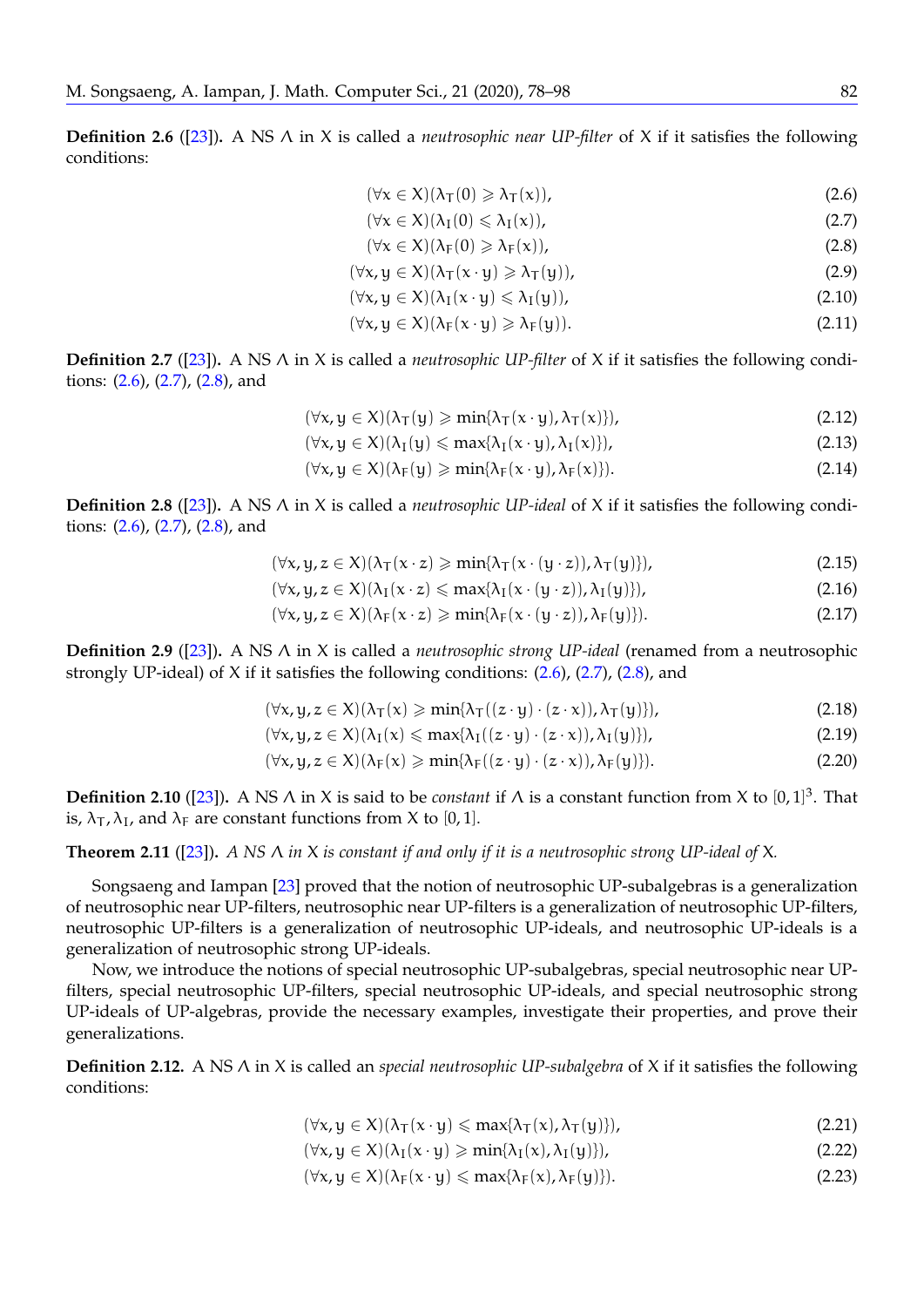**Example 2.13.** Let  $X = \{0, 1, 2, 3, 4\}$  be a UP-algebra with a fixed element 0 and a binary operation  $\cdot$  defined by the following Cayley table:

$$
\begin{array}{c|cccc}\n\cdot & 0 & 1 & 2 & 3 & 4 \\
\hline\n0 & 0 & 1 & 2 & 3 & 4 \\
1 & 0 & 0 & 1 & 0 & 4 \\
2 & 0 & 0 & 0 & 0 & 4 \\
3 & 0 & 1 & 1 & 0 & 4 \\
4 & 0 & 3 & 3 & 3 & 0\n\end{array}
$$

We define a NS  $\Lambda$  in X as follows:

$$
\lambda_{\text{T}} = \begin{pmatrix} 0 & 1 & 2 & 3 & 4 \\ 0.2 & 0.3 & 0.5 & 0.7 & 0.8 \end{pmatrix}, \lambda_{\text{I}} = \begin{pmatrix} 0 & 1 & 2 & 3 & 4 \\ 1 & 0.7 & 0.6 & 0.5 & 0.2 \end{pmatrix}, \lambda_{\text{F}} = \begin{pmatrix} 0 & 1 & 2 & 3 & 4 \\ 0.1 & 0.4 & 0.6 & 0.7 & 0.9 \end{pmatrix}.
$$

Hence, Λ is a special neutrosophic UP-subalgebra of X.

**Definition 2.14.** A NS Λ in X is called an *special neutrosophic near UP-filter* of X if it satisfies the following conditions:

<span id="page-6-2"></span><span id="page-6-1"></span><span id="page-6-0"></span>
$$
(\forall x \in X)(\lambda_T(0) \leq \lambda_T(x)), \tag{2.24}
$$

$$
(\forall x \in X)(\lambda_I(0) \geq \lambda_I(x)), \tag{2.25}
$$

$$
(\forall x \in X)(\lambda_F(0) \le \lambda_F(x)),
$$
  
( $\forall x \le X$ ) $(\lambda_T(x, y) < \lambda_T(y))$  (2.26)

$$
(\forall x, y \in \Lambda)(\Lambda_{T}(x \cdot y) \leq \Lambda_{T}(y)),
$$
  

$$
(\forall x, y \in \Lambda)(\Lambda_{T}(x \cdot y) \geq \Lambda_{T}(y)),
$$
  
(2.28)

$$
(\forall x, y \in X)(\lambda_{\mathbb{F}}(x \cdot y) \le \lambda_{\mathbb{F}}(y)).
$$
\n
$$
(\forall x, y \in X)(\lambda_{\mathbb{F}}(x \cdot y) \le \lambda_{\mathbb{F}}(y)).
$$
\n(2.29)

$$
(1.57) (1.1 \times 1.1) (1.1 \times 1.1) (1.1 \times 1.1) (1.1 \times 1.1) (1.1 \times 1.1) (1.1 \times 1.1) (1.1 \times 1.1) (1.1 \times 1.1) (1.1 \times 1.1) (1.1 \times 1.1) (1.1 \times 1.1) (1.1 \times 1.1) (1.1 \times 1.1) (1.1 \times 1.1) (1.1 \times 1.1) (1.1 \times 1.1) (1.1 \times 1.1) (1.1 \times 1.1) (1.1 \times 1.1) (1.1 \times 1.1) (1.1 \times 1.1) (1.1 \times 1.1) (1.1 \times 1.1) (1.1 \times 1.1) (1.1 \times 1.1) (1.1 \times 1.1) (1.1 \times 1.1) (1.1 \times 1.1) (1.1 \times 1.1) (1.1 \times 1.1) (1.1 \times 1.1) (1.1 \times 1.1) (1.1 \times 1.1) (1.1 \times 1.1) (1.1 \times 1.1) (1.1 \times 1.1) (1.1 \times 1.1) (1.1 \times 1.1) (1.1 \times 1.1) (1.1 \times 1.1) (1.1 \times 1.1) (1.1 \times 1.1) (1.1 \times 1.1) (1.1 \times 1.1) (1.1 \times 1.1) (1.1 \times 1.1) (1.1 \times 1.1) (1.1 \times 1.1) (1.1 \times 1.1) (1.1 \times 1.1) (1.1 \times 1.1) (1.1 \times 1.1) (1.1 \times 1.1) (1.1 \times 1.1) (1.1 \times 1.1) (1.1 \times 1.1) (1.1 \times 1.1) (1.1 \times 1.1) (1.1 \times 1.1) (1.1 \times 1.1) (1.1 \times 1.1) (1.1 \times 1.1) (1.1 \times 1.1) (1.1 \times 1.1) (1.1 \times 1.1) (1.1 \times 1.1) (1.1 \times 1.1) (1.1 \times 1.1) (1.1 \times
$$

**Example 2.15.** Let  $X = \{0, 1, 2, 3, 4\}$  be a UP-algebra with a fixed element 0 and a binary operation  $\cdot$  defined by the following Cayley table:

<span id="page-6-4"></span><span id="page-6-3"></span>

|  | $\begin{array}{c cccc} \cdot&0&1&2&3&4\\ \hline 0&0&1&2&3&4\\ 1&0&0&2&2&4\\ 2&0&1&0&1&4\\ 3&0&0&0&0&4\\ 4&0&1&2&3&0\\ \end{array}$ |  |
|--|------------------------------------------------------------------------------------------------------------------------------------|--|

We define a NS  $\Lambda$  in X as follows:

$$
\lambda_T = \begin{pmatrix} 0 & 1 & 2 & 3 & 4 \\ 0 & 0.3 & 0.5 & 0.6 & 0.2 \end{pmatrix}, \lambda_I = \begin{pmatrix} 0 & 1 & 2 & 3 & 4 \\ 0.9 & 0.8 & 0.7 & 0.3 & 0.4 \end{pmatrix}, \lambda_F = \begin{pmatrix} 0 & 1 & 2 & 3 & 4 \\ 0.1 & 0.2 & 0.6 & 0.7 & 0.5 \end{pmatrix}.
$$

Hence, Λ is a special neutrosophic near UP-filter of X.

**Definition 2.16.** A NS Λ in X is called an *special neutrosophic UP-filter* of X if it satisfies the following conditions: [\(2.24\)](#page-6-0), [\(2.25\)](#page-6-1), [\(2.26\)](#page-6-2), and

$$
(\forall x, y \in X)(\lambda_T(y) \le \max\{\lambda_T(x \cdot y), \lambda_T(x)\}),\tag{2.30}
$$

$$
(\forall x, y \in X)(\lambda_I(y) \geqslant \min\{\lambda_I(x \cdot y), \lambda_I(x)\}),\tag{2.31}
$$

$$
(\forall x, y \in X)(\lambda_F(y) \leqslant \max\{\lambda_F(x \cdot y), \lambda_F(x)\}).
$$
\n(2.32)

**Example 2.17.** Let  $X = \{0, 1, 2, 3, 4\}$  be a UP-algebra with a fixed element 0 and a binary operation  $\cdot$  defined by the following Cayley table:

<span id="page-6-7"></span><span id="page-6-6"></span><span id="page-6-5"></span>

| $\begin{array}{c cccc} \cdot&0&1&2&3&4\\ \hline 0&0&1&2&3&4\\ 1&0&0&2&2&4\\ 2&0&1&0&1&4\\ 3&0&0&0&0&4\\ 4&0&1&1&1&0\\ \end{array}$ |  |  |
|------------------------------------------------------------------------------------------------------------------------------------|--|--|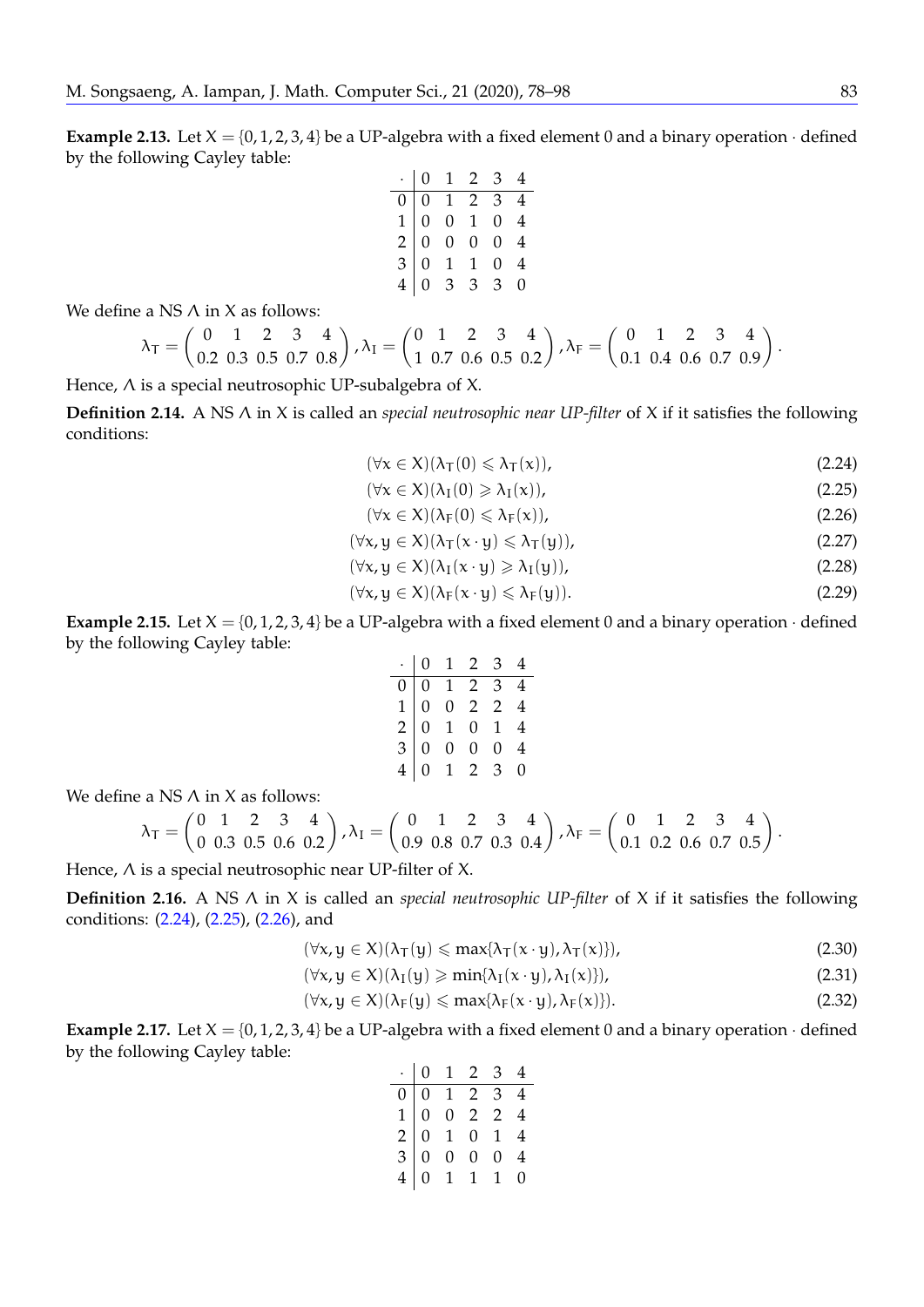We define a NS  $\Lambda$  in X as follows:

$$
\lambda_{\text{T}} = \begin{pmatrix} 0 & 1 & 2 & 3 & 4 \\ 0.1 & 0.5 & 0.4 & 0.5 & 0.8 \end{pmatrix}, \lambda_{\text{I}} = \begin{pmatrix} 0 & 1 & 2 & 3 & 4 \\ 0.8 & 0.3 & 0.5 & 0.3 & 0.4 \end{pmatrix}, \lambda_{\text{F}} = \begin{pmatrix} 0 & 1 & 2 & 3 & 4 \\ 0.2 & 0.6 & 0.4 & 0.6 & 0.3 \end{pmatrix}
$$

Hence,  $\Lambda$  is a special neutrosophic UP-filter of X.

**Definition 2.18.** A NS Λ in X is called an *special neutrosophic UP-ideal* of X if it satisfies the following conditions: [\(2.24\)](#page-6-0), [\(2.25\)](#page-6-1), [\(2.26\)](#page-6-2), and

$$
(\forall x, y, z \in X)(\lambda_T(x \cdot z) \le \max\{\lambda_T(x \cdot (y \cdot z)), \lambda_T(y)\}),\tag{2.33}
$$

$$
(\forall x, y, z \in X)(\lambda_I(x \cdot z) \geqslant \min\{\lambda_I(x \cdot (y \cdot z)), \lambda_I(y)\}),
$$
\n
$$
(\lambda_1(x \cdot y) \cdot \lambda_1(y)) \geqslant \lambda_1(y) \geqslant \lambda_2(y) \geqslant \lambda_1(y) \geqslant \lambda_2(y) \geqslant \lambda_1(y) \geqslant \lambda_2(y) \geqslant \lambda_1(y) \geqslant \lambda_2(y) \geqslant \lambda_1(y) \geqslant \lambda_2(y) \geqslant \lambda_1(y) \geqslant \lambda_2(y) \geqslant \lambda_1(y) \geqslant \lambda_2(y) \geqslant \lambda_1(y) \geqslant \lambda_2(y) \geqslant \lambda_1(y) \geqslant \lambda_2(y) \geqslant \lambda_1(y) \geqslant \lambda_2(y) \geqslant \lambda_1(y) \geqslant \lambda_2(y) \geqslant \lambda_1(y) \geqslant \lambda_2(y) \geqslant \lambda_1(y) \geqslant \lambda_2(y) \geqslant \lambda_1(y) \geqslant \lambda_1(y) \geqslant \lambda_1(y) \geqslant \lambda_1(y) \geqslant \lambda_1(y) \geqslant \lambda_1(y) \geqslant \lambda_1(y) \geqslant \lambda_1(y) \geqslant \lambda_1(y) \geqslant \lambda_1(y) \geqslant \lambda_1(y) \geqslant \lambda_1(y) \geqslant \lambda_1(y) \geqslant \lambda_1(y) \geqslant \lambda_1(y) \geqslant \lambda_1(y) \geqslant \lambda_1(y) \geqslant \lambda_1(y) \geqslant \lambda_1(y) \geqslant \lambda_1(y) \geqslant \lambda_1(y) \geqslant \lambda_1(y) \geqslant \lambda_1(y) \geqslant \lambda_1(y) \geqslant \lambda_1(y) \geqslant \lambda_1(y) \geqslant \lambda_1(y) \geqslant \lambda_1(y) \geqslant \lambda_1(y) \geqslant \lambda_1(y) \geqslant \lambda_1(y) \geqslant \lambda_1(y) \geqslant \lambda_1(y) \geqslant \lambda_1(y) \geqslant \lambda_1(y) \geqslant \lambda_1(y) \geqslant
$$

$$
(\forall x, y, z \in X) (\lambda_F(x \cdot z) \leq \max\{\lambda_F(x \cdot (y \cdot z)), \lambda_F(y)\}).
$$
\n(2.35)

**Example 2.19.** Let  $X = \{0, 1, 2, 3, 4\}$  be a UP-algebra with a fixed element 0 and a binary operation  $\cdot$  defined by the following Cayley table:

|  | $\begin{array}{c cccc} \cdot&0&1&2&3&4\\ \hline 0&0&1&2&3&4\\ 1&0&0&2&3&4\\ 2&0&0&0&0&4\\ 3&0&0&2&0&4\\ 4&0&0&0&0&0 \end{array}$ |  |
|--|----------------------------------------------------------------------------------------------------------------------------------|--|

We define a NS  $\Lambda$  in X as follows:

$$
\lambda_{\text{T}} = \begin{pmatrix} 0 & 1 & 2 & 3 & 4 \\ 0 & 0.3 & 0.5 & 0.4 & 0.6 \end{pmatrix}, \lambda_{\text{I}} = \begin{pmatrix} 0 & 1 & 2 & 3 & 4 \\ 1 & 0.7 & 0.4 & 0.7 & 0.3 \end{pmatrix}, \lambda_{\text{F}} = \begin{pmatrix} 0 & 1 & 2 & 3 & 4 \\ 0.1 & 0.2 & 0.7 & 0.3 & 0.9 \end{pmatrix}.
$$

Hence, Λ is a special neutrosophic UP-ideal of X.

**Definition 2.20.** A NS Λ in X is called an *special neutrosophic strong UP-ideal* of X if it satisfies the following conditions: [\(2.24\)](#page-6-0), [\(2.25\)](#page-6-1), [\(2.26\)](#page-6-2), and

$$
(\forall x, y, z \in X)(\lambda_T(x) \le \max\{\lambda_T((z \cdot y) \cdot (z \cdot x)), \lambda_T(y)\}),\tag{2.36}
$$

$$
(\forall x, y, z \in X)(\lambda_I(x) \geq \min\{\lambda_I((z \cdot y) \cdot (z \cdot x)), \lambda_I(y)\}),\tag{2.37}
$$

$$
(\forall x, y, z \in X)(\lambda_F(x) \le \max\{\lambda_F((z \cdot y) \cdot (z \cdot x)), \lambda_F(y)\}).
$$
\n(2.38)

**Example 2.21.** Let  $X = \{0, 1, 2, 3, 4\}$  be a UP-algebra with a fixed element 0 and a binary operation  $\cdot$  defined by the following Cayley table:

|  | $\begin{array}{c cccc} \cdot&0&1&2&3&4\\ \hline 0&0&1&2&3&4\\ 1&0&0&2&3&0\\ 2&0&1&0&3&4\\ 3&0&1&0&0&4\\ 4&0&1&0&3&0 \end{array}$ |  |
|--|----------------------------------------------------------------------------------------------------------------------------------|--|

We define a NS  $\Lambda$  in X as follows:

$$
(\forall x \in X) \begin{pmatrix} \lambda_T(x) = 0.5 \\ \lambda_I(x) = 0.4 \\ \lambda_F(x) = 0.7 \end{pmatrix}.
$$

Hence, Λ is a special neutrosophic strong UP-ideal X.

<span id="page-7-2"></span><span id="page-7-1"></span><span id="page-7-0"></span>.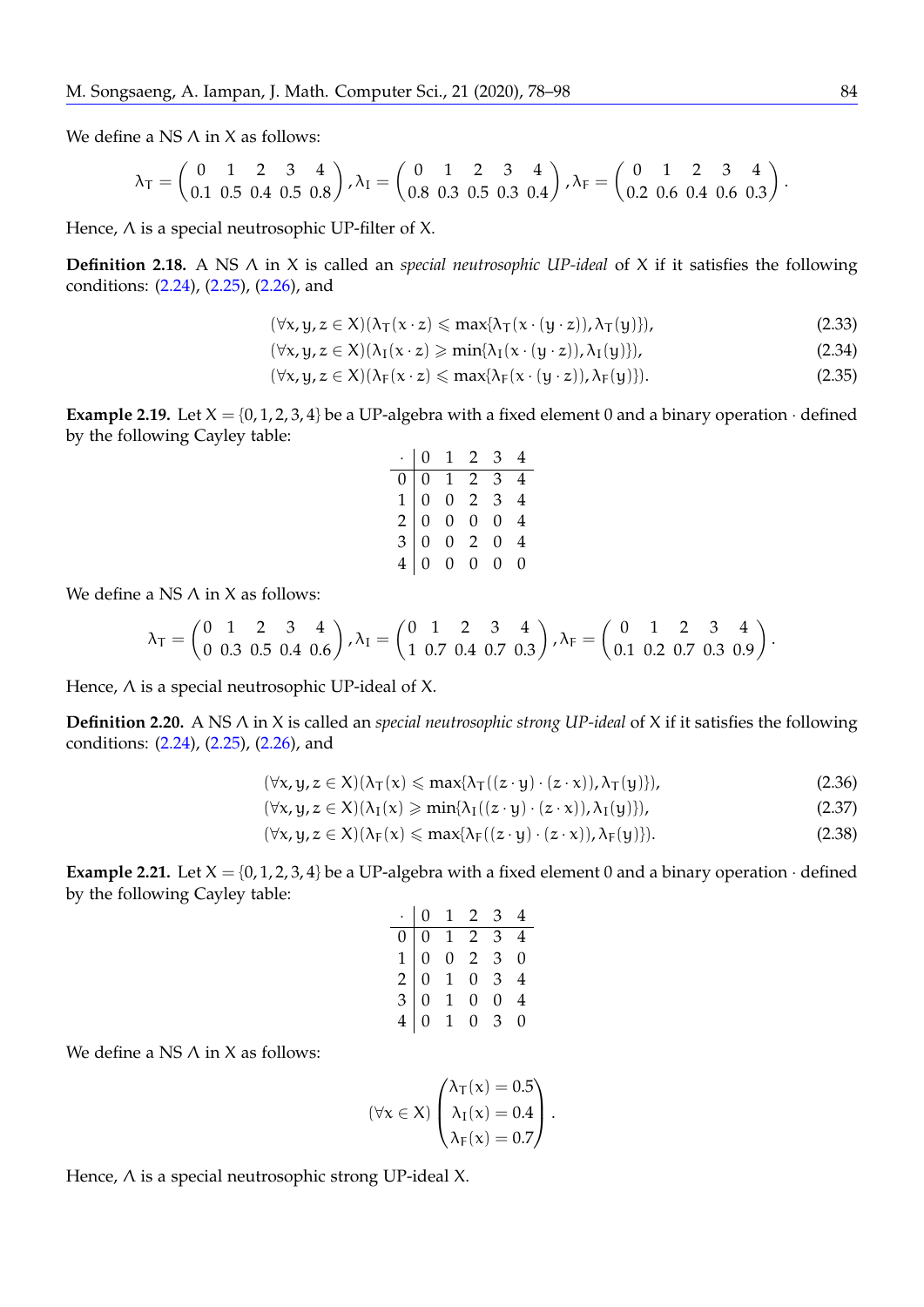<span id="page-8-7"></span>**Theorem 2.22.** *Every special neutrosophic UP-subalgebra of* X *satisfies the conditions* [\(2.24\)](#page-6-0)*,* [\(2.25\)](#page-6-1)*, and* [\(2.26\)](#page-6-2)*.*

*Proof.* Assume that  $\Lambda$  is a special neutrosophic UP-subalgebra of X. Then for all  $x \in X$ ,

$$
\begin{aligned} \lambda_T(0)&=\lambda_T(x\cdot x)\leqslant \text{max}\{\lambda_T(x),\lambda_T(x)\}=\lambda_T(x)\ \ \text{by}\ (1.1)\ \text{and}\ (2.21)\\ \lambda_I(0)&=\lambda_I(x\cdot x)\geqslant \text{min}\{\lambda_I(x),\lambda_I(x)\}=\lambda_I(x)\ \ \text{by}\ (1.1)\ \text{and}\ (2.22)\\ \lambda_F(0)&=\lambda_F(x\cdot x)\leqslant \text{max}\{\lambda_F(x),\lambda_F(x)\}=\lambda_F(x)\ \ \text{by}\ (1.1)\ \text{and}\ (2.23). \end{aligned}
$$

Hence,  $\Lambda$  satisfies the conditions  $(2.24)$ ,  $(2.25)$ , and  $(2.26)$ .

By Lemma  $2.4$  ([1](#page-4-1)) and ([4](#page-4-2)), we have the following five theorems.

<span id="page-8-1"></span>**Theorem 2.23.** *A NS* Λ *in* X *is a neutrosophic UP-subalgebra of* X *if and only if* Λ *is a special neutrosophic UP-subalgebra of* X*.*

<span id="page-8-2"></span>**Theorem 2.24.** *A NS* Λ *in* X *is a neutrosophic near UP-filter of* X *if and only if* Λ *is a special neutrosophic near UP-filter of* X*.*

<span id="page-8-3"></span>**Theorem 2.25.** *A NS* Λ *in* X *is a neutrosophic UP-filter of* X *if and only if* Λ *is a special neutrosophic UP-filter of* X*.*

<span id="page-8-4"></span>**Theorem 2.26.** *A NS* Λ *in* X *is a neutrosophic UP-ideal of* X *if and only if* Λ *is a special neutrosophic UP-ideal of* X*.*

<span id="page-8-0"></span>**Theorem 2.27.** *A NS* Λ *in* X *is a neutrosophic strong UP-ideal of* X *if and only if* Λ *is a special neutrosophic strong UP-ideal of* X*.*

<span id="page-8-5"></span>**Theorem 2.28.** *A NS* Λ *in* X *is constant if and only if it is a special neutrosophic strong UP-ideal of* X*.*

*Proof.* It is straightforward by Remark [2.2](#page-4-3) and Theorems [2.11](#page-5-6) and [2.27.](#page-8-0)

By Remark [2.2](#page-4-3) and Theorems [2.23,](#page-8-1) [2.24,](#page-8-2) [2.25,](#page-8-3) [2.26,](#page-8-4) and [2.27,](#page-8-0) we have that the notion of special neutrosophic UP-subalgebras is a generalization of special neutrosophic near UP-filters, special neutrosophic near UP-filters is a generalization of special neutrosophic UP-filters, special neutrosophic UP-filters is a generalization of special neutrosophic UP-ideals, and special neutrosophic UP-ideals is a generalization of special neutrosophic strong UP-ideals. Moreover, by Theorem [2.28,](#page-8-5) we obtain that special neutrosophic strong UP-ideals and constant neutrosophic set coincide.

**Theorem 2.29.** *If* Λ *is a special neutrosophic UP-subalgebra of* X *satisfying the following condition:*

$$
(\forall x, y \in X) \left( x \cdot y \neq 0 \Rightarrow \begin{cases} \lambda_T(x) \leq \lambda_T(y) \\ \lambda_I(x) \geq \lambda_I(y) \\ \lambda_F(x) \leq \lambda_F(y) \end{cases} \right), \tag{2.39}
$$

*then* Λ *is a special neutrosophic near UP-filter of* X*.*

*Proof.* Assume that Λ is a special neutrosophic UP-subalgebra of X satisfying the condition [\(2.39\)](#page-8-6). By Theorem [2.22,](#page-8-7) we have  $\Lambda$  satisfies the conditions [\(2.24\)](#page-6-0), [\(2.25\)](#page-6-1), and [\(2.26\)](#page-6-2). Next, let  $x, y \in X$ .

**Case 1:**  $x \cdot y = 0$ . Then

<span id="page-8-6"></span>
$$
\begin{aligned} \lambda_T(x \cdot y) &= \lambda_T(0) \leqslant \lambda_T(y) \ \text{ by } (2.24) \\ \lambda_I(x \cdot y) &= \lambda_I(0) \geqslant \lambda_I(y) \ \text{ by } (2.25) \\ \lambda_F(x \cdot y) &= \lambda_F(0) \leqslant \lambda_F(y) \ \text{ by } (2.26). \end{aligned}
$$

 $\Box$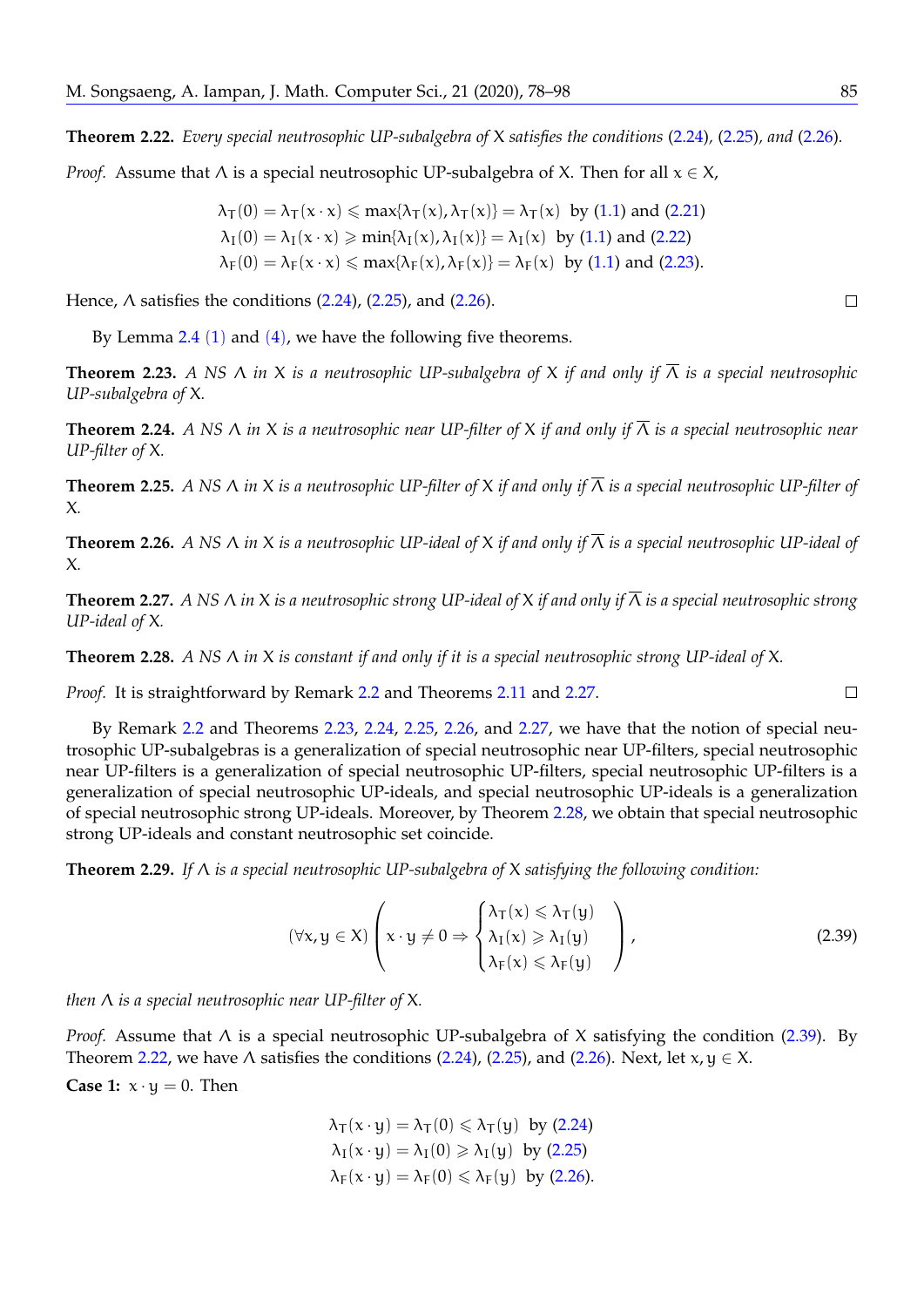**Case 2:**  $x \cdot y \neq 0$ . Then

$$
\lambda_T(x \cdot y) \le \max\{\lambda_T(x), \lambda_T(y)\} = \lambda_T(y), \quad (2.21) \text{ and } (2.39) \text{ for } \lambda_T,
$$
\n
$$
\lambda_I(x \cdot y) \ge \min\{\lambda_I(x), \lambda_I(y)\} = \lambda_I(y), \quad (2.22) \text{ and } (2.39) \text{ for } \lambda_I,
$$
\n
$$
\lambda_F(x \cdot y) \le \max\{\lambda_F(x), \lambda_F(y)\} = \lambda_F(y). \quad (2.23) \text{ and } (2.39) \text{ for } \lambda_F.
$$

Hence,  $\Lambda$  is a special neutrosophic near UP-filter of X.

**Theorem 2.30.** *If* Λ *is a special neutrosophic near UP-filter of* X *satisfying the following condition:*

<span id="page-9-0"></span>
$$
\lambda_{\mathsf{T}} = \lambda_{\mathsf{I}} = \lambda_{\mathsf{F}},\tag{2.40}
$$

*then* Λ *is a special neutrosophic UP-filter of* X*.*

*Proof.* Assume that Λ is a special neutrosophic near UP-filter of X satisfying the condition [\(2.40\)](#page-9-0). Then Λ satisfies the conditions [\(2.24\)](#page-6-0), [\(2.25\)](#page-6-1), and [\(2.26\)](#page-6-2). Next, let  $x, y, z \in X$ . Then

$$
\max\{\lambda_T(x \cdot y), \lambda_T(x)\} = \max\{\lambda_I(x \cdot y), \lambda_T(x)\} \text{ by (2.40)}
$$
\n
$$
\geq \max\{\lambda_I(y), \lambda_T(x)\} \text{ by (2.28)}
$$
\n
$$
= \max\{\lambda_T(y), \lambda_T(x)\} \text{ by (2.40)}
$$
\n
$$
\geq \lambda_T(y),
$$
\n
$$
\min\{\lambda_I(x \cdot y), \lambda_I(x)\} = \min\{\lambda_T(x \cdot y), \lambda_I(x)\} \text{ by (2.40)}
$$
\n
$$
\leq \min\{\lambda_T(y), \lambda_I(x)\} \text{ by (2.27)}
$$
\n
$$
= \min\{\lambda_I(y), \lambda_I(x)\} \text{ by (2.40)}
$$
\n
$$
\leq \lambda_I(y),
$$
\n
$$
\max\{\lambda_F(x \cdot y), \lambda_F(x)\} = \max\{\lambda_I(x \cdot y), \lambda_F(x)\} \text{ by (2.40)}
$$
\n
$$
\geq \max\{\lambda_I(y), \lambda_F(x)\} \text{ by (2.28)}
$$
\n
$$
= \max\{\lambda_F(y), \lambda_F(x)\} \text{ by (2.40)}
$$
\n
$$
\geq \lambda_F(y).
$$

Hence, Λ is a special neutrosophic UP-filter of X.

**Theorem 2.31.** *If* Λ *is a special neutrosophic UP-filter of* X *satisfying the following condition:*

<span id="page-9-1"></span>
$$
(\forall x, y, z \in X) \begin{pmatrix} \lambda_T(y \cdot (x \cdot z)) = \lambda_T(x \cdot (y \cdot z)) \\ \lambda_I(y \cdot (x \cdot z)) = \lambda_I(x \cdot (y \cdot z)) \\ \lambda_F(y \cdot (x \cdot z)) = \lambda_F(x \cdot (y \cdot z)) \end{pmatrix},
$$
\n(2.41)

*then* Λ *is a special neutrosophic UP-ideal of* X*.*

*Proof.* Assume that Λ is a special neutrosophic UP-filter of X satisfying the condition [\(2.41\)](#page-9-1). Then Λ satisfies the conditions [\(2.24\)](#page-6-0), [\(2.25\)](#page-6-1), and [\(2.26\)](#page-6-2). Next, let  $x, y, z \in X$ . Then

$$
\begin{aligned}\n\lambda_T(x \cdot z) &\leq \max\{\lambda_T(y \cdot (x \cdot z)), \lambda_T(y)\} \quad \text{by (2.30)} \\
&= \max\{\lambda_T(x \cdot (y \cdot z)), \lambda_T(y)\} \quad \text{by (2.41) for } \lambda_T \\
\lambda_I(x \cdot z) &\geq \min\{\lambda_I(y \cdot (x \cdot z)), \lambda_I(y)\} \quad \text{by (2.31)} \\
&= \min\{\lambda_I(x \cdot (y \cdot z)), \lambda_I(y)\} \quad \text{by (2.41) for } \lambda_I \\
\lambda_F(x \cdot z) &\leq \max\{\lambda_F(y \cdot (x \cdot z)), \lambda_F(y)\} \quad \text{by (2.32)} \\
&= \max\{\lambda_F(x \cdot (y \cdot z)), \lambda_F(y)\} \quad \text{by (2.41) for } \lambda_F.\n\end{aligned}
$$

Hence, Λ is a special neutrosophic UP-ideal of X.

 $\Box$ 

 $\Box$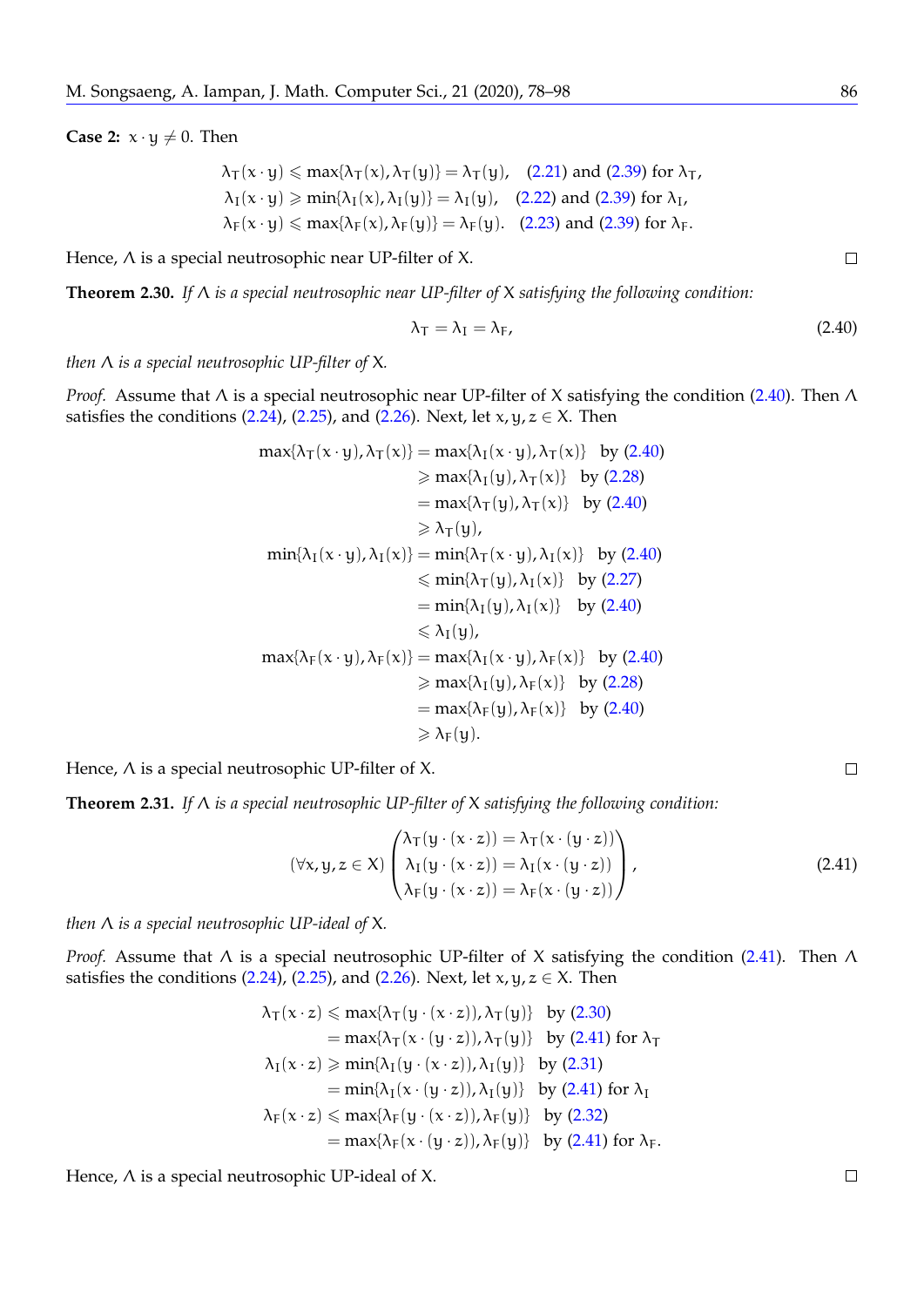**Theorem 2.32.** *If* Λ *is a NS in* X *satisfying the following condition:*

<span id="page-10-0"></span>
$$
(\forall x, y, z \in X) \left( z \leq x \cdot y \Rightarrow \begin{cases} \lambda_T(z) \leq \max\{\lambda_T(x), \lambda_T(y)\} \\ \lambda_I(z) \geq \min\{\lambda_I(x), \lambda_I(y)\} \\ \lambda_F(z) \leq \max\{\lambda_F(x), \lambda_F(y)\} \end{cases} \right),
$$
(2.42)

*then* Λ *is a special neutrosophic UP-subalgebra of* X*.*

*Proof.* Assume that  $\Lambda$  is a NS in X satisfying the condition [\(2.42\)](#page-10-0). Let  $x, y \in X$ . By [\(1.1\)](#page-3-0), we have  $(x \cdot y) \cdot (x \cdot y) = 0$ , that is,  $x \cdot y \ge x \cdot y$ . It follows from [\(2.42\)](#page-10-0) that

 $\lambda_{\text{T}}(x \cdot y) \leq \max\{\lambda_{\text{T}}(x), \lambda_{\text{T}}(y)\}, \qquad \lambda_{\text{I}}(x \cdot y) \geq \min\{\lambda_{\text{I}}(x), \lambda_{\text{I}}(y)\}, \qquad \lambda_{\text{F}}(x \cdot y) \leq \max\{\lambda_{\text{F}}(x), \lambda_{\text{F}}(y)\}.$ 

Hence,  $\Lambda$  is a special neutrosophic UP-subalgebra of X.

**Theorem 2.33.** *If* Λ *is a NS in* X *satisfying the following condition:*

<span id="page-10-1"></span>
$$
(\forall x, y, z \in X) \left( z \leq x \cdot y \Rightarrow \begin{cases} \lambda_T(z) \leq \lambda_T(y) \\ \lambda_I(z) \geq \lambda_I(y) \\ \lambda_F(z) \leq \lambda_F(y) \end{cases} \right), \tag{2.43}
$$

*then* Λ *is a special neutrosophic near UP-filter of* X*.*

*Proof.* Assume that  $\Lambda$  is a NS in X satisfying the condition [\(2.43\)](#page-10-1). Let  $x \in X$ . By (UP-2) and [\(1.1\)](#page-3-0), we have  $0 \cdot (x \cdot x) = 0$ , that is,  $0 \le x \cdot x$ . It follows from [\(2.43\)](#page-10-1) that  $\lambda_{\text{T}}(0) \le \lambda_{\text{T}}(x)$ ,  $\lambda_{\text{I}}(0) \ge \lambda_{\text{I}}(x)$ , and  $\lambda_{\text{F}}(0) \le \lambda_{\text{F}}(x)$ . Next, let  $x, y \in X$ . By [\(1.1\)](#page-3-0), we have  $(x \cdot y) \cdot (x \cdot y) = 0$ , that is,  $x \cdot y \geq x \cdot y$ . It follows from [\(2.43\)](#page-10-1) that  $\lambda_{\mathsf{T}}(x \cdot y) \leq \lambda_{\mathsf{T}}(y)$ ,  $\lambda_{\mathsf{I}}(x \cdot y) \geq \lambda_{\mathsf{I}}(y)$ , and  $\lambda_{\mathsf{F}}(x \cdot y) \leq \lambda_{\mathsf{F}}(y)$ . Hence,  $\Lambda$  is a special neutrosophic near UP-filter of X.  $\Box$ 

**Theorem 2.34.** *If* Λ *is a NS in* X *satisfying the following condition:*

<span id="page-10-2"></span>
$$
(\forall x, y, z \in X) \left( z \leq x \cdot y \Rightarrow \begin{cases} \lambda_T(y) \leq \max\{\lambda_T(z), \lambda_T(x)\} \\ \lambda_I(y) \geq \min\{\lambda_I(z), \lambda_I(x)\} \\ \lambda_F(y) \leq \max\{\lambda_F(z), \lambda_F(x)\} \end{cases} \right),
$$
(2.44)

*then* Λ *is a special neutrosophic UP-filter of* X*.*

*Proof.* Assume that  $\Lambda$  is a NS in X satisfying the condition [\(2.44\)](#page-10-2). Let  $x \in X$ . By (UP-3), we have  $x \cdot (x \cdot 0) =$ 0, that is,  $x \le x \cdot 0$ . It follows from [\(2.44\)](#page-10-2) that

$$
\lambda_T(0)\leqslant max\{\lambda_T(x),\lambda_T(x)\}=\lambda_T(x),\; \lambda_I(0)\geqslant min\{\lambda_I(x),\lambda_I(x)\}=\lambda_I(x),\; \lambda_F(0)\leqslant max\{\lambda_F(x),\lambda_F(x)\}=\lambda_F(x).
$$

Next, let  $x, y \in X$ . By [\(1.1\)](#page-3-0), we have  $(x \cdot y) \cdot (x \cdot y) = 0$ , that is,  $x \cdot y \ge x \cdot y$ . It follows from [\(2.44\)](#page-10-2) that

$$
\lambda_T(y) \leqslant \text{max}\{\lambda_T(x\cdot y),\lambda_T(x)\}, \qquad \lambda_I(y) \geqslant \text{min}\{\lambda_I(x\cdot y),\lambda_I(x)\}, \qquad \lambda_F(y) \leqslant \text{max}\{\lambda_F(x\cdot y),\lambda_F(x)\}.
$$

Hence,  $\Lambda$  is a special neutrosophic UP-filter of X.

**Theorem 2.35.** *If* Λ *is a NS in* X *satisfying the following condition:*

<span id="page-10-3"></span>
$$
(\forall a, x, y, z \in X) \left( a \leq x \cdot (y \cdot z) \Rightarrow \begin{cases} \lambda_T(x \cdot z) \leq \max\{\lambda_T(a), \lambda_T(y)\} \\ \lambda_T(x \cdot z) \geq \min\{\lambda_T(a), \lambda_T(y)\} \\ \lambda_F(x \cdot z) \leq \max\{\lambda_F(a), \lambda_F(y)\} \end{cases} \right),
$$
(2.45)

*then* Λ *is a special neutrosophic UP-ideal of* X*.*

$$
\sqcup
$$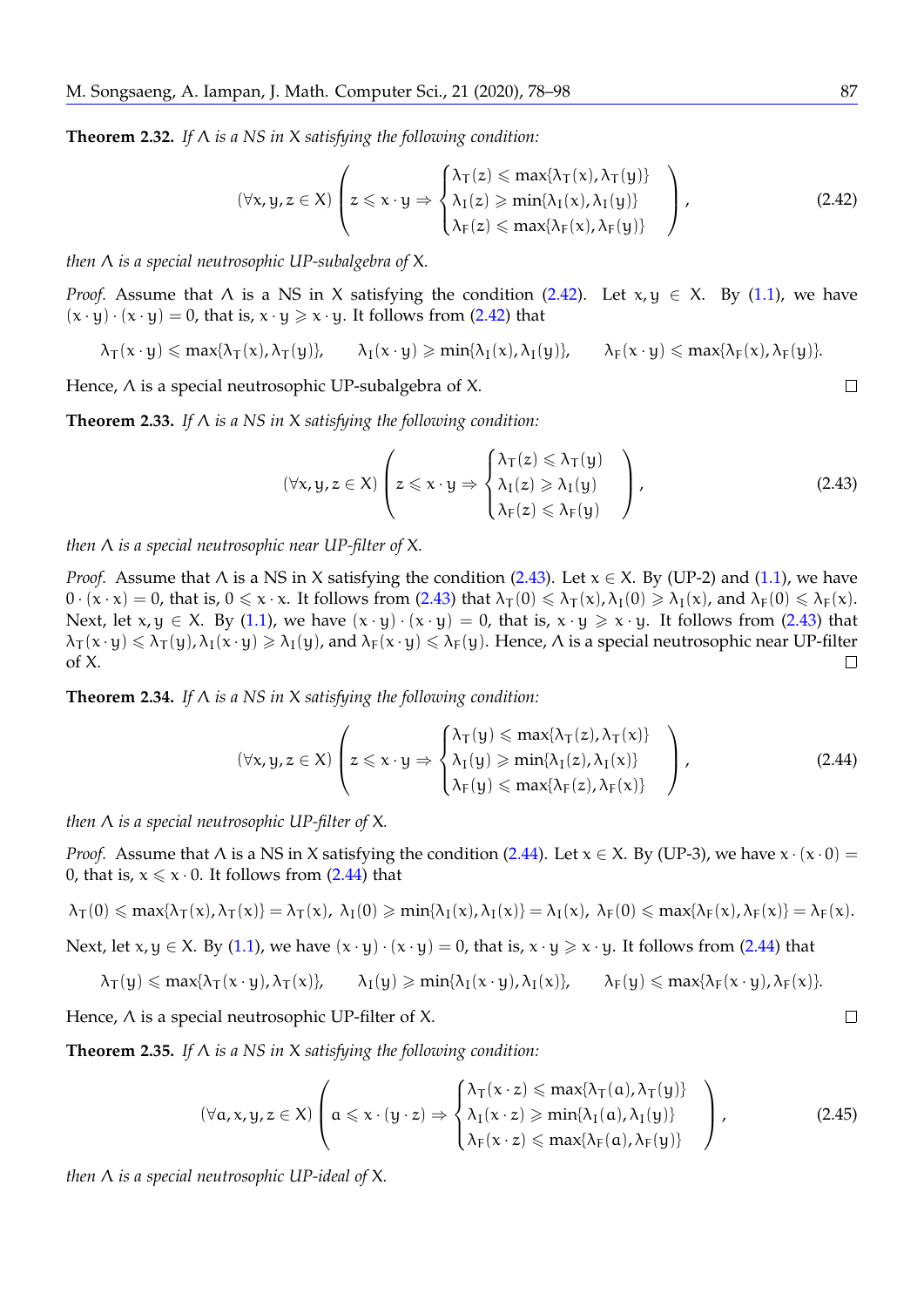*Proof.* Assume that  $\Lambda$  is a NS in X satisfying the condition [\(2.45\)](#page-10-3). Let  $x \in X$ . By (UP-3), we have  $x \cdot (0 \cdot (x \cdot$ 0)) = 0, that is,  $x \le 0 \cdot (x \cdot 0)$ . It follows from [\(2.45\)](#page-10-3) that

$$
\lambda_{\mathsf{T}}(0) = \lambda_{\mathsf{T}}(0 \cdot 0) \leqslant \max\{\lambda_{\mathsf{T}}(x), \lambda_{\mathsf{T}}(x)\} = \lambda_{\mathsf{T}}(x),\tag{UP-2}
$$

$$
\lambda_I(0)=\lambda_I(0\cdot 0)\geqslant min\{\lambda_I(x),\lambda_I(x)\}=\lambda_I(x),\qquad \qquad \text{(UP-2)}
$$

$$
\lambda_F(0)=\lambda_F(0\cdot 0)\leqslant max\{\lambda_F(x),\lambda_F(x)\}=\lambda_F(x). \hspace{1.5cm} \textbf{(UP-2)}
$$

Next, let  $x, y, z \in X$ . By [\(1.1\)](#page-3-0), we have  $(x \cdot (y \cdot z)) \cdot (x \cdot (y \cdot z)) = 0$ , that is,  $x \cdot (y \cdot z) \geq x \cdot (y \cdot z)$ . It follows from  $(2.45)$  that

> $\lambda_{\text{T}}(x \cdot z) \leq \max\{\lambda_{\text{T}}(x \cdot (y \cdot z)), \lambda_{\text{T}}(y)\},$  $\lambda_I(x \cdot z) \geqslant \min\{\lambda_I(x \cdot (y \cdot z)), \lambda_I(y)\},\$  $\lambda_F(x \cdot z) \leqslant \max{\lambda_F(x \cdot (y \cdot z))}, \lambda_F(y)$ .

Hence, Λ is a special neutrosophic UP-ideal of X.

For any fixed numbers  $\alpha^+$ ,  $\alpha^-$ ,  $\beta^+$ ,  $\beta^-$ ,  $\gamma^+$ ,  $\gamma^- \in [0,1]$  such that  $\alpha^+ < \alpha^-$ ,  $\beta^+ < \beta^-$ ,  $\gamma^+ < \gamma^-$  and a nonempty subset G of X, a NS  $\Lambda^G[\alpha^+,\beta^-, \gamma^+]= (X,\lambda^G_T[\alpha^+_\alpha],\lambda^G_T[\beta^-_\gamma],\lambda^G_T[\gamma^+_\gamma])$  in X, where  $\lambda^G_T[\alpha^+_\alpha],\lambda^G_T[\beta^-_\beta],$  and  $\lambda_F^G \lbrack \gamma^+ \rbrack$  are functions on X which are given as follows:

$$
\lambda^G_T[{}^{\alpha^+}_{\alpha^-}](x)=\begin{cases} \alpha^+,& \text{if } x\in G,\\ \alpha^-,& \text{otherwise}, \end{cases} \quad \lambda^G_T[{}^{\beta^-}_{\beta^+}](x)=\begin{cases} \beta^-,& \text{if } x\in G,\\ \beta^+,& \text{otherwise}, \end{cases} \quad \lambda^G_F[{}^{\gamma^+}_{\gamma^-}](x)=\begin{cases} \gamma^+,& \text{if } x\in G,\\ \gamma^-,& \text{otherwise}. \end{cases}
$$

A NS  ${}^{\mathsf{G}}\Lambda[\alpha^{-,\beta^{+},\gamma^{-}}_{\alpha+,\beta-\gamma^{+}}] = (X, {}^{\mathsf{G}}\lambda_{\mathsf{T}}[\alpha^{-}_{\alpha^{+}}], {}^{\mathsf{G}}\lambda_{\mathsf{T}}[\beta^{+}_{\beta^{-}}], {}^{\mathsf{G}}\lambda_{\mathsf{F}}[\gamma^{-}_{\gamma^{+}}])$  in X, where  ${}^{\mathsf{G}}\lambda_{\mathsf{T}}[\alpha^{-}_{\alpha^{+}}], {}^{\mathsf{G}}\lambda_{\mathsf{I}}[\beta^{+}_{\beta^{-}}]$ , and  ${}^{\mathsf{G}}\lambda_{\mathsf{F}}[\gamma^{-}_{\$ functions on X which are given as follows:

$$
^G\lambda_T[{}^{\alpha^-}_{\alpha^+}](x) = \begin{cases} \alpha^-, & \text{if } x \in G, \\ \alpha^+, & \text{otherwise}, \end{cases} \quad {^G\lambda_I[}^{\beta^+}_{\beta^-}](x) = \begin{cases} \beta^+, & \text{if } x \in G, \\ \beta^-, & \text{otherwise}, \end{cases} \quad {^G\lambda_F[}^{\gamma^-}_{\gamma^+}](x) = \begin{cases} \gamma^-, & \text{if } x \in G, \\ \gamma^+, & \text{otherwise}. \end{cases}
$$

**Lemma 2.36.** Let  $\alpha^+$ ,  $\alpha^-$ ,  $\beta^+$ ,  $\beta^-$ ,  $\gamma^+$ ,  $\gamma^ \in$  [0, 1]. Then the following statements hold:

(1) 
$$
\overline{\Lambda^G[\alpha^+, \beta^-, \gamma^+]} = {}^G \Lambda^{1-\alpha^+, 1-\beta^-, 1-\gamma^+}_{1-\alpha^-, 1-\beta^+, 1-\gamma^-}, and
$$
  
\n(2) 
$$
\overline{{}^G \Lambda[\alpha^-, \beta^+, \gamma^-]} = {}^G \Lambda^{1-\alpha^-, 1-\beta^+, 1-\gamma^-}_{1-\alpha^-, 1-\beta^+, 1-\gamma^-}.
$$

*Proof.*

(1). Let 
$$
\overline{\Lambda^G[\alpha^+, \beta^-, \gamma^+]}_{\alpha^-, \beta^+, \gamma^-}
$$
 be a NS in X. Then  $\overline{\Lambda^G[\alpha^+, \beta^-, \gamma^+]} = (X, \overline{\lambda^G_T[\alpha^+]}_{\alpha^-}, \overline{\lambda^G_T[\beta^-]}_{\beta^+})$ ,  $\overline{\lambda^G_T[\gamma^+]}_{\gamma^-}]$ . Since

$$
\lambda^G_T[{}^{\alpha^+}_{\alpha^-}](x) = \begin{cases} \alpha^+, & \text{if } x \in G, \\ \alpha^-, & \text{otherwise,} \end{cases} \quad \lambda^G_T[{}^{\beta^-}_{\beta^+}](x) = \begin{cases} \beta^-, & \text{if } x \in G, \\ \beta^+, & \text{otherwise,} \end{cases} \quad \lambda^G_F[{}^{\gamma^+}_{\gamma^-}](x) = \begin{cases} \gamma^+, & \text{if } x \in G, \\ \gamma^-, & \text{otherwise.} \end{cases}
$$

Thus

$$
\begin{aligned} \overline{\lambda^G_T[\alpha^+]}(x)&=\begin{cases}1-\alpha^+,&\text{if }x\in G,\cr 1-\alpha^-,&\text{otherwise}\end{cases}=\text{G}\lambda_T[\begin{smallmatrix}1-\alpha^+\\1-\alpha^- \end{smallmatrix}](x),\\ \overline{\lambda^G_T[\begin{smallmatrix} \beta^-\\ \beta^+ \end{smallmatrix}](x)}&=\begin{cases}1-\beta^-,&\text{if }x\in G,\cr 1-\beta^+,&\text{otherwise}\end{cases}=\text{G}\lambda_I[\begin{smallmatrix}1-\beta^-\\1-\beta^+ \end{smallmatrix}](x),\\ \overline{\lambda^G_F[\begin{smallmatrix} \gamma^+\\ \gamma^- \end{smallmatrix}](x)}&=\begin{cases}1-\gamma^+,&\text{if }x\in G,\cr 1-\gamma^-,&\text{otherwise}\end{cases}=\text{G}\lambda_F[\begin{smallmatrix}1-\gamma^+\\1-\gamma^- \end{smallmatrix}](x). \end{aligned}
$$

Hence,  $(X, {}^G\lambda_T[^{1-\alpha^+}_{1-\alpha^-}], {}^G\lambda_I[^{1-\beta^-}_{1-\beta^+}], {}^G\lambda_F[^{1-\gamma^+}_{1-\gamma^-}]) = {}^G\Lambda[^{1-\alpha^+,1-\beta^-,1-\gamma^+}_{1-\alpha^-,1-\beta^+,1-\gamma^-}].$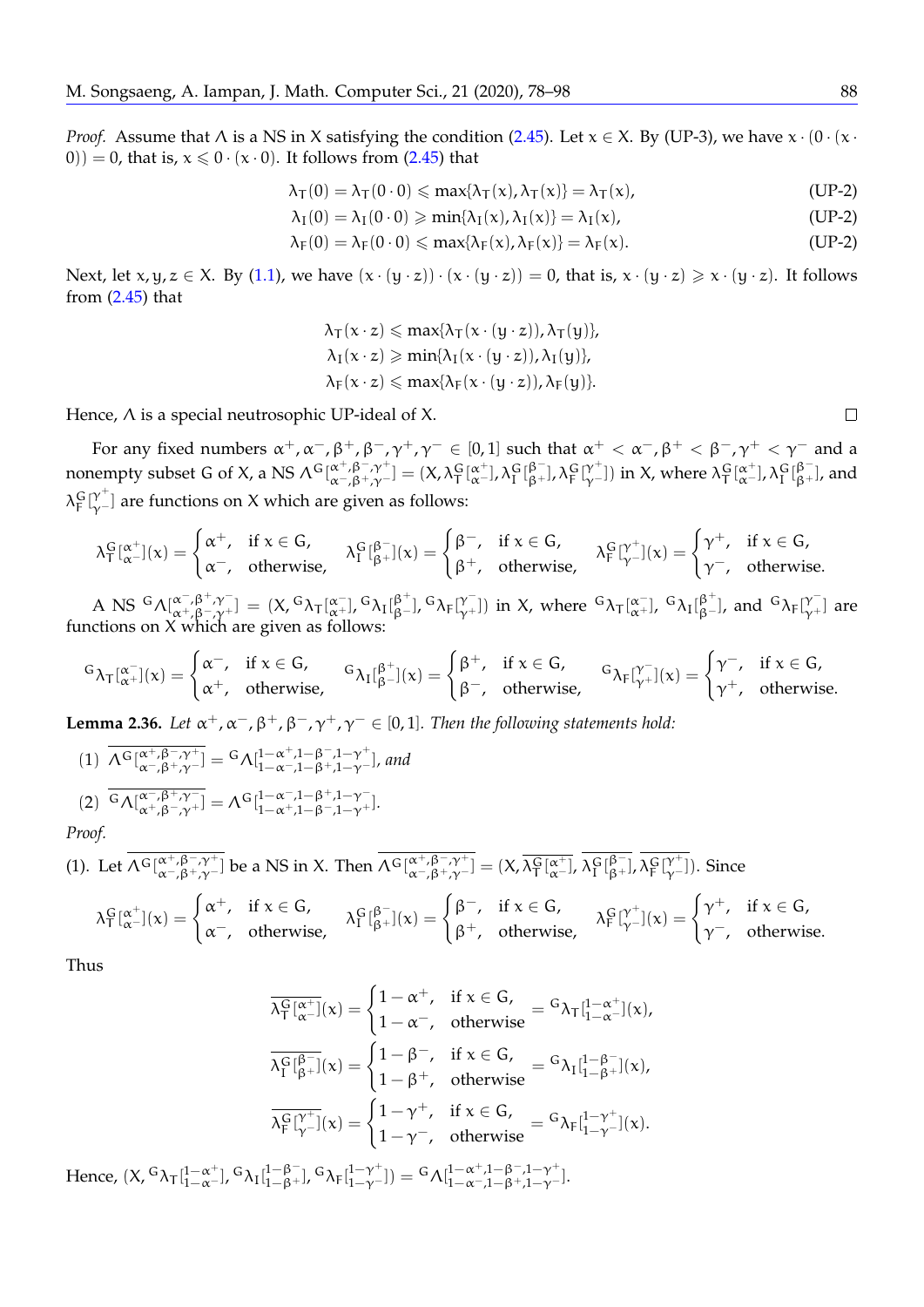(2). Let 
$$
\overline{G_{\Lambda[\alpha^-, \beta^-, \gamma^+]} }
$$
 be a NS in X. Then  $\overline{G_{\Lambda[\alpha^-, \beta^-, \gamma^+]} }$  =  $(X, \overline{G_{\lambda_{\tau}[\alpha^-]} }$ ,  $\overline{G_{\lambda_{\tau}[\beta^-, \gamma^+]} }$ ,  $\overline{G_{\lambda_{\tau}[\beta^-, \gamma^+]} }$ . Since

$$
^G\lambda_T[{}^{\alpha^-}_{\alpha^+}](x) = \begin{cases} \alpha^-, & \text{if } x \in G, \\ \alpha^+, & \text{otherwise,} \end{cases} \quad \, ^G\lambda_I[{}^{\beta^+}_{\beta^-}](x) = \begin{cases} \beta^+, & \text{if } x \in G, \\ \beta^-, & \text{otherwise,} \end{cases} \quad \, ^G\lambda_F[{}^{\gamma^-}_{\gamma^+}](x) = \begin{cases} \gamma^-, & \text{if } x \in G, \\ \gamma^+, & \text{otherwise.} \end{cases}
$$

Thus

$$
\overline{^G \lambda_T [\alpha^-_+]}(x) = \begin{cases} 1-\alpha^-, & \text{if } x \in G, \\ 1-\alpha^+, & \text{otherwise} \end{cases} = \lambda_T^G [\begin{matrix} 1-\alpha^-_+ \\ 1-\alpha^+ \end{matrix}](x), \\ \overline{^G \lambda_I [\beta^+]}(x) = \begin{cases} 1-\beta^+, & \text{if } x \in G, \\ 1-\beta^-, & \text{otherwise} \end{cases} = \lambda_I^G [\begin{matrix} 1-\beta^+ \\ 1-\beta^- \end{matrix}](x), \\ \overline{^G \lambda_F [\gamma^-_+]}(x) = \begin{cases} 1-\gamma^-, & \text{if } x \in G, \\ 1-\gamma^+, & \text{otherwise} \end{cases} = \lambda_F^G [\begin{matrix} 1-\gamma^-_+ \\ 1-\gamma^+ \end{matrix}](x).
$$

Hence,  $(X, \lambda_{\Gamma}^G[\frac{1-\alpha^-}{1-\alpha^+}], \lambda_{\Gamma}^G[\frac{1-\beta^+}{1-\beta^-}], \lambda_{\Gamma}^G[\frac{1-\gamma^-}{1-\gamma^+}]) = \Lambda^G[\frac{1-\alpha^-}{1-\alpha^+}, \frac{1-\beta^+}{1-\beta^-}, \frac{1-\gamma^-}{1-\gamma^+}].$ 

<span id="page-12-1"></span>**Lemma 2.37.** If the constant 0 of X is in a nonempty subset G of X, then a NS  ${}^G\Lambda[^{\alpha^-,\beta^+,\gamma^-}_{\alpha^+,\beta^-,\gamma^+}]$  in X satisfies the *conditions* [\(2.24\)](#page-6-0)*,* [\(2.25\)](#page-6-1)*, and* [\(2.26\)](#page-6-2)*.*

*Proof.* If  $0 \in G$ , then  ${}^G\lambda_T[\alpha^+](0) = \alpha^-$ ,  ${}^G\lambda_I[\beta^+](0) = \beta^+$ , and  ${}^G\lambda_F[\gamma^-](0) = \gamma^-$ . Thus

$$
(\forall x \in X) \begin{pmatrix} {^G}\lambda_T[{}^{\alpha^-}_{\alpha^+}](0) = \alpha^- \leqslant {^G}\lambda_T[{}^{\alpha^-}_{\alpha^+}](x) \\ {^G}\lambda_I[{}^{\beta^+}_{\beta^-}](0) = \beta^- \geqslant {^G}\lambda_I[{}^{\beta^+}_{\beta^-}](x) \\ {^G}\lambda_F[{}^{\gamma^-}_{\gamma^+}](0) = \gamma^- \leqslant {^G}\lambda_F[{}^{\gamma^-}_{\gamma^+}](x) \end{pmatrix}.
$$

Hence,  ${}^G\Lambda[\alpha^-, \beta^+, \gamma^-]$  satisfies the conditions [\(2.24\)](#page-6-0), [\(2.25\)](#page-6-1), and [\(2.26\)](#page-6-2).

<span id="page-12-0"></span>**Lemma 2.38.** If a NS  ${}^G\Lambda[^{\alpha^-,\beta^+,\gamma^-}_{\alpha^+,\beta^-, \gamma^+]}$  in X satisfies the condition [\(2.24\)](#page-6-0) (resp., [\(2.25\)](#page-6-1), [\(2.26\)](#page-6-2)), then the constant 0 of X *is in a nonempty subset* G *of* X*.*

*Proof.* Assume that a NS  ${}^G\Lambda[\alpha^-, \beta^+,\gamma^-]$  in X satisfies the condition [\(2.24\)](#page-6-0). Then  ${}^G\lambda_T[\alpha^-](0) \leqslant {}^G\lambda_T[\alpha^+](x)$  for all  $x \in X$ . Since G is nonempty, there exists  $g \in G$ . Thus  ${}^G\lambda_T[\alpha^-_x](g) = \alpha^-$ , so  ${}^G\lambda_T[\alpha^-_x](0) \leqslant {}^G\lambda_T[\alpha^-_x](g) =$  $\alpha^-$ , that is,  ${}^{\text{G}}\lambda_{\text{T}}\left[^{\alpha^-}_{{\alpha^+}}\right](0) = \alpha^-$ . Hence,  $0 \in \text{G}$ .  $\Box$ 

**Theorem 2.39.** *A NS* <sup>G</sup>Λ[α<sup>−</sup>,β<sup>+</sup>,γ<sup>−</sup>] *in X is a special neutrosophic UP-subalgebra of X if and only if a nonempty subset* G *of* X *is a UP-subalgebra of* X*.*

*Proof.* Assume that  ${}^G\Lambda[{}^{\alpha^-,\beta^+,\gamma^-}_{\alpha^+,\beta^-,\gamma^+}]$  is a special neutrosophic UP-subalgebra of X. Let  $x,y \in G$ . Then  ${}^{\mathsf{G}}\lambda_{\mathsf{T}}\left[ {}^{\alpha^-}_{{\alpha^+}} \right] (x) = \alpha^- = {}^{\mathsf{G}}\lambda_{\mathsf{T}}\left[ {}^{\alpha^-}_{{\alpha^+}} \right] (y)$ . Thus

$$
^G\lambda_T[\alpha^-_+] (x\cdot y) \leqslant \text{max} \{ ^G\lambda_T[\alpha^-_+](x) , {^G\lambda_T}[\alpha^+_-](y) \} = \alpha^- \leqslant {^G\lambda_T[\alpha^-_+](x\cdot y)} \ \ \text{by (2.21)}
$$

and so  ${}^G\lambda_T[{}^{\alpha^-}_{\alpha^+}](x \cdot y) = \alpha^-$ . Thus  $x \cdot y \in G$ . Hence, G is a UP-subalgebra of X.

Conversely, assume that G is a UP-subalgebra of X. Let  $x, y \in X$ .

 $\Box$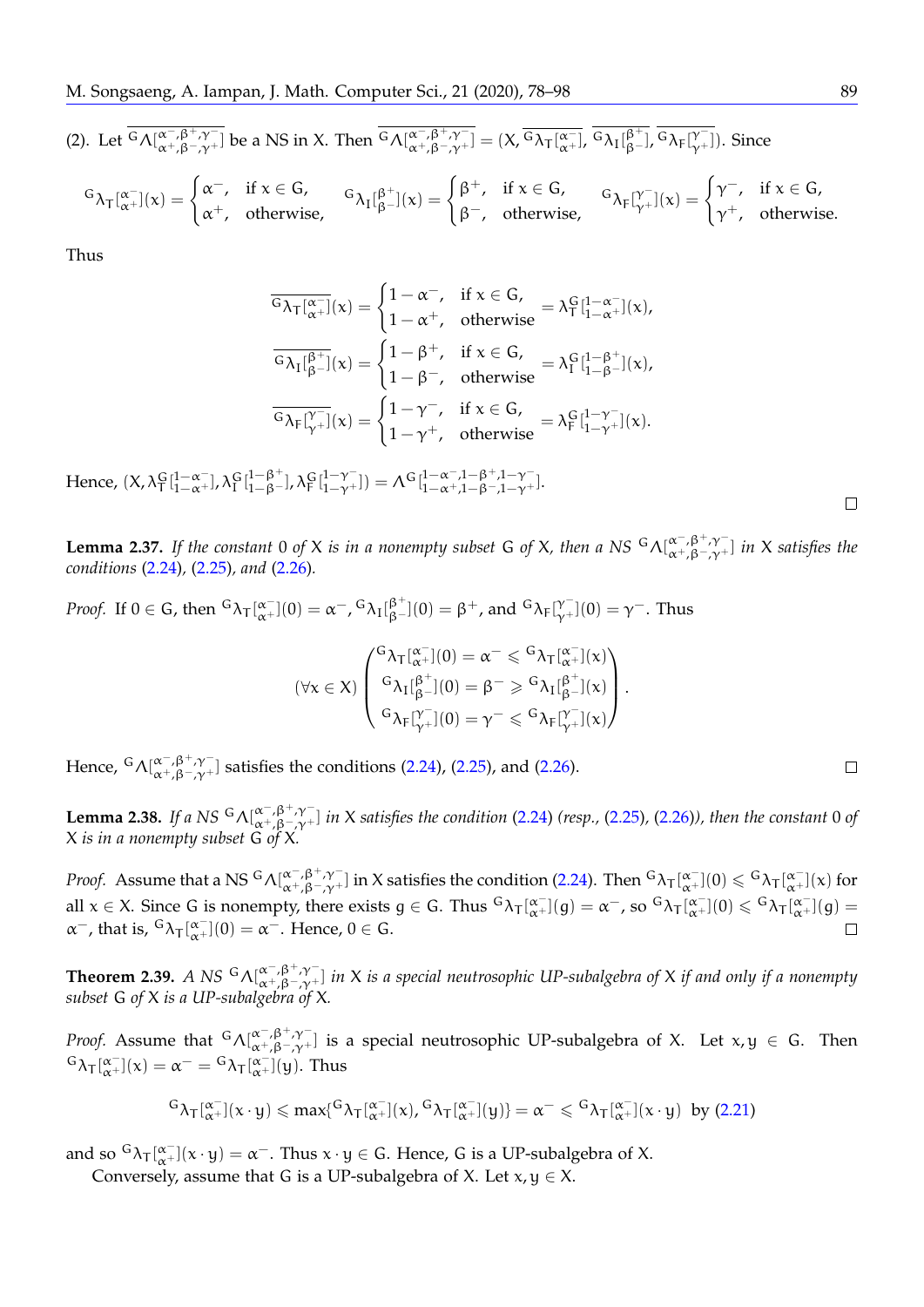**Case 1:**  $x, y \in G$ . Then

$$
{}^G\lambda_T[{}^{\alpha^-}_{\alpha^+}](x) = \alpha^- = {}^G\lambda_T[{}^{\alpha^-}_{\alpha^+}](y), {}^G\lambda_I[{}^{\beta^+}_{\beta^-}](x) = \beta^+ = {}^G\lambda_I[{}^{\beta^+}_{\beta^-}](y), \qquad {}^G\lambda_F[{}^{\gamma^-}_{\gamma^+}](x) = \gamma^- = {}^G\lambda_F[{}^{\gamma^-}_{\gamma^+}](y).
$$

Thus

$$
\begin{aligned}\n\max\{^G\lambda_T[\alpha_+^{\alpha-}](x),\,^G\lambda_T[\alpha_+^{\alpha-}](y)\} &= \alpha^-, \\
\min\{^G\lambda_I[\beta_+^{\beta+}](x),\,^G\lambda_I[\beta_+^{\beta-}](y)\} &= \beta^+, \\
\max\{^G\lambda_F[\gamma_+^{\gamma-}](x),\,^G\lambda_F[\gamma_+^{\gamma-}](y)\} &= \gamma^-. \\
\end{aligned}
$$

Since G is a UP-subalgebra of X, we have  $x \cdot y \in G$  and so  ${}^G\lambda_T[{}^{\alpha^-}_{\alpha^+}](x \cdot y) = \alpha^-$ ,  ${}^G\lambda_I[{}^{\beta^+}_{\beta^-}](x \cdot y) = \beta^+$ , and  ${}^{G}\lambda_{F}[\gamma^{-}_{\gamma+}](x \cdot y) = \gamma^{-}$ . Hence,

$$
\begin{aligned} &\mathsf{G}_{\lambda_{\mathsf{T}}}\!\left[^{\alpha^-}_{\alpha^+}\right]\!(x\cdot y)=\alpha^-\leqslant \alpha^-=\max\{^{G}\lambda_{\mathsf{T}}\!\left[^{\alpha^-}_{\alpha^+}\right]\!(x),{^G}\lambda_{\mathsf{T}}\!\left[^{\alpha^-}_{\alpha^+}\right]\!(y)\},\\ &\mathsf{G}_{\lambda_{\mathsf{T}}}\!\left[^{\beta^+}_{\beta^-}\right]\!(x\cdot y)=\beta^+\geqslant \beta^+=\min\{^{G}\lambda_{\mathsf{T}}\!\left[^{\beta^+}_{\beta^-}\right]\!(x),{^G}\lambda_{\mathsf{T}}\!\left[^{\beta^+}_{\beta^-}\right]\!(y)\},\\ &\mathsf{G}_{\lambda_{\mathsf{F}}}\!\left[^{\gamma^-}_{\gamma^+}\right]\!(x\cdot y)=\gamma^-\leqslant \gamma^-=\max\{^{G}\lambda_{\mathsf{F}}\!\left[^{\gamma^-}_{\gamma^+}\right]\!(x),{^G}\lambda_{\mathsf{F}}\!\left[^{\gamma^-}_{\gamma^+}\right]\!(y)\}. \end{aligned}
$$

**Case 2:**  $x \notin G$  or  $y \notin G$ . Then

$$
{}^G\lambda_T[{}^{\alpha^+}_{\alpha^-}](x) = \alpha^- \text{ or } {}^G\lambda_T[{}^{\alpha^+}_{\alpha^-}](y) = \alpha^-,
$$
  
\n
$$
{}^G\lambda_I[{}^{\beta^-}_{\beta^+}](x) = \beta^+ \text{ or } {}^G\lambda_I[{}^{\beta^-}_{\beta^+}](y) = \beta^+,
$$
  
\n
$$
{}^G\lambda_F[{}^{\gamma^+}_{\gamma^-}](x) = \gamma^- \text{ or } {}^G\lambda_F[{}^{\gamma^+}_{\gamma^-}](y) = \gamma^-.
$$

Thus

$$
\begin{aligned}\n\max\{^G\lambda_T[\alpha^+](x),^G\lambda_T[\alpha^+](y)\} &= \alpha^-, \\
\min\{^G\lambda_I[\beta^-](x),^G\lambda_I[\beta^-](y)\} &= \beta^+, \\
\max\{^G\lambda_F[\gamma^+](x),^G\lambda_F[\gamma^+](y)\} &= \gamma^-. \\
\end{aligned}
$$

Therefore,

$$
\begin{aligned} &\mathsf{G}_{\lambda_{\mathsf{T}}}[\alpha^+_{\alpha^-}](x\cdot y)\geqslant \alpha^-=\max\{^{G}_{\lambda_{\mathsf{T}}}[\alpha^+_{\alpha^-}](x),{^{G}_{\lambda_{\mathsf{T}}}[\alpha^+_{\alpha^-}]}(y)\},\\ &\mathsf{G}_{\lambda_{\mathsf{T}}}[\beta^-_{\beta^+}](x\cdot y)\leqslant \beta^+=\min\{^{G}_{\lambda_{\mathsf{T}}}[\beta^-_{\beta^+}](x),{^{G}_{\lambda_{\mathsf{T}}}[\beta^+_{\beta^+}]}(y)\},\\ &\mathsf{G}_{\lambda_{\mathsf{F}}}[\gamma^+_{\gamma^-}](x\cdot y)\geqslant \gamma^-=\max\{^{G}_{\lambda_{\mathsf{F}}}[\gamma^+_{\gamma^-}](x),{^{G}_{\lambda_{\mathsf{F}}}[\gamma^+_{\gamma^-}]}(y)\}. \end{aligned}
$$

Hence,  $^{\mathsf{G}}\Lambda[_{\alpha^-,\beta^+,\gamma^-}^{\alpha^+,\beta^-,\gamma^+}]$  is a special neutrosophic UP-subalgebra of X.

**Theorem 2.40.** *A NS* <sup>G</sup>Λ[α<sup>-</sup>,β<sup>+</sup>,γ<sup>-</sup>] *in X is a special neutrosophic near UP-filter of X if and only if a nonempty subset* G *of* X *is a near UP-filter of* X*.*

*Proof.* Assume that  ${}^G\Lambda[_{\alpha^+, \beta^-, \gamma^+}^{\alpha^-, \beta^+, \gamma^-} ]$  is a special neutrosophic near UP-filter of X. Since  ${}^G\Lambda[_{\alpha^+, \beta^-, \gamma^+}^{\alpha^-, \beta^+, \gamma^-} ]$  satisfies the condition [\(2.24\)](#page-6-0), it follows from Lemma [2.38](#page-12-0) that  $0 \in G$ . Next, let  $x \in X$  and  $y \in G$ . Then  ${}^G\lambda_T[{}^{\alpha^-}_{\alpha^+}](y) =$  $\alpha^-$ . Thus

$$
^G\lambda_T [\alpha^-_+] (x\cdot y) \leqslant {^G\lambda_T [\alpha^-_+] (y) = \alpha^- \leqslant {^G\lambda_T [\alpha^-_+] (x\cdot y) \;\; by} \; (2.27)
$$

and so  ${}^G\lambda_T[\alpha^-](x \cdot y) = \alpha^-$ . Thus  $x \cdot y \in G$ . Hence, G is a near UP-filter of X.

Conversely, assume that G is a near UP-filter of X. Since  $0 \in G$ , it follows from Lemma [2.37](#page-12-1) that  $G\Lambda[\alpha^-, \beta^+, \gamma^-]$  satisfies the conditions [\(2.24\)](#page-6-0), [\(2.25\)](#page-6-1), and [\(2.26\)](#page-6-2). Next, let  $x, y \in X$ .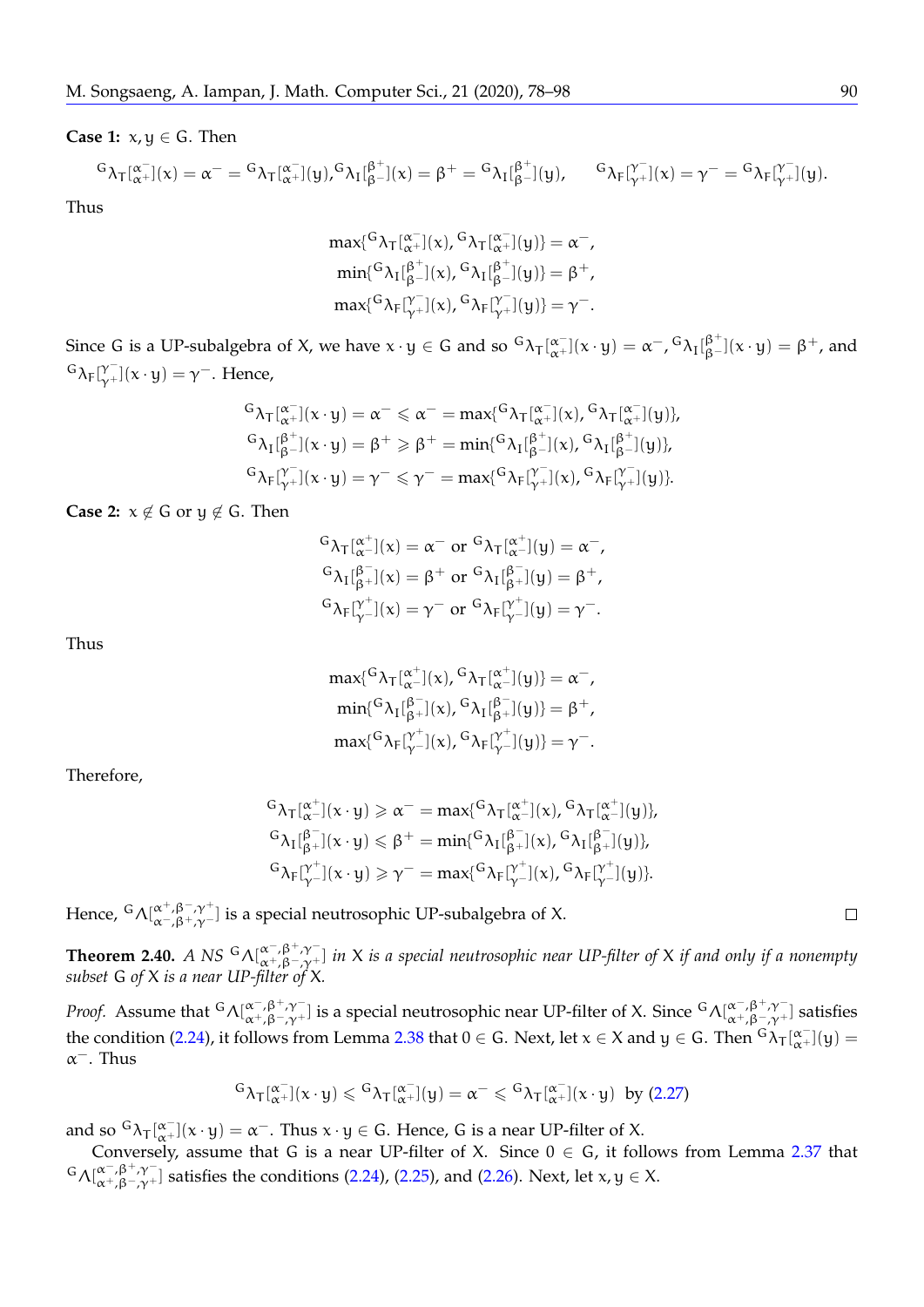**Case 1:**  $y \in G$ . Then  ${}^G\lambda_T[\alpha^-](y) = \alpha^-$ ,  ${}^G\lambda_I[\beta^+](y) = \beta^+$ , and  ${}^G\lambda_F[\gamma^-](y) = \gamma^-$ . Since G is a near UP-filter of X, we have  $x \cdot y \in G$  and so  ${}^G\lambda_T[\alpha^-](x \cdot y) = \alpha^-$ ,  ${}^G\lambda_I[\beta^+](x \cdot y) = \beta^+$ , and  ${}^G\lambda_F[\gamma^-](x \cdot y) = \gamma^-$ . Thus

$$
\begin{aligned}^G \lambda_T[\alpha_+^{\infty}](x \cdot y) &= \alpha^- \leqslant \alpha^- = {}^G \lambda_T[\alpha_+^{\infty}](y), \\^G \lambda_I[\beta_+^{\beta_+}](x \cdot y) &= \beta^+ \geqslant \beta^+ = {}^G \lambda_I[\beta_+^{\beta_+}](y), \\^G \lambda_F[\gamma_+^{\infty}](x \cdot y) &= \gamma^- \leqslant \gamma^- = {}^G \lambda_F[\gamma_+^{\infty}](y). \end{aligned}
$$

**Case 2:**  $y \notin G$ . Then  ${}^G\lambda_T[\alpha^-](y) = \alpha^+$ ,  ${}^G\lambda_I[\beta^+](y) = \beta^-$ , and  ${}^G\lambda_F[\gamma^-](y) = \gamma^+$ . Thus

$$
\begin{aligned} &\mathsf{G}_{\lambda_T}[\alpha_+^-[x\cdot y)] \leqslant \alpha^+=\mathsf{G}_{\lambda_T}[\alpha_+^-[y],\\ &\mathsf{G}_{\lambda_I}[\beta_+^{\beta^+}](x\cdot y) \geqslant \beta^-=\mathsf{G}_{\lambda_I}[\beta_+^{\beta^+}](y),\\ &\mathsf{G}_{\lambda_F}[\gamma_+^-[x\cdot y)] \leqslant \gamma^+=\mathsf{G}_{\lambda_F}[\gamma_+^-[y]. \end{aligned}
$$

Hence,  $^G\Lambda[{}^{\alpha^-,\beta^+,\gamma^-}_{\alpha^+,\beta^-\gamma^+}]$  is a special neutrosophic near UP-filter of X.

**Theorem 2.41.** *A NS*  ${}^G\Lambda[\alpha^-, \beta^+, \gamma^-]$  *in* X *is a special neutrosophic UP-filter of* X *if and only if a nonempty subset* G *of* X *is a UP-filter of* X*.*

*Proof.* Assume that  ${}^G\Lambda[_{\alpha+\beta-\gamma+}^{\alpha-\beta+\gamma-}]$  is a special neutrosophic UP-filter of X. Since  ${}^G\Lambda[_{\alpha+\beta-\gamma+}^{\alpha-\beta+\gamma-}]$  satisfies the condition [\(2.24\)](#page-6-0), it follows from Lemma [2.38](#page-12-0) that  $0 \in G$ . Next, let  $x, y \in X$  be such that  $x \cdot y \in G$  and  $x \in G$ . Then  ${}^{G}\lambda_{T}[^{\alpha^{-}}_{\alpha^{+}}](x \cdot y) = \alpha^{-} = {}^{G}\lambda_{T}[^{\alpha^{-}}_{\alpha^{+}}](x)$ . Thus

$$
^G\lambda_T [\alpha^-_+(y) \leqslant \text{max} \{ ^G\lambda_T [\alpha^-_+(x\cdot y) , ^G\lambda_T [\alpha^-_+(x)] \} = \alpha^- \leqslant {}^G\lambda_T [\alpha^-_+(y) \ \ \text{by (2.30)}
$$

and so  ${}^G\lambda_T[{}^{\alpha^-}_{\alpha^+}](y) = \alpha^-$ . Thus  $y \in G$ . Hence, G is a UP-filter of X.

Conversely, assume that G is a UP-filter of X. Since 0 ∈ G, it follows from Lemma [2.37](#page-12-1) that  ${}^G\Lambda[_{\alpha^+,\beta^-,\gamma^+}^{\alpha^-,\beta^+,\gamma^-}]$ satisfies the conditions [\(2.24\)](#page-6-0), [\(2.25\)](#page-6-1), and [\(2.26\)](#page-6-2). Next, let  $x, y \in X$ .

**Case 1:**  $x \cdot y \in G$  and  $x \in G$ . Then

$$
{}^G\lambda_T[{}^{\alpha^-}_{\alpha^+}](x \cdot y) = \alpha^- = {}^G\lambda_T[{}^{\alpha^-}_{\alpha^+}](x),
$$
  
\n
$$
{}^G\lambda_I[{}^{\beta^+}_{\beta^-}](x \cdot y) = \beta^+ = {}^G\lambda_I[{}^{\beta^+}_{\beta^-}](x),
$$
  
\n
$$
{}^G\lambda_F[{}^{\gamma^-}_{\gamma^+}](x \cdot y) = \gamma^- = {}^G\lambda_F[{}^{\gamma^-}_{\gamma^+}](x).
$$

Since G is a UP-filter of X, we have  $y\in G$  and so  ${}^G\lambda_T[{}^{\alpha^-}_{\alpha^+}](y)=\alpha^-$ ,  ${}^G\lambda_I[{}^{\beta^+}_{\beta^-}](y)=\beta^+$ , and  ${}^G\lambda_F[{}^{\gamma^-}_{\gamma^+}](y)=\gamma^-$ . Thus

$$
\begin{aligned} &{^G\lambda_\mathsf{T}[\alpha^-_+](y) = \alpha^- \leqslant \alpha^- = \max\{{^G\lambda_\mathsf{T}[\alpha^-_+](x \cdot y), {^G\lambda_\mathsf{T}[\alpha^-_+](x)}\},}\\ &{^G\lambda_\mathsf{I}[\beta^+_{\beta^-}](y) = \beta^+ \geqslant \beta^+ = \min\{{^G\lambda_\mathsf{I}[\beta^+_{\beta^-}](x \cdot y), {^G\lambda_\mathsf{I}[\beta^+_{\beta^-}](x)}\},}\\ &{^G\lambda_\mathsf{F}[\gamma^-_+](y) = \gamma^- \leqslant \gamma^+ = \max\{{^G\lambda_\mathsf{F}[\gamma^-_+](x \cdot y), {^G\lambda_\mathsf{F}[\gamma^-_+](x)}\}}. \end{aligned}
$$

**Case 2:**  $x \cdot y \notin G$  or  $x \notin G$ . Then

$$
{}^G\lambda_T[{}^{\alpha^-}_{\alpha^+}](x \cdot y) = \alpha^+ \text{ or } {}^G\lambda_T[{}^{\alpha^-}_{\alpha^+}](x) = \alpha^+,
$$
  
\n
$$
{}^G\lambda_I[{}^{\beta^+}_{\beta^-}](x \cdot y) = \beta^- \text{ or } {}^G\lambda_I[{}^{\beta^+}_{\beta^-}](x) = \beta^-,
$$
  
\n
$$
{}^G\lambda_F[{}^{\gamma^-}_{\gamma^+}](x \cdot y) = \gamma^+ \text{ or } {}^G\lambda_F[{}^{\gamma^-}_{\gamma^+}](x) = \gamma^+.
$$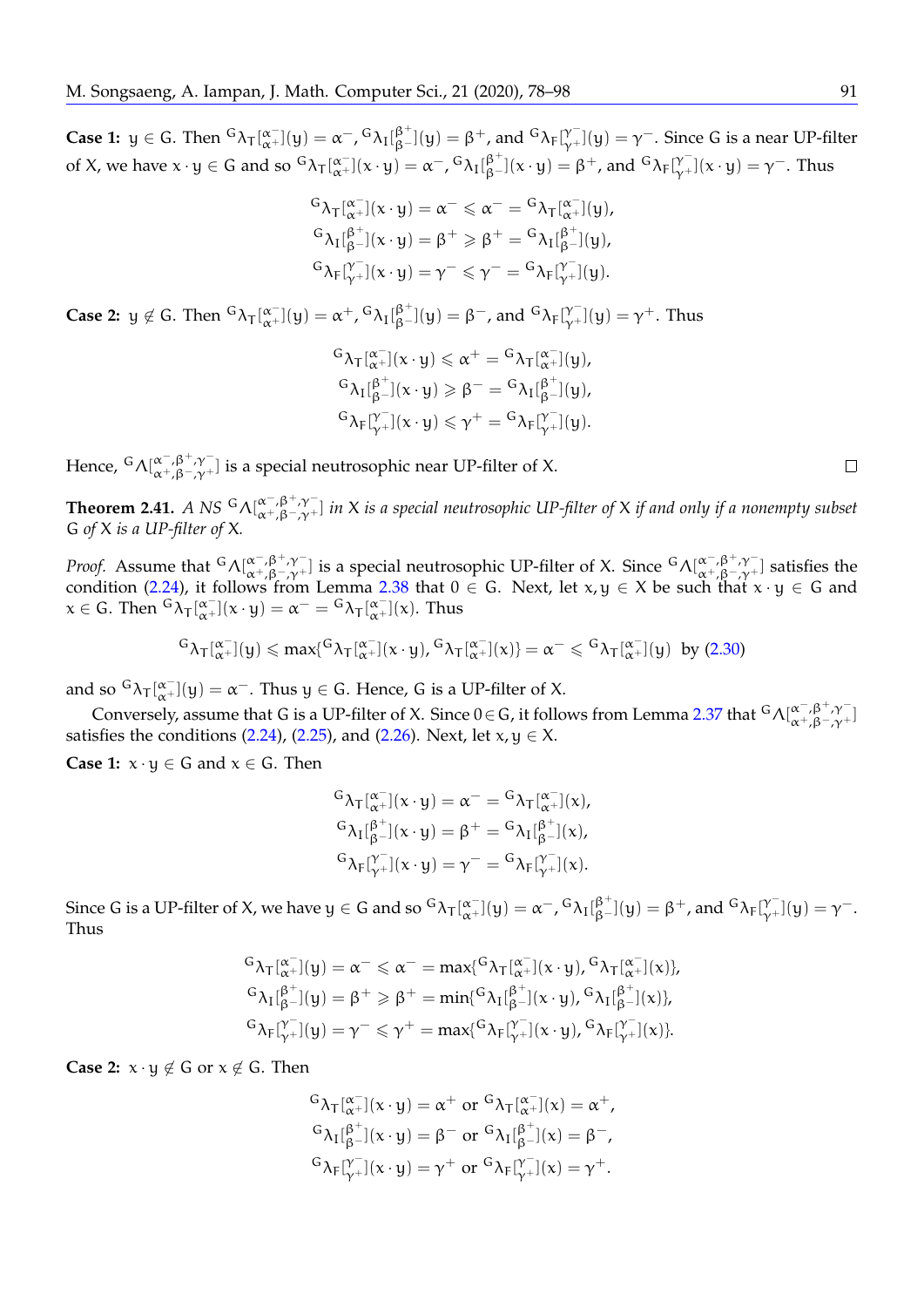Thus

$$
\begin{aligned} \max\{^G\lambda_T[\alpha^-_+(x\cdot y),^G\lambda_T[\alpha^+_+(x)] = \alpha^+,\\ \min\{^G\lambda_I[\beta^+_+(x\cdot y),^G\lambda_I[\beta^+_-(x)] = \beta^-,\\ \max\{^G\lambda_F[\gamma^+_+(x\cdot y),^G\lambda_F[\gamma^+_+(x)] = \gamma^+. \end{aligned}
$$

Therefore,

$$
\begin{aligned} &\mathsf{G}_{\lambda_{\mathsf{T}}}[\overset{\alpha^{-}}{\alpha^{+}}](x)\leqslant \alpha^{+}=\text{max}\{^{G}\lambda_{\mathsf{T}}[\overset{\alpha^{-}}{\alpha^{+}}](x\cdot y),{^{G}\lambda_{\mathsf{T}}}[\overset{\alpha^{-}}{\alpha^{+}}](x)\},\\ &\mathsf{G}_{\lambda_{\mathsf{T}}}[\overset{\beta^{+}}{\beta^{-}}](x)\geqslant \beta^{-}=\text{min}\{^{G}\lambda_{\mathsf{T}}[\overset{\beta^{+}}{\beta^{-}}](x\cdot y),{^{G}\lambda_{\mathsf{T}}}[\overset{\beta^{+}}{\beta^{-}}](x)\},\\ &\mathsf{G}_{\lambda_{\mathsf{F}}}[\overset{\gamma^{-}}{\gamma^{+}}](x)\leqslant \gamma^{+}=\text{max}\{^{G}\lambda_{\mathsf{F}}[\overset{\gamma^{-}}{\gamma^{-}}](x\cdot y),{^{G}\lambda_{\mathsf{F}}}[\overset{\gamma^{-}}{\gamma^{-}}](x)\}. \end{aligned}
$$

Hence,  ${}^G\Lambda[_{\alpha^+, \beta^-, \gamma^+}^{\alpha^-, \beta^+, \gamma^-}]$  is a special neutrosophic UP-filter of X.

**Theorem 2.42.** *A NS* <sup>G</sup>  $\Lambda[\alpha^-, \beta^+, \gamma^-]$  *in X is a special neutrosophic UP-ideal of X if and only if a nonempty subset* G *of* X *is a UP-ideal of* X*.*

*Proof.* Assume that  ${}^G\Lambda[_{\alpha^+,\beta^-, \gamma^+}^{\alpha^-,\beta^+, \gamma^-}]$  is a special neutrosophic UP-ideal of X. Since  ${}^G\Lambda[_{\alpha^+,\beta^-, \gamma^+}^{\alpha^-,\beta^+, \gamma^-}]$  satisfies the condition [\(2.24\)](#page-6-0), it follows from Lemma [2.38](#page-12-0) that  $0 \in G$ . Next, let  $x, y, z \in X$  be such that  $x \cdot (y \cdot z) \in G$ and  $y \in G$ . Then  ${}^{G}\lambda_{T}[^{\alpha^{-}}_{\alpha^{+}}](x \cdot (y \cdot z)) = \alpha^{-} = {}^{G}\lambda_{T}[^{\alpha^{-}}_{\alpha^{+}}](y)$ . Thus

$$
^G\lambda_T[\alpha^-_+](x\cdot z)\leqslant max\{^G\lambda_T[\alpha^-_+](x\cdot (y\cdot z)), {^G\lambda_T[\alpha^-_+](y)}\}=\alpha^-\leqslant {^G\lambda_T[\alpha^-_+](x\cdot z)}\ \, by\,\, (2.33)
$$

and so  ${}^G\lambda_T[{}^{\alpha^-}_{\alpha^+}](x \cdot z) = \alpha^-$ . Thus  $x \cdot z \in G$ . Hence, G is a UP-ideal of X.

Conversely, assume that G is a UP-ideal of X. Since  $0 \in G$ , it follows from Lemma [2.37](#page-12-1) that  $G\Lambda[\alpha^-, \beta^+, \gamma^-]$  satisfies the conditions [\(2.24\)](#page-6-0), [\(2.25\)](#page-6-1), and [\(2.26\)](#page-6-2). Next, let x, y,  $z \in X$ .

**Case 1:**  $x \cdot (y \cdot z) \in G$  and  $y \in G$ . Then

$$
\begin{aligned}\n^G \lambda_T[&_{\alpha^+}^{\alpha^-}](x \cdot (y \cdot z)) = \alpha^- = {}^G \lambda_T[{}^{\alpha^-}_{\alpha^+}](y), \\
^G \lambda_I[{}^{\beta^+}_{\beta^-}](x \cdot (y \cdot z)) &= \beta^+ = {}^G \lambda_I[{}^{\beta^+}_{\beta^-}](y), \\
^G \lambda_F[{}^{\gamma^-}_{\gamma^+}](x \cdot (y \cdot z)) &= \gamma - {}^G \lambda_F[{}^{\gamma^-}_{\gamma^+}](y).\n\end{aligned}
$$

Thus

$$
\begin{aligned}\label{eq:2} &\text{max}\{^G\lambda_T[\alpha^-_x](x\cdot (y\cdot z)),^G\lambda_T[\alpha^-_x](y)\}=\alpha^-,\\ &\text{min}\{^G\lambda_I[\beta^+_{\beta^-}](x\cdot (y\cdot z)),^G\lambda_I[\beta^+_{\beta^-}](y)\}=\beta^+,\\ &\text{max}\{^G\lambda_F[\gamma^-_x](x\cdot (y\cdot z)),^G\lambda_F[\gamma^-_x](y)\}=\gamma^-. \end{aligned}
$$

Since G is a UP-ideal of X, we have  $x \cdot z \in G$  and so  ${}^G\lambda_T[\alpha^-](x \cdot z) = \alpha^-$ ,  ${}^G\lambda_I[\beta^+_\beta](x \cdot z) = \beta^+$ , and  ${}^{\mathsf{G}}\lambda_{\mathsf{F}}[\gamma_{+}^{\mathsf{F}}](x \cdot z) = \gamma^{-}$ . Thus

$$
\begin{aligned} &\mathsf{G}_{\pmb{\lambda}_{\pmb{\Upsilon}}}[\alpha^-_{{\pmb{\alpha}}^\perp}] (x \cdot z) = \alpha^- \leqslant \alpha^- = \text{max}\{\mathsf{G}_{\pmb{\lambda}_{\pmb{\Upsilon}}}[\alpha^+_{{\pmb{\alpha}}^\perp}] (x \cdot (y \cdot z)), \mathsf{G}_{\pmb{\lambda}_{\pmb{\Upsilon}}}[\alpha^-_{{\pmb{\alpha}}^\perp}] (y)\}, \\ &\mathsf{G}_{\pmb{\lambda}_{\pmb{\Upsilon}}}[\beta^+_{{\pmb{\beta}}^\perp}] (x \cdot z) = \beta^+ \geqslant \beta^+ = \text{min}\{\mathsf{G}_{\pmb{\lambda}_{\pmb{\Upsilon}}}[\beta^+_{{\pmb{\beta}}^\perp}] (x \cdot (y \cdot z)), \mathsf{G}_{\pmb{\lambda}_{\pmb{\Upsilon}}}[\beta^+_{{\pmb{\beta}}^\perp}] (y)\}, \\ &\mathsf{G}_{\pmb{\lambda}_{\pmb{\Gamma}}}[\gamma^-_{{\pmb{\gamma}}^\perp}] (x \cdot z) = \gamma^- \leqslant \gamma^- = \text{max}\{\mathsf{G}_{\pmb{\lambda}_{\pmb{\Gamma}}}[\gamma^-_{{\pmb{\gamma}}^\perp}] (x \cdot (y \cdot z)), \mathsf{G}_{\pmb{\lambda}_{\pmb{\Gamma}}}[\gamma^+_{{\pmb{\gamma}}^\perp}] (y)\}. \end{aligned}
$$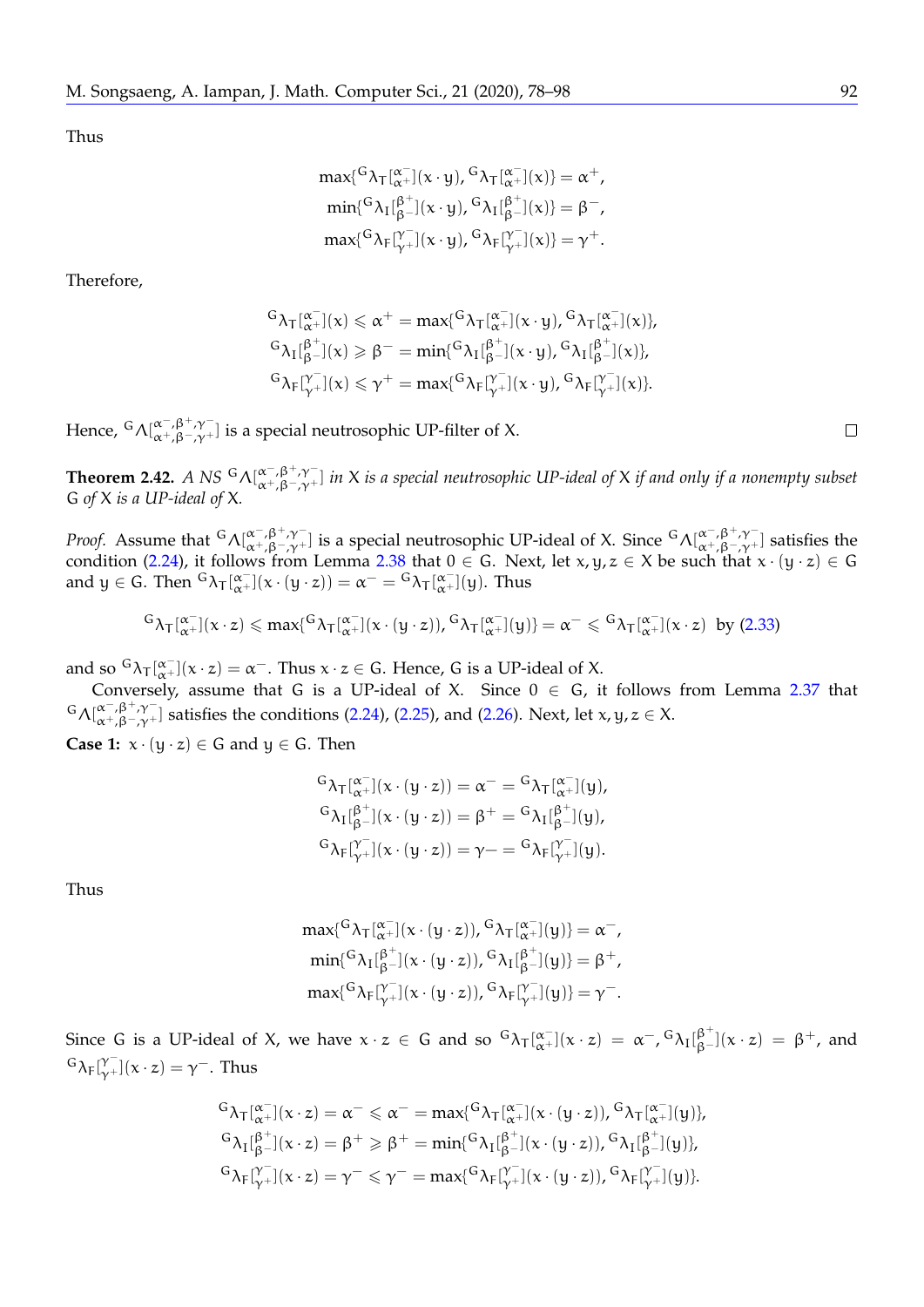# **Case 2:**  $x \cdot (y \cdot z) \notin G$  or  $y \notin G$ . Then

$$
\begin{aligned} &\mathsf{G}_{\lambda_T}[\alpha_+^{\mathsf{C}}](x\cdot (y\cdot z)) = \alpha^+ \text{ or } \mathsf{G}_{\lambda_T}[\alpha_+^{\mathsf{C}}](y) = \alpha^+,\\ &\mathsf{G}_{\lambda_I}[\beta_+^{\beta-}](x\cdot (y\cdot z)) = \beta^- \text{ or } \mathsf{G}_{\lambda_I}[\beta_+^{\beta+}](y) = \beta^-,\\ &\mathsf{G}_{\lambda_F}[\gamma_+^{\mathsf{C}}](x\cdot (y\cdot z)) = \gamma^+ \text{ or } \mathsf{G}_{\lambda_F}[\gamma_+^{\mathsf{C}}](y) = \gamma^+.\end{aligned}
$$

Thus

$$
\begin{aligned} & \max\{ {}^G \lambda_T[{}^{\alpha^-}_{\alpha^+}](x\cdot (y\cdot z)), {}^G \lambda_T[{}^{\alpha^-}_{\alpha^+}](y)\}=\alpha^+,\\ & \min\{ {}^G \lambda_I[{}^{\beta^+}_{\beta^-}](x\cdot (y\cdot z)), {}^G \lambda_I[{}^{\beta^+}_{\beta^-}](y)\}=\beta^-,\\ & \max\{ {}^G \lambda_F[{}^{\gamma^-}_{\gamma^+}](x\cdot (y\cdot z)), {}^G \lambda_F[{}^{\gamma^-}_{\gamma^+}](y)\}=\gamma^+. \end{aligned}
$$

Therefore,

$$
\begin{aligned} &\mathsf{G}_{\lambda_{\mathsf{T}}}\!\big[{}^{\alpha^-}_{\alpha^+}\!\big](x \cdot z) \leqslant \alpha^+ = \max\{{}^{\mathsf{G}}\lambda_{\mathsf{T}}\!\big[{}^{\alpha^-}_{\alpha^+}\!\big](x \cdot (y \cdot z)),{}^{\mathsf{G}}\lambda_{\mathsf{T}}\!\big[{}^{\alpha^-}_{\alpha^+}\!\big](y)\},\\ &\mathsf{G}_{\lambda_{\mathsf{T}}}\!\big[{}^{\beta^+}_{\beta^-}\!\big](x \cdot z) \geqslant \beta^- = \min\{{}^{\mathsf{G}}\lambda_{\mathsf{T}}\!\big[{}^{\beta^+}_{\beta^-}\!\big](x \cdot (y \cdot z)),{}^{\mathsf{G}}\lambda_{\mathsf{T}}\!\big[{}^{\beta^+}_{\beta^-}\!\big](y)\},\\ &\mathsf{G}_{\lambda_{\mathsf{F}}}\!\big[{}^{\gamma^-}_{\gamma^+}\!\big](x \cdot z) \leqslant \gamma^+ = \max\{{}^{\mathsf{G}}\lambda_{\mathsf{F}}\!\big[{}^{\gamma^-}_{\gamma^+}\!\big](x \cdot (y \cdot z)),{}^{\mathsf{G}}\lambda_{\mathsf{F}}\!\big[{}^{\gamma^-}_{\gamma^+}\!\big](y)\}. \end{aligned}
$$

Hence,  ${}^G\Lambda[{}^{\alpha^-,\beta^+,\gamma^-}_{\alpha^+,\beta^-,\gamma^+}]$  is a special neutrosophic UP-ideal of X.

**Theorem 2.43.** *A NS* <sup>G</sup>Λ[ $α^{-, β^{+}, γ^{-}}$ ] *in X is a special neutrosophic strong UP-ideal of X if and only if a nonempty subset* G *of* X *is a strong UP-ideal of* X*.*

*Proof.* Assume that  ${}^G\Lambda|_{\alpha+,\beta-,\gamma+}^{\alpha-,\beta+,\gamma-}$  is a special neutrosophic strong UP-ideal of X. By Theorem [2.28,](#page-8-5) we have  ${}^G\lambda_T[{}^{\alpha^-}_{\alpha^+}]$  is constant, that is,  ${}^G\lambda_T[{}^{\alpha^-}_{\alpha^+}]$  is constant. Since G is nonempty, we have  ${}^G\lambda_T[{}^{\alpha^-}_{\alpha^+}](x) = \alpha^-$  for all  $x \in X$ . Thus  $G = X$ . Hence, G is a strong UP-ideal of X.

Conversely, assume that G is a strong UP-ideal of X. Then  $G = X$ , so

$$
(\forall x \in X) \begin{pmatrix} {^G}\lambda_T[{}^{\alpha^-}_{\alpha^+}](x) = \alpha^- \\ {^G}\lambda_I[{}^{\beta^+}_{\beta^-}](x) = \beta^+ \\ {^G}\lambda_F[{}^{\gamma^-}_{\gamma^+}](x) = \gamma^- \end{pmatrix}.
$$

Thus  ${}^G\lambda_T[\alpha^-_\alpha]$ ,  ${}^G\lambda_I[\beta^+_\beta]$ , and  ${}^G\lambda_F[\gamma^-_\gamma]$  are constant, that is,  ${}^G\Lambda[\alpha^-_\gamma\beta^+\gamma^-_\gamma]$  is constant. By Theorem [2.28,](#page-8-5) we have  $^G\Lambda[{}^{\alpha^-,\beta^+,\gamma^-}_{\alpha^+,\beta^-,\gamma^+}]$  is a special neutrosophic strong UP-ideal of X.  $\Box$ 

#### **3. Level subsets of a NS of special types**

In this paper, we discuss the relationships among special neutrosophic UP-subalgebras (resp., special neutrosophic near UP-filters, special neutrosophic UP-filters, special neutrosophic UP-ideals, special neutrosophic strong UP-ideals) of UP-algebras and their level subsets.

<span id="page-16-1"></span>**Definition 3.1** ([\[21\]](#page-21-11)). Let f be a fuzzy set in A. For any  $t \in [0, 1]$ , the sets

$$
U(f;t)=\{x\in X\mid f(x)\geqslant t\},\hspace{1cm} L(f;t)=\{x\in X\mid f(x)\leqslant t\},\hspace{1cm} E(f;t)=\{x\in X\mid f(x)=t\}
$$

are called an *upper* t*-level subset*, a *lower* t*-level subset*, and an *equal* t*-level subset* of f, respectively.

<span id="page-16-0"></span>**Theorem 3.2.** *A NS*  $\Lambda$  *in*  $X$  *is a special neutrosophic UP-subalgebra of*  $X$  *if and only if for all*  $\alpha$ ,  $\beta$ ,  $\gamma \in [0,1]$ *, the sets*  $L(\lambda_T; \alpha)$ ,  $U(\lambda_I; \beta)$ , and  $L(\lambda_F; \gamma)$  *are UP-subalgebras of* X *if*  $L(\lambda_T; \alpha)$ ,  $U(\lambda_I; \beta)$ , and  $L(\lambda_F; \gamma)$  *are nonempty.*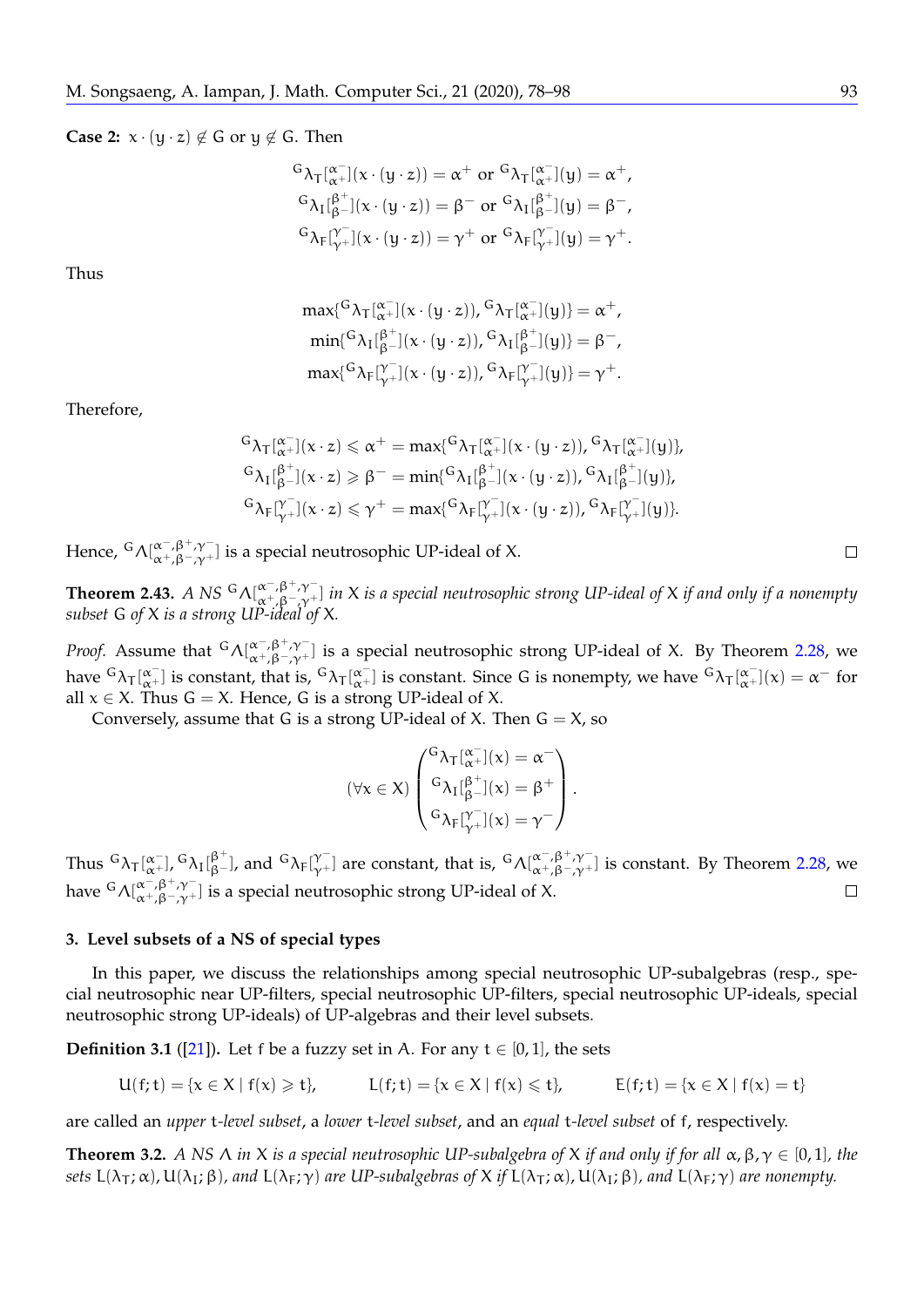*Proof.* Assume that  $\Lambda$  is a special neutrosophic UP-subalgebra of X. Let  $\alpha, \beta, \gamma \in [0, 1]$  be such that L( $λ$ <sub>T</sub>;  $α$ ), U( $λ$ <sub>I</sub>;  $β$ ), and L( $λ$ <sub>F</sub>;  $γ$ ) are nonempty.

Let  $x, y \in L(\lambda_T; \alpha)$ . Then  $\lambda_T(x) \leq \alpha$  and  $\lambda_T(y) \leq \alpha$ , so  $\alpha$  is a upper bound of  $\{\lambda_T(x), \lambda_T(y)\}$ . By [\(2.21\)](#page-5-3), we have  $\lambda_{\mathsf{T}}(x \cdot y) \leq \max\{\lambda_{\mathsf{T}}(x), \lambda_{\mathsf{T}}(y)\} \leq \alpha$ . Thus  $x \cdot y \in L(\lambda_{\mathsf{T}}; \alpha)$ .

Let  $x, y \in U(\lambda_I; \beta)$ . Then  $\lambda_I(x) \geq \beta$  and  $\lambda_I(y) \geq \beta$ , so  $\beta$  is an lower bound of  $\{\lambda_I(x), \lambda_I(y)\}$ . By [\(2.22\)](#page-5-4), we have  $\lambda_I(x \cdot y) \ge \min\{\lambda_I(x), \lambda_I(y)\} \ge \beta$ . Thus  $x \cdot y \in U(\lambda_I; \beta)$ .

Let  $x, y \in L(\lambda_F; \gamma)$ . Then  $\lambda_F(x) \leq \gamma$  and  $\lambda_F(y) \leq \gamma$ , so  $\gamma$  is a upper bound of  $\{\lambda_F(x), \lambda_F(y)\}$ . By [\(2.23\)](#page-5-5), we have  $\lambda_F(x \cdot y) \le \max{\lambda_F(x), \lambda_F(y)} \le \gamma$ . Thus  $x \cdot y \in L(\lambda_F; \gamma)$ .

Hence,  $L(\lambda_T; \alpha)$ ,  $U(\lambda_I; \beta)$ , and  $L(\lambda_F; \gamma)$  are UP-subalgebras of X.

Conversely, assume that for all  $\alpha$ ,  $\beta$ ,  $\gamma \in [0,1]$ , the set  $L(\lambda_T; \alpha)$ ,  $U(\lambda_I; \beta)$ , and  $L(\lambda_F; \gamma)$  are UP-subalgebras if  $L(\lambda_T; \alpha)$ ,  $U(\lambda_L; \beta)$ , and  $L(\lambda_F; \gamma)$  are nonempty.

Let  $x, y \in X$ . Then  $\lambda_{\tau}(x), \lambda_{\tau}(y) \in [0, 1]$ . Choose  $\alpha = \max{\lambda_{\tau}(x), \lambda_{\tau}(y)}$ . Thus  $\lambda_{\tau}(x) \leq \alpha$  and  $\lambda_{\tau}(y) \leq \alpha$ , so  $x, y \in L(\lambda_T; \alpha) \neq \emptyset$ . By assumption, we have  $L(\lambda_T; \alpha)$  is a UP-subalgebra of X and so  $x, y \in L(\lambda_T; \alpha)$ . Thus  $\lambda_{\mathsf{T}}(x \cdot y) \leq \alpha = \max{\lambda_{\mathsf{T}}(x), \lambda_{\mathsf{T}}(y)}$ .

Let  $x, y \in X$ . Then  $\lambda_I(x), \lambda_I(y) \in [0, 1]$ . Choose  $\beta = \min{\lambda_I(x), \lambda_I(y)}$ . Thus  $\lambda_I(x) \geq \beta$  and  $\lambda_I(y) \geq \beta$ , so  $x, y \in U(\lambda_1; \beta) \neq \emptyset$ . By assumption, we have  $U(\lambda_1; \beta)$  is a UP-subalgebra of X and so  $x, y \in U(\lambda_1; \beta)$ . Thus  $\lambda_I(x \cdot y) \geq \beta = \min\{\lambda_I(x), \lambda_I(y)\}.$ 

Let  $x, y \in X$ . Then  $\lambda_F(x), \lambda_F(y) \in [0, 1]$ . Choose  $\gamma = \max{\lambda_F(x), \lambda_F(y)}$ . Thus  $\lambda_F(x) \leq \gamma$  and  $\lambda_F(y) \leq \gamma$ , so  $x, y \in L(\lambda_F; \gamma) \neq \emptyset$ . By assumption, we have  $L(\lambda_F; \gamma)$  is a UP-subalgebra of X and so  $x, y \in L(\lambda_F; \gamma)$ . Thus  $\lambda_F(x \cdot y) \leq \gamma = \max{\lambda_F(x), \lambda_F(y)}$ .

Therefore, Λ is a special neutrosophic UP-subalgebra of X.

<span id="page-17-0"></span>**Theorem 3.3.** *A NS*  $\Lambda$  *in*  $X$  *is a special neutrosophic near UP-filter of*  $X$  *if and only if for all*  $\alpha$ ,  $\beta$ ,  $\gamma \in [0,1]$ *, the sets*  $L(\lambda_T; \alpha)$ ,  $U(\lambda_I; \beta)$ , and  $L(\lambda_F; \gamma)$  are near UP-filters of X if  $L(\lambda_T; \alpha)$ ,  $U(\lambda_I; \beta)$ , and  $L(\lambda_F; \gamma)$  are nonempty.

*Proof.* Assume that  $\Lambda$  is a special neutrosophic near UP-filter of X. Let  $\alpha, \beta, \gamma \in [0,1]$  be such that L( $λ$ <sub>T</sub>;  $α$ ), U( $λ$ <sub>I</sub>;  $β$ ), and L( $λ$ <sub>F</sub>;  $γ$ ) are nonempty.

Let  $x \in L(\lambda_T; \alpha)$ . Then  $\lambda_T(x) \leq \alpha$ . By [\(2.24\)](#page-6-0), we have  $\lambda_T(0) \leq \lambda_T(x) \leq \alpha$ . Thus  $0 \in L(\lambda_T; \alpha)$ . Next, let  $y \in L(\lambda_T; \alpha)$ . Then  $\lambda_T(y) \leq \alpha$ . By [\(2.27\)](#page-6-4), we have  $\lambda_T(x \cdot y) \leq \lambda_T(y) \leq \alpha$ . Thus  $x \cdot y \in L(\lambda_T; \alpha)$ .

Let  $x \in U(\lambda_I;\beta)$ . Then  $\lambda_I(x) \geq \beta$ . By [\(2.25\)](#page-6-1), we have  $\lambda_I(0) \geq \lambda_I(x) \geq \beta$ . Thus  $0 \in U(\lambda_I;\beta)$ . Next, let  $y \in U(\lambda_I;\beta)$ . Then  $\lambda_I(y) \geq \beta$ . By [\(2.28\)](#page-6-3), we have  $\lambda_I(x \cdot y) \geq \lambda_I(y) \geq \beta$ . Thus  $x \cdot y \in U(\lambda_I;\beta)$ .

Let  $x \in L(\lambda_F; \gamma)$ . Then  $\lambda_F(x) \leq \gamma$ . By [\(2.26\)](#page-6-2), we have  $\lambda_F(0) \leq \lambda_F(x) \leq \gamma$ . Thus  $0 \in L(\lambda_F; \gamma)$ . Next,  $y \in L(\lambda_F; \gamma)$ . Then  $\lambda_F(y) \leq \gamma$ . By [\(2.28\)](#page-6-3), we have  $\lambda_F(x \cdot y) \leq \lambda_F(y) \leq \gamma$ . Thus  $x \cdot y \in L(\lambda_F; \gamma)$ .

Hence,  $L(\lambda_T; \alpha)$ ,  $U(\lambda_I; \beta)$ , and  $L(\lambda_F; \gamma)$  are near UP-filters of X.

Conversely, assume that for all  $\alpha, \beta, \gamma \in [0, 1]$ , the set  $L(\lambda_T; \alpha)$ ,  $U(\lambda_I; \beta)$ , and  $L(\lambda_F; \gamma)$  are near UP-filters if  $L(\lambda_T; \alpha)$ ,  $U(\lambda_I; \beta)$ , and  $L(\lambda_F; \gamma)$  are nonempty.

Let  $x \in X$ . Then  $\lambda_{\tau}(0) \in [0, 1]$ . Choose  $\alpha = \lambda_{\tau}(x)$ . Thus  $\lambda_{\tau}(x) \leq \alpha$ , so  $x \in L(\lambda_{\tau}; \alpha) \neq \emptyset$ . By assumption, we have  $L(\lambda_T; \alpha)$  is a near UP-filter of X and so  $0 \in L(\lambda_T; \alpha)$ . Thus  $\lambda_T(0) \leq \alpha = \lambda_T(x)$ . Next, let  $y \in X$ . Then  $\lambda_{\Gamma}(y) \in [0,1]$ . Choose  $\alpha = \lambda_{\Gamma}(y)$ . Thus  $\lambda_{\Gamma}(y) \leq \alpha$ , so  $y \in L(\lambda_{\Gamma}; \alpha) \neq \emptyset$ . By assumption, we have  $L(\lambda_T; \alpha)$  is a near UP-filter of X, and so  $x \cdot y \in L(\lambda_T; \alpha)$ . Thus  $\lambda_T(x \cdot y) \le \alpha = \lambda_T(y)$ .

Let  $x \in X$ . Then  $\lambda_I(0) \in [0,1]$ . Choose  $\beta = \lambda_I(x)$ . Thus  $\lambda_I(x) \ge \beta$ , so  $x \in U(\lambda_I;\beta) \ne \emptyset$ . By assumption, we have  $U(\lambda_I;\beta)$  is a near UP-filter of X and so  $0 \in U(\lambda_I;\beta)$ . Thus  $\lambda_I(0) \geq \beta = \lambda_I(x)$ . Next, let  $y \in X$ . Then  $\lambda_I(y) \in [0,1]$ . Choose  $\beta = \lambda_I(y)$ . Thus  $\lambda_I(y) \geq \beta$ , so  $y \in U(\lambda_I;\beta) \neq \emptyset$ . By assumption, we have U(λ<sub>I</sub>; β) is a near UP-filter of X, and so x ⋅ y ∈ U(λ<sub>I</sub>; β). Thus  $\lambda_1(x \cdot y) \geq \beta = \lambda_1(y)$ .

Let  $x \in X$ . Then  $\lambda_F(0) \in [0,1]$ . Choose  $\gamma = \lambda_F(x)$ . Thus  $\lambda_F(x) \leq \gamma$ , so  $x \in L(\lambda_F; \gamma) \neq \emptyset$ . By assumption, we have  $L(\lambda_F; \gamma)$  is a near UP-filter of X and so  $0 \in L(\lambda_F; \gamma)$ . Thus  $\lambda_F(0) \leq \gamma = \lambda_F(\chi)$ . Next, let  $y \in X$ . Then  $\lambda_F(y) \in [0,1]$ . Choose  $\gamma = \lambda_F(y)$ . Thus  $\lambda_F(y) \leq \gamma$ , so  $y \in L(\lambda_F;\gamma) \neq \emptyset$ . By assumption, we have  $L(\lambda_F; \gamma)$  is a near UP-filter of X, and so  $x \cdot y \in L(\lambda_F; \gamma)$ . Thus  $\lambda_F(x \cdot y) \le \gamma = \lambda_F(y)$ .

Therefore,  $\Lambda$  is a special neutrosophic near UP-filter of X.

 $\Box$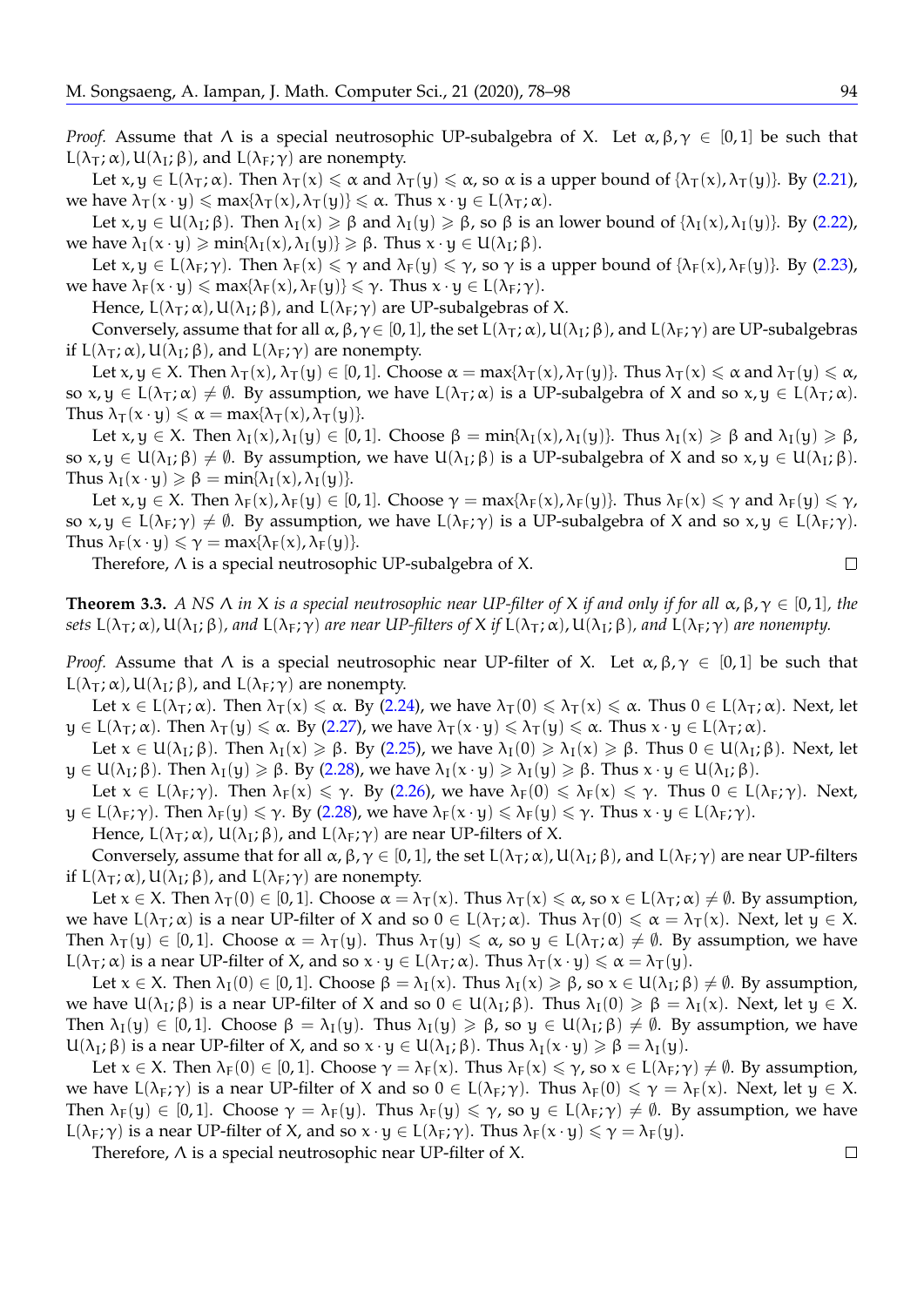<span id="page-18-0"></span>**Theorem 3.4.** *A NS*  $\Lambda$  *in*  $X$  *is a special neutrosophic UP-filter of*  $X$  *if and only if for all*  $\alpha$ ,  $\beta$ ,  $\gamma \in [0,1]$ *, the sets*  $L(\lambda_T; \alpha)$ ,  $U(\lambda_I; \beta)$ , and  $L(\lambda_F; \gamma)$  are UP-filters of X if  $L(\lambda_T; \alpha)$ ,  $U(\lambda_I; \beta)$ , and  $L(\lambda_F; \gamma)$  are nonempty.

*Proof.* Assume that  $\Lambda$  is a special neutrosophic UP-filter of X. Let  $\alpha, \beta, \gamma \in [0, 1]$  be such that  $L(\lambda_T; \alpha)$ ,  $U(\lambda_I; \beta)$ , and  $L(\lambda_F; \gamma)$  are nonempty.

Let  $x \in L(\lambda_T; \alpha)$ . Then  $\lambda_T(x) \leq \alpha$ . By [\(2.24\)](#page-6-0), we have  $\lambda_T(0) \leq \lambda_T(x) \leq \alpha$ . Thus  $0 \in L(\lambda_T; \alpha)$ . Next, let  $x \cdot y \in L(\lambda_T; \alpha)$  and  $x \in L(\lambda_T; \alpha)$ . Then  $\lambda_T(x \cdot y) \leq \alpha$  and  $\lambda_T(x) \leq \alpha$ , so  $\alpha$  is a upper bound of  ${\lbrace \lambda_{\tau}(\mathbf{x} \cdot \mathbf{y}), \lambda_{\tau}(\mathbf{x}) \rbrace}$ . By [\(2.30\)](#page-6-5), we have  $\lambda_{\tau}(\mathbf{y}) \leq \max{\lbrace \lambda_{\tau}(\mathbf{x} \cdot \mathbf{y}), \lambda_{\tau}(\mathbf{x}) \rbrace} \leq \alpha$ . Thus  $\mathbf{y} \in L(\lambda_{\tau}; \alpha)$ .

Let  $x \in U(\lambda_I;\beta)$ . Then  $\lambda_I(x) \geq \beta$ . By [\(2.25\)](#page-6-1), we have  $\lambda_I(0) \geq \lambda_I(x) \geq \beta$ . Thus  $0 \in U(\lambda_I;\beta)$ . Next, let  $x \cdot y \in U(\lambda_I; \beta)$  and  $x \in U(\lambda_I; \beta)$ . Then  $\lambda_I(x \cdot y) \geq \beta$  and  $\lambda_I(x) \geq \beta$ , so  $\beta$  is an lower bound of  ${\lbrace \lambda_I(x \cdot y), \lambda_I(x) \rbrace}$ . By [\(2.31\)](#page-6-6), we have  ${\lambda_I(y) \geq \min\{\lambda_I(x \cdot y), \lambda_I(x)\} \geq \beta}$ . Thus  $y \in U(\lambda_I; \beta)$ .

Let  $x \in L(\lambda_F; \gamma)$ . Then  $\lambda_F(x) \leq \gamma$ . By [\(2.26\)](#page-6-2), we have  $\lambda_F(0) \leq \lambda_F(x) \leq \gamma$ . Thus  $0 \in L(\lambda_F; \gamma)$ . Next, let  $x \cdot y \in L(\lambda_F; \gamma)$  and  $x \in L(\lambda_F; \gamma)$ . Then  $\lambda_F(x \cdot y) \leq \gamma$  and  $\lambda_F(x) \leq \gamma$ , so  $\gamma$  is a upper bound of  ${\lambda_F(x \cdot y)}$ ,  ${\lambda_F(x)}$ . By [\(2.32\)](#page-6-7), we have  ${\lambda_F(y)} \leq \max{\lambda_F(x \cdot y)}$ ,  ${\lambda_F(x)} \leq \gamma$ . Thus  $y \in L({\lambda_F}; \gamma)$ .

Hence,  $L(\lambda_T; \alpha)$ ,  $U(\lambda_I; \beta)$ , and  $L(\lambda_F; \gamma)$  are UP-filters of X.

Conversely, assume that for all  $\alpha, \beta, \gamma \in [0, 1]$ , the set  $L(\lambda_T; \alpha)$ ,  $U(\lambda_I; \beta)$ , and  $L(\lambda_F; \gamma)$  are UP-filters if  $L(\lambda_T; \alpha)$ ,  $U(\lambda_I; \beta)$ , and  $L(\lambda_F; \gamma)$  are nonempty.

Let  $x \in X$ . Then  $\lambda_{\tau}(x) \in [0,1]$ . Choose  $\alpha = \lambda_{\tau}(x)$ . Thus  $\lambda_{\tau}(x) \leq \alpha$ , so  $x \in L(\lambda_{\tau}; \alpha) \neq \emptyset$ . By assumption, we have  $L(\lambda_T; \alpha)$  is a UP-filter of X and so  $0 \in L(\lambda_T; \alpha)$ . Thus  $\lambda_T(0) \le \alpha = \lambda_T(x)$ . Next, let  $x, y \in X$ . Then  $\lambda_{\tau}(x \cdot y), \lambda_{\tau}(x) \in [0, 1]$ . Choose  $\alpha = \max{\lambda_{\tau}(x \cdot y), \lambda_{\tau}(x)}$ . Thus  $\lambda_{\tau}(x \cdot y) \leq \alpha$  and  $\lambda_{\tau}(x) \leq \alpha$ , so  $x \cdot y$ ,  $x \in L(\lambda_T; \alpha) \neq \emptyset$ . By assumption, we have  $L(\lambda_T; \alpha)$  is a UP-filter of X and so  $y \in L(\lambda_T; \alpha)$ . Thus  $\lambda_{\mathsf{T}}(y) \leq \alpha = \max{\lambda_{\mathsf{T}}(x \cdot y), \lambda_{\mathsf{T}}(x)}$ .

Let  $x \in X$ . Then  $\lambda_1(x) \in [0, 1]$ . Choose  $\beta = \lambda_1(x)$ . Thus  $\lambda_1(x) \ge \beta$ , so  $x \in U(\lambda_1; \beta) \ne \emptyset$ . By assumption, we have  $U(\lambda_I;\beta)$  is a UP-filter of X and so  $0 \in U(\lambda_I;\beta)$ . Thus  $\lambda_I(0) \geq \beta = \lambda_I(x)$ . Next, let  $x,y \in X$ . Then  $\lambda_I(x \cdot y), \lambda_I(x) \in [0,1]$ . Choose  $\beta = \min{\lambda_I(x \cdot y), \lambda_I(x)}$ . Thus  $\lambda_I(x \cdot y) \ge \beta$  and  $\lambda_I(x) \ge \beta$ , so  $x \cdot y$ ,  $x \in U(\lambda_I; \beta) \neq \emptyset$ . By assumption, we have  $U(\lambda_I; \beta)$  is a UP-filter of X and so  $y \in U(\lambda_I; \beta)$ . Thus  $\lambda_I(y) \geq \beta = \min\{\lambda_I(x \cdot y), \lambda_I(x)\}.$ 

Let  $x \in X$ . Then  $\lambda_F(x) \in [0, 1]$ . Choose  $\gamma = \lambda_F(x)$ . Thus  $\lambda_F(x) \leq \gamma$ , so  $x \in L(\lambda_F; \gamma) \neq \emptyset$ . By assumption, we have  $L(\lambda_F; \gamma)$  is a UP-filter of X and so  $0 \in L(\lambda_F; \gamma)$ . Thus  $\lambda_F(0) \leq \gamma = \lambda_F(\chi)$ . Next, let  $\chi, \chi \in X$ . Then  $\lambda_F(x \cdot y)$ ,  $\lambda_F(x) \in [0, 1]$ . Choose  $\gamma = \max{\lambda_F(x \cdot y)}$ ,  $\lambda_F(x)$ . Thus  $\lambda_F(x \cdot y) \leq \gamma$  and  $\lambda_F(x) \leq \gamma$ , so  $x \cdot y$ ,  $x \in L(\lambda_F; \gamma) \neq \emptyset$ . By assumption, we have  $L(\lambda_F; \gamma)$  is a UP-filter of X and so  $y \in L(\lambda_F; \gamma)$ . Thus  $\lambda_F(y) \leq \gamma = \max{\lambda_F(x \cdot y), \lambda_F(x)}$ .

Therefore, Λ is a special neutrosophic UP-filter of X.

<span id="page-18-1"></span>**Theorem 3.5.** *A NS*  $\Lambda$  *in*  $X$  *is a special neutrosophic UP-ideals of*  $X$  *if and only if for all*  $\alpha$ ,  $\beta$ ,  $\gamma \in [0,1]$ *, the sets*  $L(\lambda_T; \alpha)$ ,  $U(\lambda_I; \beta)$ , and  $L(\lambda_F; \gamma)$  are UP-ideals of X if  $L(\lambda_T; \alpha)$ ,  $U(\lambda_I; \beta)$ , and  $L(\lambda_F; \gamma)$  are nonempty.

*Proof.* Assume that  $\Lambda$  is a special neutrosophic UP-ideal of X. Let  $\alpha, \beta, \gamma \in [0, 1]$  be such that  $L(\lambda_T; \alpha)$ ,  $U(\lambda_I; \beta)$ , and  $L(\lambda_F; \gamma)$  are nonempty.

Let  $x \in L(\lambda_T; \alpha)$ . Then  $\lambda_T(x) \leq \alpha$ . By [\(2.24\)](#page-6-0), we have  $\lambda_T(0) \leq \lambda_T(x) \leq \alpha$ . Thus  $0 \in L(\lambda_T; \alpha)$ . Next, let  $x \cdot (y \cdot z) \in L(\lambda_T; \alpha)$  and  $y \in L(\lambda_T; \alpha)$ . Then  $\lambda_T(x \cdot (y \cdot z)) \leq \alpha$  and  $\lambda_T(y) \leq \alpha$ , so  $\alpha$  is a upper bound of  ${\lbrace \lambda_T(x \cdot (y \cdot z)), \lambda_T(y) \rbrace}$ . By [\(2.33\)](#page-7-0), we have  $\lambda_T(x \cdot z) \leq \max{\lbrace \lambda_T(x \cdot (y \cdot z)), \lambda_T(y) \rbrace} \leq \alpha$ . Thus  $x \cdot z \in L(\lambda_T; \alpha)$ .

Let  $x \in U(\lambda_I;\beta)$ . Then  $\lambda_I(x) \geq \beta$ . By [\(2.25\)](#page-6-1), we have  $\lambda_I(0) \geq \lambda_I(x) \geq \beta$ . Thus  $0 \in U(\lambda_I;\beta)$ . Next, let  $x \cdot (y \cdot z) \in U(\lambda_I; \beta)$  and  $y \in U(\lambda_I; \beta)$ . Then  $\lambda_I(x \cdot (y \cdot z)) \geq \beta$  and  $\lambda_I(y) \geq \beta$ , so  $\beta$  is an lower bound of  ${\lambda_I(x \cdot (y \cdot z))}, {\lambda_I(y)}$ . By [\(2.34\)](#page-7-1), we have  ${\lambda_I(x \cdot z) \geq \min\{\lambda_I(x \cdot (y \cdot z))\}, \lambda_I(y)\geq \beta}$ . Thus  $x \cdot z \in U(\lambda_I; \beta)$ .

Let  $x \in L(\lambda_F; \gamma)$ . Then  $\lambda_F(x) \leq \gamma$ . By [\(2.26\)](#page-6-2), we have  $\lambda_F(0) \leq \lambda_F(x) \leq \gamma$ . Thus  $0 \in L(\lambda_F; \gamma)$ . Next, let  $x \cdot (y \cdot z) \in L(\lambda_F; \gamma)$  and  $y \in L(\lambda_F; \gamma)$ . Then  $\lambda_F(x \cdot (y \cdot z)) \leq \gamma$  and  $\lambda_F(y) \leq \gamma$ , so  $\gamma$  is a upper bound of  ${\lambda_F(x \cdot (y \cdot z))}, {\lambda_F(y)}$ . By [\(2.35\)](#page-7-2), we have  ${\lambda_F(x \cdot z) \leq \max{\lambda_F(x \cdot (y \cdot z))}}, {\lambda_F(y)} \leq \gamma$ . Thus  $x \cdot z \in L({\lambda_F}; \gamma)$ .

Hence,  $L(\lambda_T; \alpha)$ ,  $U(\lambda_I; \beta)$ , and  $L(\lambda_F; \gamma)$  are UP-ideals of X.

Conversely, assume that for all  $\alpha, \beta, \gamma \in [0, 1]$ , the set  $L(\lambda_T; \alpha)$ ,  $U(\lambda_I; \beta)$ , and  $L(\lambda_F; \gamma)$  are UP-ideals if L( $λ$ <sub>T</sub>;  $α$ ), U( $λ$ <sub>I</sub>;  $β$ ), and L( $λ$ <sub>F</sub>;  $γ$ ) are nonempty.

$$
\Box
$$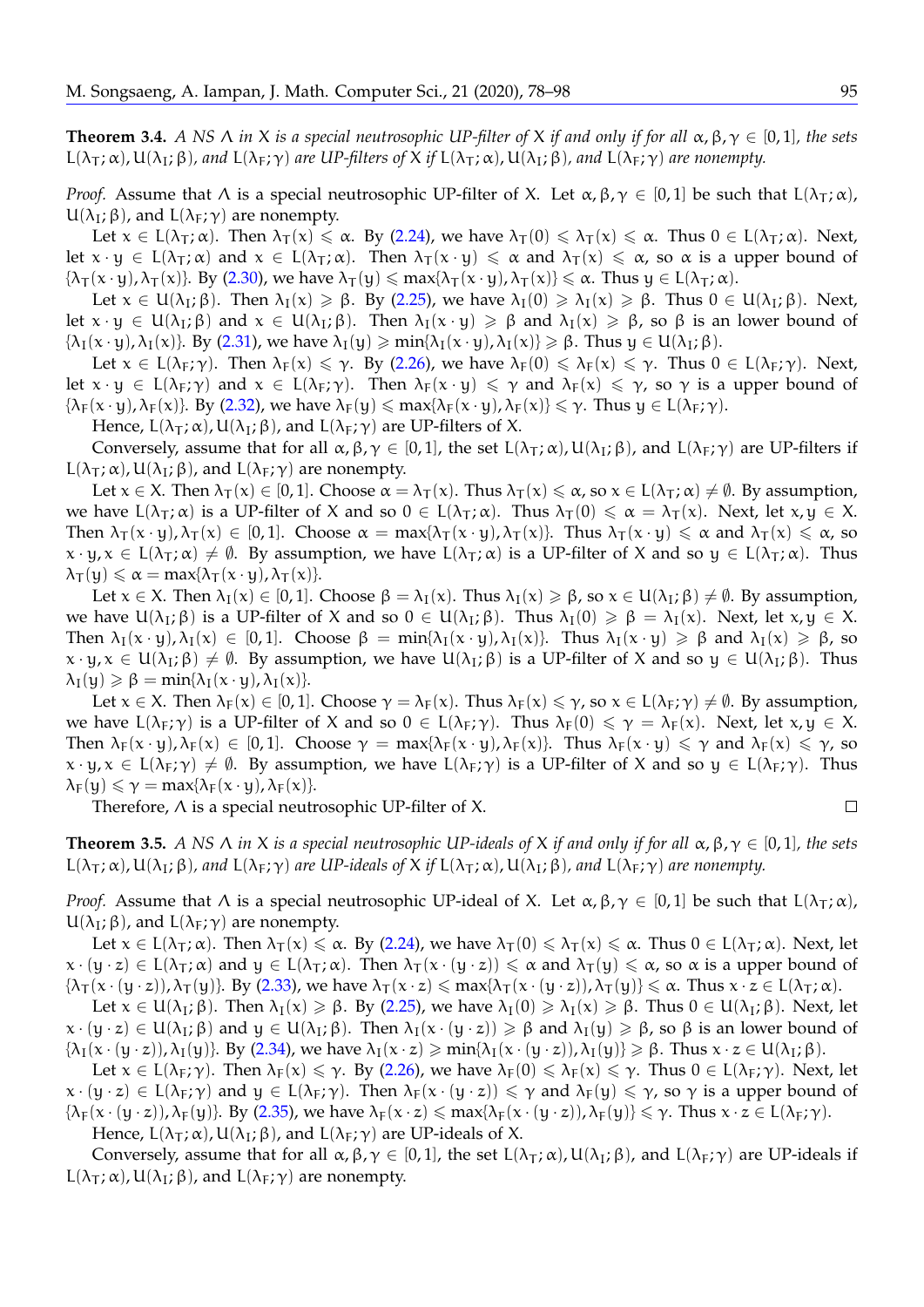Let  $x \in X$ . Then  $\lambda_{\tau}(x) \in [0, 1]$ . Choose  $\alpha = \lambda_{\tau}(x)$ . Thus  $\lambda_{\tau}(x) \leq \alpha$ , so  $x \in L(\lambda_{\tau}; \alpha) \neq \emptyset$ . By assumption, we have  $L(\lambda_T; \alpha)$  is a UP-ideal of X and so  $0 \in L(\lambda_T; \alpha)$ . Thus  $\lambda_T(0) \le \alpha = \lambda_T(x)$ . Next, let  $x, y, z \in X$ . Then  $\lambda_{\text{T}}(x \cdot (y \cdot z))$ ,  $\lambda_{\text{T}}(y) \in [0, 1]$ . Choose  $\alpha = \max{\lambda_{\text{T}}(x \cdot (y \cdot z))}$ ,  $\lambda_{\text{T}}(y)$ . Thus  $\lambda_{\text{T}}(x \cdot (y \cdot z)) \leq \alpha$  and  $\lambda_{\rm T}(y) \le \alpha$ , so  $x \cdot (y \cdot z)$ ,  $y \in L(\lambda_{\rm T}; \alpha) \ne \emptyset$ . By assumption, we have  $L(\lambda_{\rm T}; \alpha)$  is a UP-ideal of X and so  $x \cdot z \in L(\lambda_T; \alpha)$ . Thus  $\lambda_T(x \cdot z) \leq \alpha = \max{\lambda_T(x \cdot (y \cdot z))}, \lambda_T(y)$ .

Let  $x \in X$ . Then  $\lambda_I(x) \in [0, 1]$ . Choose  $\beta = \lambda_I(x)$ . Thus  $\lambda_I(x) \ge \beta$ , so  $x \in U(\lambda_I; \beta) \ne \emptyset$ . By assumption, we have  $U(\lambda_I; \beta)$  is a UP-ideal of X and so  $0 \in U(\lambda_I; \beta)$ . Thus  $\lambda_I(0) \geq \beta = \lambda_I(x)$ . Next, let  $x, y, z \in X$ . Then  $\lambda_I(x \cdot (y \cdot z))$ ,  $\lambda_I(y) \in [0,1]$ . Choose  $\beta = \min{\lbrace \lambda_I(x \cdot (y \cdot z)) \rangle}, \lambda_I(y)$ . Thus  $\lambda_I(x \cdot (y \cdot z)) \geq \beta$  and  $\lambda_I(y) \geq \beta$ , so  $x \cdot (y \cdot z)$ ,  $y \in U(\lambda_I; \beta) \neq \emptyset$ . By assumption, we have  $U(\lambda_I; \beta)$  is a UP-ideal of X and so  $x \cdot z \in U(\lambda_I; \beta)$ . Thus  $\lambda_I(x \cdot z) \geq \beta = \min\{\lambda_I(x \cdot (y \cdot z)), \lambda_I(y)\}.$ 

Let  $x \in X$ . Then  $\lambda_F(x) \in [0, 1]$ . Choose  $\gamma = \lambda_F(x)$ . Thus  $\lambda_F(x) \leq \gamma$ , so  $x \in L(\lambda_F; \gamma) \neq \emptyset$ . By assumption, we have  $L(\lambda_F; \gamma)$  is a UP-ideal of X and so  $0 \in L(\lambda_F; \gamma)$ . Thus  $\lambda_F(0) \leq \gamma = \lambda_F(\chi)$ . Next, let  $x, y, z \in X$ . Then  $\lambda_F(x \cdot (y \cdot z))$ ,  $\lambda_F(y) \in [0, 1]$ . Choose  $\gamma = \max{\lambda_F(x \cdot (y \cdot z))}$ ,  $\lambda_F(y)$ . Thus  $\lambda_F(x \cdot (y \cdot z)) \leq \gamma$  and  $\lambda_F(y) \leq \gamma$ , so  $x \cdot (y \cdot z)$ ,  $y \in L(\lambda_F; \gamma) \neq \emptyset$ . By assumption, we have  $L(\lambda_F; \gamma)$  is a UP-ideal of X and so  $x \cdot z \in L(\lambda_F; \gamma)$ . Thus  $\lambda_F(x \cdot z) \leq \gamma = \max{\lambda_F(x \cdot (y \cdot z))}, \lambda_F(y)$ .

Therefore, Λ is a special neutrosophic UP-ideal of X.

<span id="page-19-0"></span>**Definition 3.6** ([\[23\]](#page-21-9)). Let  $\Lambda$  be a NS in X. For  $\alpha$ ,  $\beta$ ,  $\gamma \in [0,1]$ , the sets

 $ULU_{\Lambda}(\alpha, \beta, \gamma) = \{x \in X \mid \lambda_{\mathsf{T}} \geq \alpha, \lambda_{\mathsf{I}} \leq \beta, \lambda_{\mathsf{F}} \geq \gamma\},\$ LUL<sub>Λ</sub>( $\alpha$ ,  $\beta$ ,  $\gamma$ ) = { $x \in X \mid \lambda_{\text{T}} \leq \alpha$ ,  $\lambda_{\text{I}} \geq \beta$ ,  $\lambda_{\text{F}} \leq \gamma$ },  $E_{\Lambda}(\alpha, \beta, \gamma) = {\chi \in X | \lambda_{\text{T}} = \alpha, \lambda_{\text{I}} = \beta, \lambda_{\text{F}} = \gamma}$ 

are called a ULU*-*(α, β, γ)*-level subset*, an LUL*-*(α, β, γ)*-level subset*, and an E*-*(α, β, γ)*-level subset* of Λ, respectively. Then we see that

$$
ULU_{\Lambda}(\alpha, \beta, \gamma) = U(\lambda_{T}; \alpha) \cap L(\lambda_{I}; \beta) \cap U(\lambda_{F}; \gamma),
$$
  
\n
$$
LUL_{\Lambda}(\alpha, \beta, \gamma) = L(\lambda_{T}; \alpha) \cap U(\lambda_{I}; \beta) \cap L(\lambda_{F}; \gamma),
$$
  
\n
$$
E_{\Lambda}(\alpha, \beta, \gamma) = E(\lambda_{T}; \alpha) \cap E(\lambda_{I}; \beta) \cap E(\lambda_{F}; \gamma).
$$

**Corollary 3.7.** *A NS* Λ *in* X *is a special neutrosophic UP-subalgebra of* X *if and only if for all*  $\alpha, \beta, \gamma \in [0, 1]$ *,* LUL<sub>Λ</sub>( $\alpha$ ,  $\beta$ , $\gamma$ ) *is a UP-subalgebra of X*, *where* LUL<sub>Λ</sub>( $\alpha$ ,  $\beta$ , $\gamma$ ) *is nonempty.* 

*Proof.* It is straightforward by Theorem [3.2.](#page-16-0)

**Corollary 3.8.** *A NS*  $\wedge$  *in* X *is a special neutrosophic near UP-filter of* X *if and only if for all*  $\alpha, \beta, \gamma \in [0, 1]$ *,* LUL<sub>Λ</sub>( $\alpha$ ,  $\beta$ , $\gamma$ ) *is a near UP-filter of X*, *where* LUL<sub>Λ</sub>( $\alpha$ ,  $\beta$ , $\gamma$ ) *is nonempty.* 

*Proof.* It is straightforward by Theorem [3.3.](#page-17-0)

**Corollary 3.9.** *A NS*  $\wedge$  *in*  $X$  *is a special neutrosophic UP-filter of*  $X$  *if and only if for all*  $\alpha, \beta, \gamma \in [0, 1]$ *,* LUL<sub>Λ</sub>( $\alpha$ ,  $\beta$ , $\gamma$ ) *is a UP-filter of X*, *where* LUL<sub>Λ</sub>( $\alpha$ ,  $\beta$ , $\gamma$ ) *is nonempty.* 

*Proof.* It is straightforward by Theorem [3.4.](#page-18-0)

**Corollary 3.10.** *A NS*  $\wedge$  *in*  $X$  *is a special neutrosophic UP-ideal of*  $X$  *if and only if for all*  $\alpha, \beta, \gamma \in [0, 1]$ *,* LUL<sub>Λ</sub>( $\alpha$ ,  $\beta$ , $\gamma$ ) *is a UP-ideal of X*, *where* LUL<sub>Λ</sub>( $\alpha$ ,  $\beta$ , $\gamma$ ) *is nonempty.* 

*Proof.* It is straightforward by Theorem [3.5.](#page-18-1)

 $\Box$ 

 $\Box$ 

 $\Box$ 

 $\Box$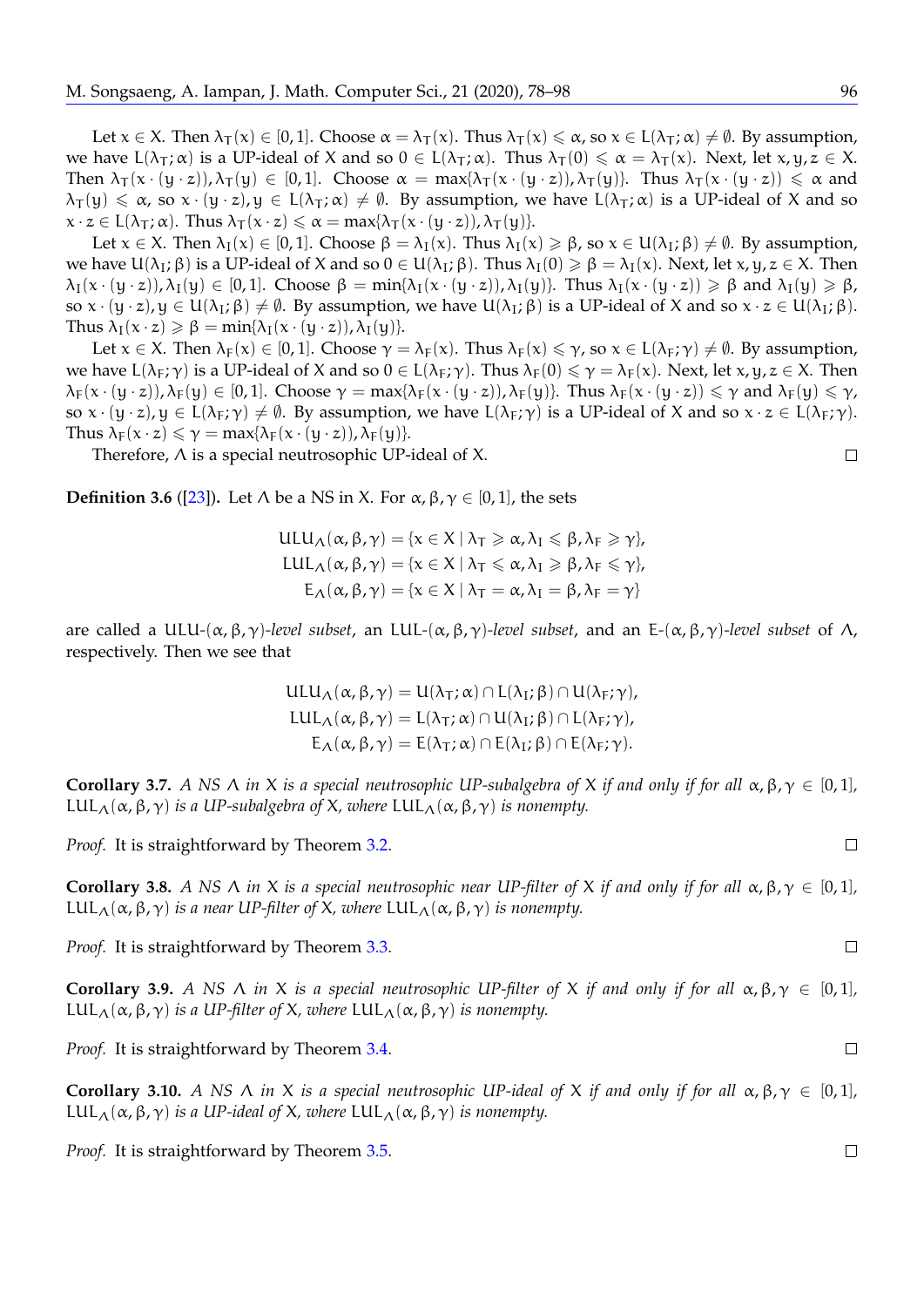#### **4. Conclusions**

In this paper, we have introduced the notions of special neutrosophic UP-subalgebras, special neutrosophic near UP-filters, special neutrosophic UP-filters, special neutrosophic UP-ideals, and special neutrosophic strong UP-ideals of UP-algebras and investigated some of their important properties. Then, we have the diagram of generalization of NSs of special types in UP-algebras as shown in Figure [1.](#page-20-7)

|        | (2.24), (2.25), (2.26)                   |
|--------|------------------------------------------|
|        |                                          |
| (2.42) | Special neutrosophic UP-subalgebra       |
|        | $(2.39) +$ $\uparrow \uparrow$           |
| (2.43) | Special neutrosophic near-UP-filter      |
|        | $(2.40) +$ $\uparrow \uparrow \uparrow$  |
| (2.44) | Special neutrosophic UP-filter           |
|        | $(2.41) + \begin{matrix} 1 \end{matrix}$ |
| (2.45) | Special neutrosophic UP-ideal            |
|        |                                          |
|        | Special neutrosophic strongly UP-ideal   |
|        |                                          |
|        | Constant neutrosophic set                |

<span id="page-20-7"></span>Figure 1: NSs of special types in UP-algebras.

In our future study, we will apply this notion/results to other type of NSs in UP-algebras. Also, we will study the soft set theory/cubic set theory of special neutrosophic UP-subalgebras, special neutrosophic near UP-filters, special neutrosophic UP-filters, special neutrosophic UP-ideals, and special neutrosophic strong UP-ideals.

#### **Acknowledgment**

This work was supported by the Unit of Excellence, University of Phayao. The authors wish to express their sincere thanks to the referees for the valuable suggestions which lead to an improvement of this paper.

#### **References**

- <span id="page-20-3"></span>[1] [M. A. Ansari, A. Haidar, A. N. A. Koam,](https://doi.org/10.3390/mca24040086) *On a graph associated to UP-algebras*, Math. Comput. Appl., **23** (2018), 12 [pages.](https://doi.org/10.3390/mca24040086) [1](#page-3-1)
- <span id="page-20-4"></span>[2] [M. A. Ansari, A. N. A. Koam, A. Haider,](http://ijpam.uniud.it/online_issue/201942/33%20Ansari-Koam-Haidar.pdf) *Rough set theory applied to UP-algebras*, Ital. J. Pure Appl. Math., **42** (2019), [388–402.](http://ijpam.uniud.it/online_issue/201942/33%20Ansari-Koam-Haidar.pdf) [1](#page-3-1)
- <span id="page-20-2"></span>[3] [N. Dokkhamdang, A. Kesorn, A. Iampan,](https://doi.org/10.30948/afmi.2018.16.2.171) *Generalized fuzzy sets in UP-algebras*, Ann. Fuzzy Math. Inform., **16** [\(2018\), 171–190.](https://doi.org/10.30948/afmi.2018.16.2.171) [1,](#page-1-0) [1.2](#page-2-0)
- <span id="page-20-1"></span>[4] [T. Guntasow, S. Sajak, A. Jomkham, A. Iampan,](https://www.jims-a.org/index.php/jimsa/article/view/371) *Fuzzy translations of a fuzzy set in UP-algebras*, J. Indones. Math. Soc., **23** [\(2017\), 1–19.](https://www.jims-a.org/index.php/jimsa/article/view/371) [1,](#page-1-0) [1.4,](#page-3-2) [1](#page-4-4)
- <span id="page-20-0"></span>[5] A. Iampan, *[A new branch of the logical algebra: UP-algebras](http://dx.doi.org/10.22124/jart.2017.2403)*, J. Algebra Relat. Topics, **5** (2017), 35–54. [1,](#page-1-0) [1,](#page-3-1) [1,](#page-3-3) [1.4](#page-3-2)
- <span id="page-20-5"></span>[6] A. Iampan, *Introducing fully UP-semigroups*[, Discuss. Math. Gen. Algebra Appl.,](https://doi.org/10.7151/dmgaa.1290) **38** (2018), 297–306. [1](#page-3-1)
- <span id="page-20-6"></span>[7] A. Iampan, *[Multipliers and near UP-filters of UP-algebras](https://doi.org/10.1080/09720529.2019.1649027)*, J. Discrete Math. Sci. Cryptography, **2019** (2019), 14 pages. [1.4,](#page-3-2) [1](#page-4-4)